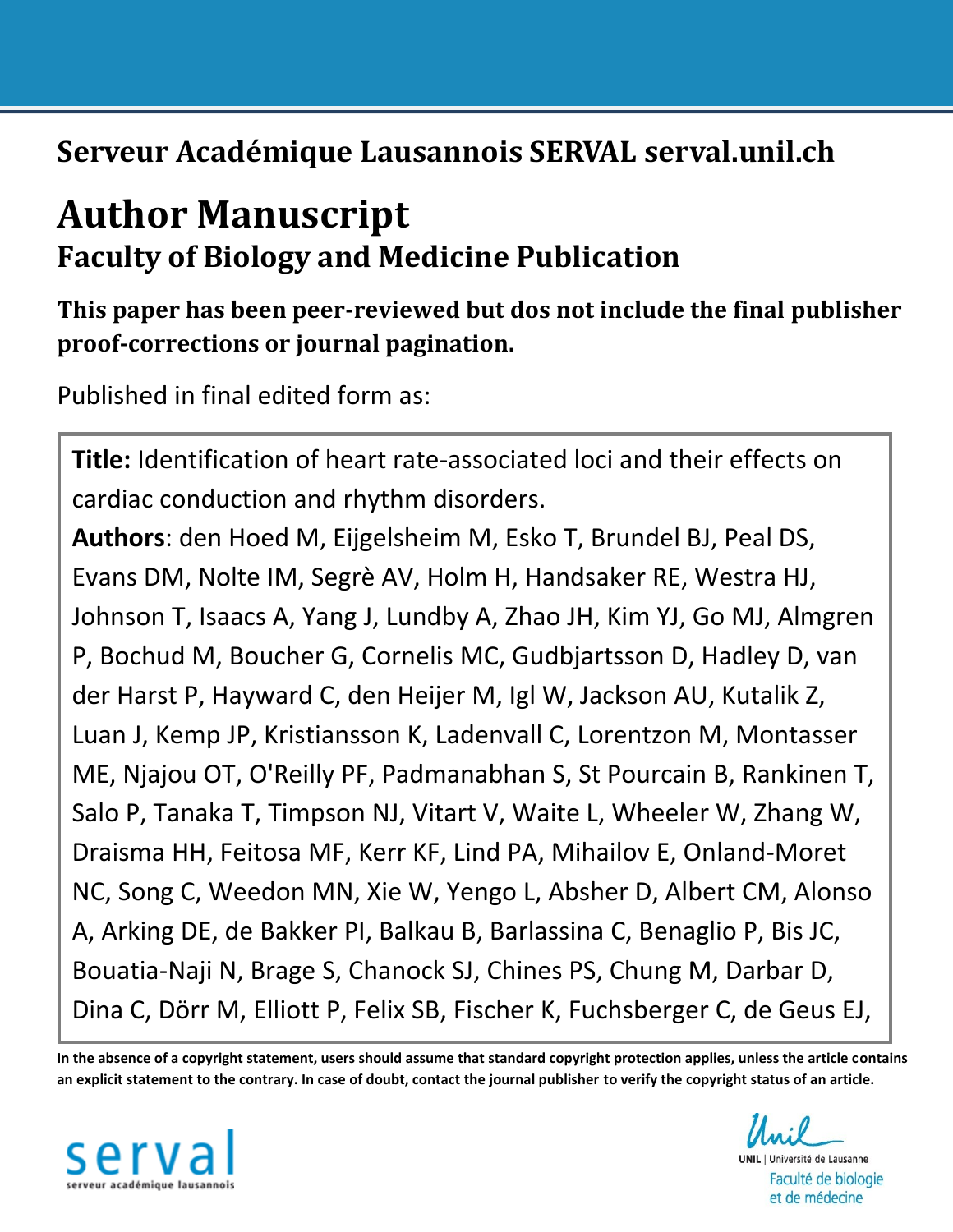

# NIH Public Access

**Author Manuscript**

*Nat Genet*. Author manuscript; available in PMC 2014 June 01.

Published in final edited form as: *Nat Genet*. 2013 June ; 45(6): 621–631. doi:10.1038/ng.2610.

# **Identification of heart rate–associated loci and their effects on cardiac conduction and rhythm disorders**

A full list of authors and affiliations appears at the end of the article.

# **Abstract**

Elevated resting heart rate is associated with greater risk of cardiovascular disease and mortality. In a 2-stage meta-analysis of genome-wide association studies in up to 181,171 individuals, we identified 14 new loci associated with heart rate and confirmed associations with all 7 previously established loci. Experimental downregulation of gene expression in *Drosophila melanogaster* and *Danio rerio* identified 20 genes at 11 loci that are relevant for heart rate regulation and highlight a role for genes involved in signal transmission, embryonic cardiac development and the pathophysiology of dilated cardiomyopathy, congenital heart failure and/or sudden cardiac death. In addition, genetic susceptibility to increased heart rate is associated with altered cardiac conduction and reduced risk of sick sinus syndrome, and both heart rate–increasing and heart rate– decreasing variants associate with risk of atrial fibrillation. Our findings provide fresh insights into the mechanisms regulating heart rate and identify new therapeutic targets.

> A high resting heart rate has been associated with increased incidence of cardiovascular disease, as well as with cardiovascular and all-cause mortality, independent of traditional risk factors<sup>1–3</sup>. There are several potential mechanisms by which higher heart rate may contribute to greater cardiovascular risk. For example, higher heart rate entails elevated myocardial oxygen requirement and a shift in cardiac control from parasympathetic to sympathetic dominance, which may increase the likelihood of myocardial ischemia and electrical instability<sup>4</sup>. In addition, experimental alteration of heart rate by sinoatrial node ablation has been shown to influence the progression of atherosclerosis induced by an atherogenic high-cholesterol diet in cynomolgus monkeys<sup>5,6</sup>. In humans, selective reduction of heart rate using ivabradine was shown to reduce clinical events in individuals with heart failure, suggesting that elevated heart rate is a clinically relevant and modifiable risk factor<sup>7</sup>. However, whether the association of higher heart rate with cardiovascular risk is causal remains to be clarified.

Note: Supplementary information is available in the online version of the paper.

<sup>© 2013</sup> Nature America, Inc. All rights reserved.

Correspondence should be addressed to R.J.F.L. (ruth.loos@mssm.edu).

COMPETING FINANCIAL INTERESTS

The authors declare competing financial interests: details are available in the online version of the paper.

Reprints and permissions information is available online at <http://www.nature.com/reprints/index.html>.

**URLs.** PANTHER, <http://www.pantherdb.org/>; Gene Ontology (GO),<http://www.geneontology.org/>; Molecular Signatures Database (MsigDB), <http://www.broad.mit.edu/gsea/msigdb/collections.jsp>; Mascot Search algorithm, [http://www.matrixscience.com;](http://www.matrixscience.com) Ensembl, <http://www.ensembl.org/index.html>; SNIPPER, <http://csg.sph.umich.edu/boehnke/snipper/>.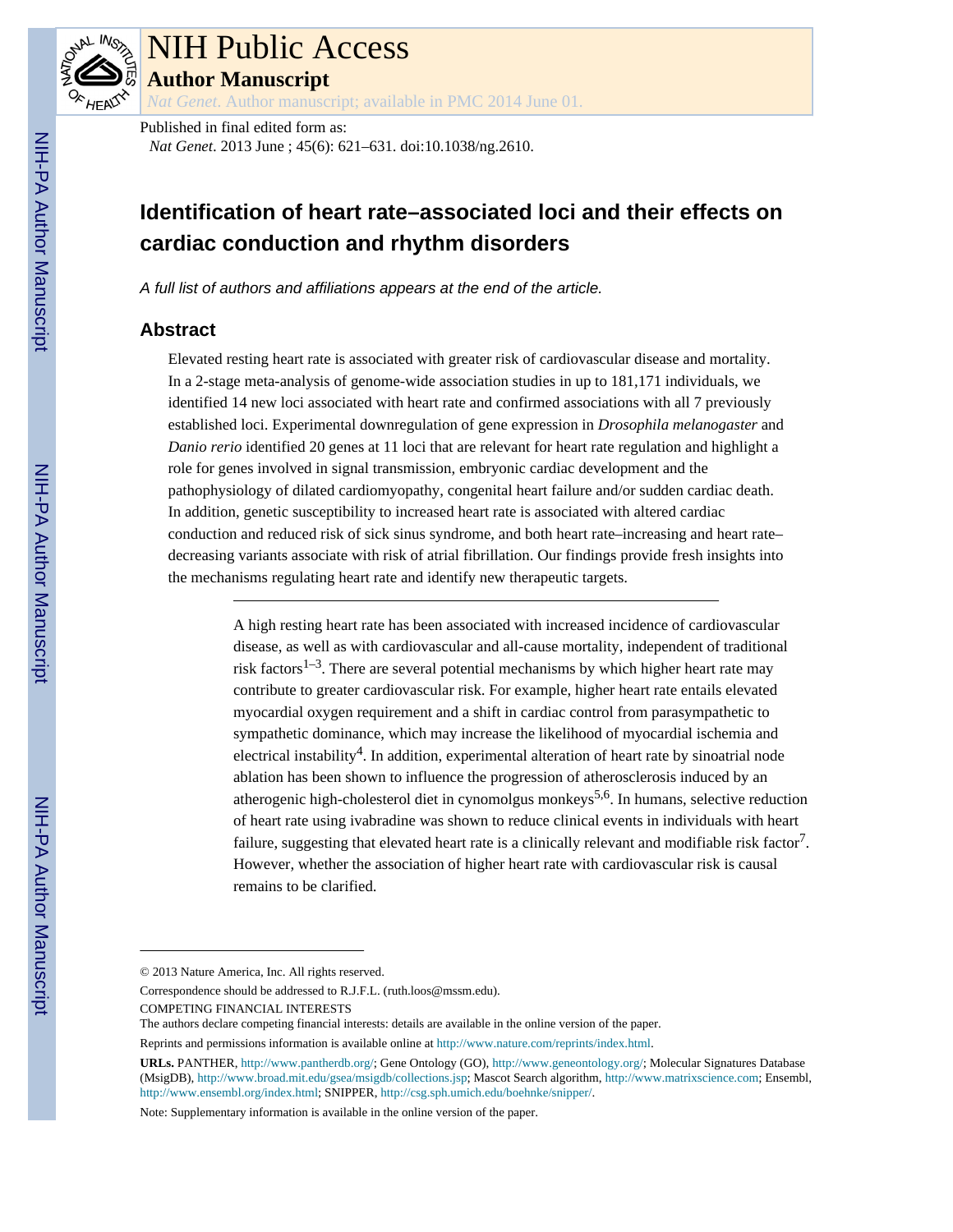Large twin studies with electrocardiogram (ECG) data have shown that genetic factors contribute to interindividual variation in heart rate, with heritability estimates ranging from 55 to 77% (refs. 8–10). So far, 3 genome-wide association studies  $(GWAS)^{11-13}$ , incorporating data from up to 38,991 individuals each, have identified variants in 7 loci that show evidence of association with heart rate. These variants are common in the general population (minor allele frequency (MAF)  $10\%$ ) and together explain ~0.7% of the variance in heart rate<sup>12</sup>. To gain more comprehensive insight into the genetic regulation of heart rate, we performed a 2-stage meta-analysis of GWAS in data from up to 181,171 individuals. Loci convincingly associated with heart rate were subsequently tested for association with cardiac conduction, rhythm disorders and cardiovascular disease to elucidate potential mechanisms underlying the association between heart rate and cardiovascular disease and mortality. Furthermore, we undertook experimental studies in *D. melanogaster* and *D. rerio* models as a first step toward identifying the causal genes within the associated loci.

#### **RESULTS**

#### **Stage 1 GWAS identifies five new loci associated with heart rate**

We performed a meta-analysis of the associations between 2,516,789 SNPs and heart rate in data from up to 85,787 individuals of European ancestry from 36 GWAS, including data from up to 11,207 individuals described previously<sup>13</sup> and 6,568 individuals of Indian Asian ancestry (Online Methods, Supplementary Figs. 1–3 and Supplementary Tables 1–4). All studies included have been approved by local ethics committees, and all participants have provided their consent in writing. Our stage 1 meta-analysis showed associations with heart rate at genome-wide significance ( $P < 5 \times 10^{-8}$ ) for variants in 12 loci (Table 1). These 12 loci included all 7 previously identified loci (in *MYH6, CD46* and *FADS1* and near *GJA1, ACHE, SLC35F1* and *LINC00477* (also known as *C12orf67*)<sup>11–13</sup> and 5 additional loci (in *KIAA1755, CCDC141, SYT10* and *FLRT2* and near *HCN4*).

To validate associations of the loci that were significantly associated with heart rate in stage 1 and to identify additional loci (Supplementary Fig. 1), lead SNPs at 42 loci (associated at  $P < 3 \times 10^{-5}$ ) were selected for follow-up (Online Methods and Supplementary Table 5). Conditional analyses based on summary statistics of stage 1 meta-analysis results<sup>14</sup> identified two loci with secondary associations that remained significant ( $P < 5 \times 10^{-8}$ ) after adjusting for the association of the lead SNP. These secondary associations were also selected for follow-up (Online Methods and Supplementary Table 6).

#### **Stage 2 follow-up identifies nine additional new loci**

In stage 2, we examined associations between the 42 loci identified in stage 1 and heart rate in data from up to 88,823 additional individuals of European descent from 27 GWAS, including data from up to 38,991 individuals from 15 GWAS described previously<sup>12</sup>, as well as 11 studies with Metabochip and 1 study with Cardiochip data (Online Methods, Supplementary Fig. 1 and Supplementary Tables 7–10).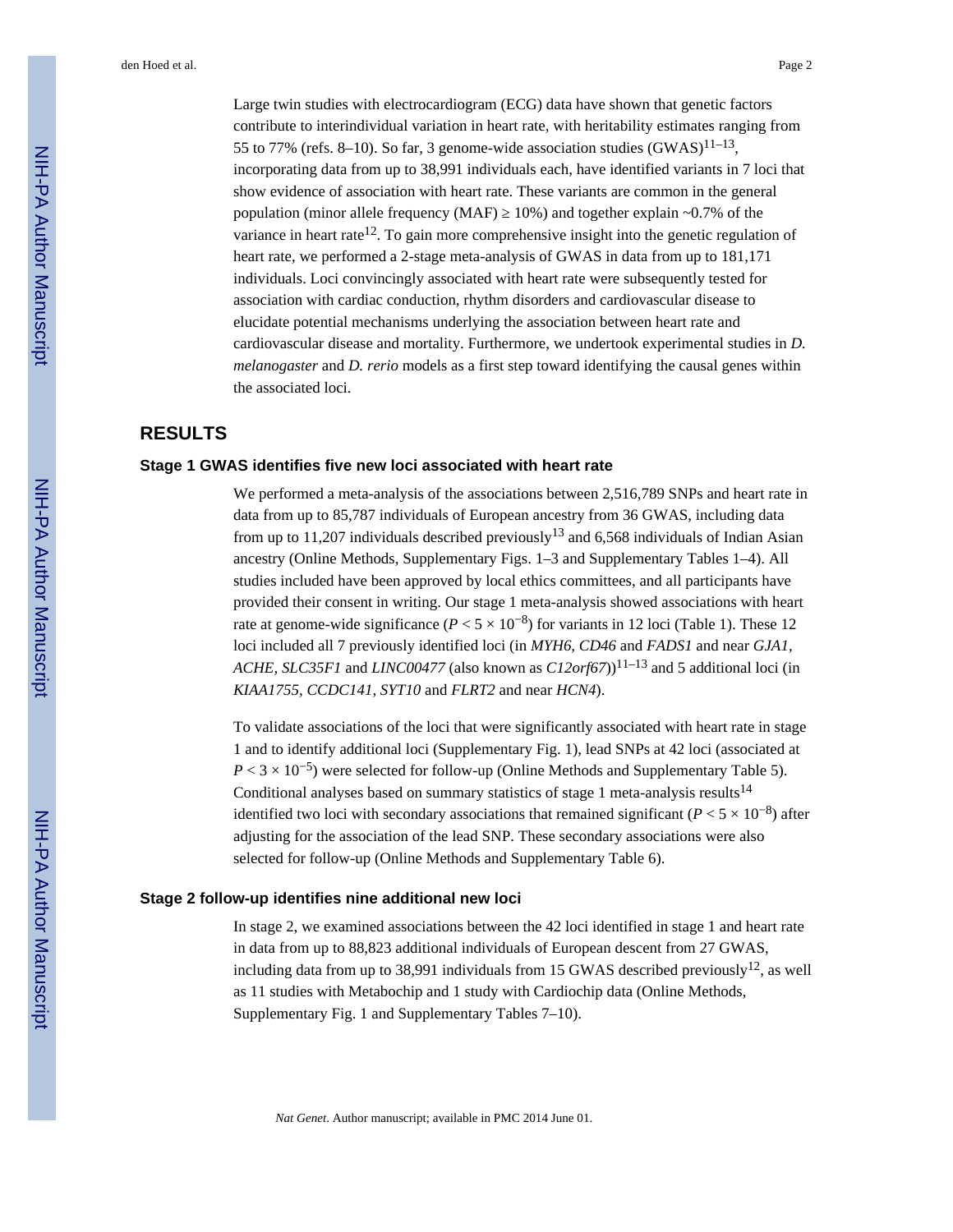In a joint analysis of results from stage 1 and stage 2, variants in 21 loci had associations that reached  $P < 5 \times 10^{-8}$  in data from up to 181,171 individuals (Fig. 1, Table 1 and Supplementary Table 5). Among the 21 loci were all 12 loci with association  $P < 5 \times 10^{-8}$ after stage 1, as well as 9 additional loci (in *CHRM2, RFX4, CPNE8* and *TFPI* and near *GNB4, NKX2-5, GNG11, B3GNT7* and *FNDC3B*). Hence, our study confirms the 7 previously identified  $loci^{11-13}$  and identifies 14 new loci robustly associated with heart rate.

#### **Impact of the 21 confirmed loci on heart rate**

The frequency of the heart rate–increasing alleles ranged from 10 to 85% for the 21 confirmed associations. Effect sizes of associations ranged from 0.21 to 0.74 beats per minute (bpm) per effect allele (mean  $\pm$  s.d., 0.41  $\pm$  0.15 bpm per effect allele) (Fig. 2 and Table 1).

To estimate the combined effect of the 21 loci on heart rate, we constructed a genetic predisposition score (GPS) by summing the number of heart rate-increasing alleles of the 21 associations. We examined associations between the GPS and heart rate in data from 5,053 adults from LifeLines2 (data for 19 loci available) and 4,000 12-year-old children from ALSPAC (data for 21 loci available) (Online Methods). The difference in average heart rate between individuals in the lowest and highest 5% of the GPS distribution was 4.1 bpm in adults  $(66.1 \text{ versus } 70.2 \text{ bpm})$  and 4.9 bpm in children  $(73.7 \text{ versus } 78.6 \text{ bpm})$  (Fig. 3a,b), differences that were previously shown to be clinically relevant<sup>15</sup>. The GPS explained  $0.9\%$ of the variance in heart rate in adults from LifeLines2 and 0.8% of the variance in children from ALSPAC.

#### **Conduction, rhythm disorders and cardiovascular disease**

An altered heart rate reflects sinoatrial function and may reflect disturbed electrophysiological properties that are also present in other compartments of the heart. Such properties include atrial and atrioventricular nodal conduction (PR duration), ventricular depolarization (QRS duration) and myocardial repolarization (QT duration), which can be quantified on a 12-lead ECG. We examined whether the heart rate–associated loci showed evidence of association with cardiac conduction in data from previously reported GWAS for PR<sup>16</sup>, QRS<sup>17</sup> and QT duration (QT-IGC Consortium (C.N.-C.), personal communication). Furthermore, we examined the association of the 21 loci with the risk of several conductionrelated disorders, including atrial fibrillation, advanced (second- and third-degree) atrioventricular block and sick sinus syndrome (SSS, also known as sinus node dysfunction), as well as pacemaker implantation and sudden cardiac death<sup>13,18</sup>. Finally, elevated resting heart rate is a well-recognized precursor of increased blood pressure and hypertension, independent of initial blood pressure levels $19,20$ , and predicts the incidence of coronary heart disease during up to 10 years of follow-up, independent of other major risk factors<sup>1,2</sup>. We therefore also examined associations of the heart rate loci with systolic blood pressure, diastolic blood pressure and the prevalence of hypertension, coronary artery disease (CAD) and myocardial infarction in data from the Global  $BPgen^{21}$  and CARDIoGRAM consortia<sup>22</sup> (Online Methods).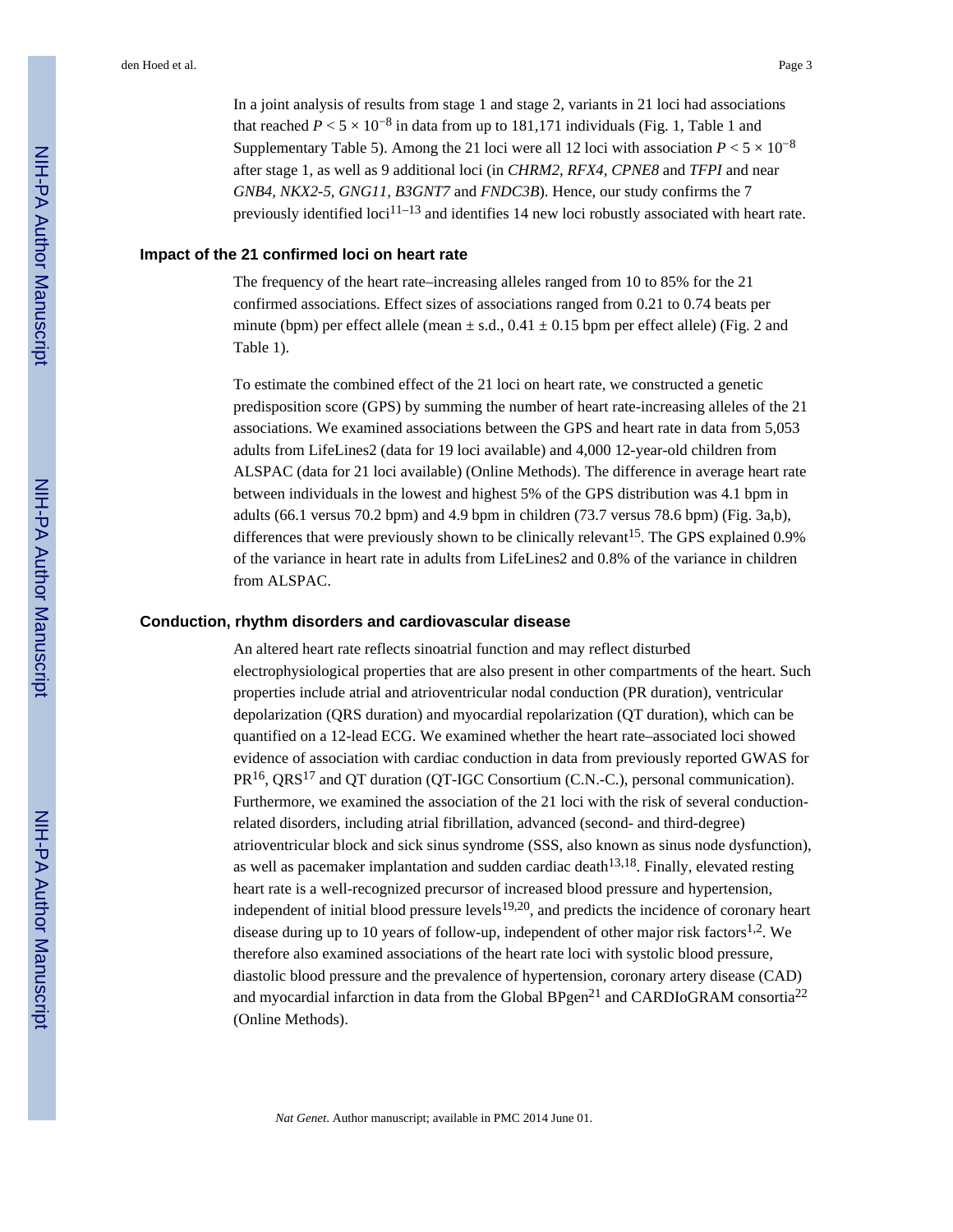For each of the ECG traits, we found a significant association with individual heart rate loci (*P* < 0.002). Heart rate–increasing alleles of these loci were associated with prolonged PR duration (near *LINC00477* and *NKX2-5*) and reduced QT duration (near *GJA1*, *FADS1*, *SLC35F1* and *NKX2-5*), independent of heart rate, as well as with both reduced (near *GJA1*, *FADS1*, *SLC35F1* and *NKX2-5*) and prolonged (in *CCDC141*) QRS duration (Table 2). Common variants of the loci in or near *GJA1*, *FADS1*, *CCDC141* and *NKX2-5* were not previously identified as being associated with these cardiac conduction traits (Supplementary Table 11). In addition, stronger genetic susceptibility for increased heart rate as conferred by the GPS of 21 loci was associated with prolonged PR duration ( $P = 1.3$ )  $\times 10^{-4}$ ) and reduced OT duration (*P* = 1.1  $\times 10^{-17}$ ), independent of heart rate, as well as with reduced QRS duration ( $P = 1.8 \times 10^{-5}$ ) (Table 2 and Supplementary Fig. 4). These results suggest that, to some extent, similar cellular processes control heart rate and cardiac conduction through the atria and ventricles.

Five of the 21 heart rate loci are associated with atrial fibrillation (*P* < 0.002). Heart rate– increasing alleles of these loci were associated with both increased (near *SLC35F1, LINC00477* and *NKX2-5*; odds ratio (OR) = 1.06–1.13) and decreased (near *GJA1* and *HCN4*; OR = 0.86–0.90) risk of atrial fibrillation (Table 2). Common variants of the loci in or near *GJA1, SLC35F1* and *NKX2-5* were not previously identified as being associated with atrial fibrillation (Supplementary Table 11). Stronger genetic susceptibility for increased heart rate in the 21 loci combined was not associated with atrial fibrillation, which reflects the bidirectionality of the associations in the individual loci (Table 2).

None of the heart rate loci showed evidence of association with the risk of atrioventricular block, SSS, pacemaker implantation or sudden cardiac death individually (Supplementary Table 12). However, a higher GPS was associated with reduced risk of SSS ( $P = 2.3 \times 10^{-4}$ ) and pacemaker implantation ( $P = 3.6 \times 10^{-4}$ ) (Table 2 and Supplementary Fig. 4). SSS encompasses a group of sinus rhythm disorders, including pathological sinus bradycardia (slow heart rate), sinus arrest, sinoatrial block and paroxysmal tachycardias (bradycardiatachycardia syndrome). SSS is the most common indicator for permanent pacemaker implantation<sup>23</sup>, and  $\sim$ 80% of individuals with SSS in our data set had undergone pacemaker implantation<sup>18</sup>. Hence, the association between the heart rate loci and pacemaker implantation is likely secondary to the association with SSS in this study population.

None of the heart rate loci showed evidence of association with blood pressure or prevalent hypertension, CAD or myocardial infarction, either individually or when combined in the GPS of 21 loci (Supplementary Fig. 4 and Supplementary Tables 13 and 14). In addition, we showed, at most, limited evidence of association with heart rate for loci previously identified as being associated with blood pressure or prevalent hypertension, CAD or myocardial infarction (Supplementary Tables 15 and 16).

#### **Pathway analyses**

The 21 confirmed loci contain 234 genes that are located within 500 kb of the associations with heart rate (Supplementary Fig. 5 and Supplementary Table 17). To systematically identify biological connections between these genes and to identify new pathways associated with heart rate, we tested whether biological processes or molecular functions that were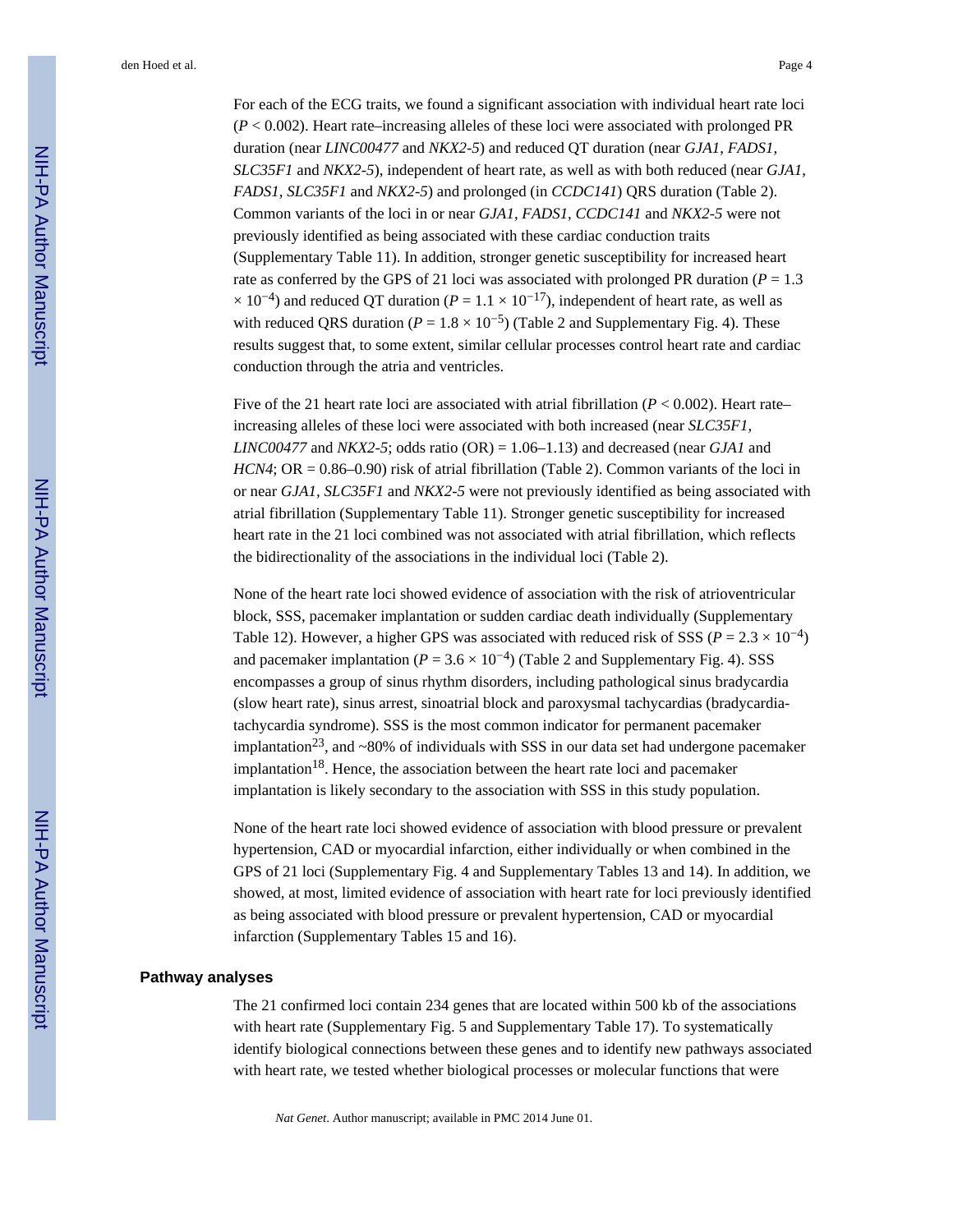predefined in five databases were enriched for multiple modest heart rate associations using  $MAGENTA<sup>24</sup>$  (Online Methods). We found evidence of enrichment of associations in pathways involved in dilated, hypertrophic and arrhythmogenic right ventricular cardiomyopathy, (cardiac) muscle contraction, regulation of heart contraction, integration of energy metabolism, positive regulation of cell adhesion and Alzheimer's disease ( $P < 2 \times$  $10^{-3}$ , false discovery rate (FDR) < 0.1) (Supplementary Tables 18 and 19).

#### **Follow-up in D. melanogaster and D. rerio**

Variants identified by GWAS typically implicate genomic regions rather than individual genes. We used a range of approaches to identify promising candidate genes for heart rate regulation within the 21 loci, including proteomics experiments aimed at identifying genes expressed at the protein level in mouse heart that are phosphorylated upon stimulation of the β1 adrenergic receptor (β1AR), gene expression quantitative trait locus (eQTL) analysis in blood, *in silico* search for potentially functional variants in high linkage disequilibrium (LD) with lead variants ( $r^2 > 0.8$ ), an automated literature search using the program SNIPPER and biological candidacy (Online Methods and Supplementary Tables 20–23). These approaches labeled 49 of the 234 genes located within the 21 loci as candidate genes for heart rate regulation (Supplementary Table 24).

To examine whether some of the 49 candidate genes are likely to underlie the associations identified by GWAS, we performed 2 series of experiments using animal models. First, we compared heart rate and risk of arrhythmia in *D. melanogaster* control pupae and pupae in which orthologs of the candidate genes were downregulated using RNA-mediated gene interference (RNAi), both at rest and after 20 min of tachypacing (Online Methods and Supplementary Tables 25 and 26). Second, we compared heart rate and fractional shortening of the ventricular chamber in control embryos of the zebrafish *D. rerio* and embryos in which orthologs of the candidate genes were downregulated using morpholino oligonucleotides (Online Methods and Supplementary Table 27).

Results were available for the orthologs of 25 candidate genes from 13 loci in *D. melanogaster* pupae and for orthologs of 12 genes from 7 loci in *D. rerio* embryos; results from orthologs of 6 genes were available in both species (Supplementary Fig. 6 and Supplementary Table 24). Results from these experiments support a role in heart rate regulation for 20 of the 31 candidate genes tested across the 2 models: *ACHE, UFSP1, TRIP6, EPHB4* and *PCOLCE* (locus 3), *PLXNA2* (locus 4), *FADS1, FADS2, FADS3* and *BEST1* (locus 5), *TTN* (locus 9), *MFN1* (locus 12), *CHRM2* (locus 14), *GNG11* (locus 15), *NCL* and *HTR2B* (locus 17), *PLD1* and *GHSR* (locus 18), *CRY1* (locus 19) and *CALCRL* (locus 21) ( $P < 2 \times 10^{-3}$  in *D. melanogaster* pupae and  $P < 4 \times 10^{-3}$  in *D. rerio* embryos) (Fig. 4 and Supplementary Tables 28 and 29).

The most convincing results were observed for orthologs *of MFN1* and *PLD1* (Supplementary Note), for which downregulated gene expression reduced resting heart rate in both models ( $P < 1 \times 10^{-5}$ ). Moreover, *D. melanogaster* pupae with downregulated expression of the *MFN1* ortholog were characterized by reduced heart rate after 20 min of tachypacing ( $P = 9.5 \times 10^{-5}$ ) and by increased risk of arrhythmia, both at rest ( $P = 4.3 \times$  $10^{-4}$ ) and after tachypacing ( $P = 2.0 \times 10^{-6}$ ). In *D. rerio* embryos, in addition to reduced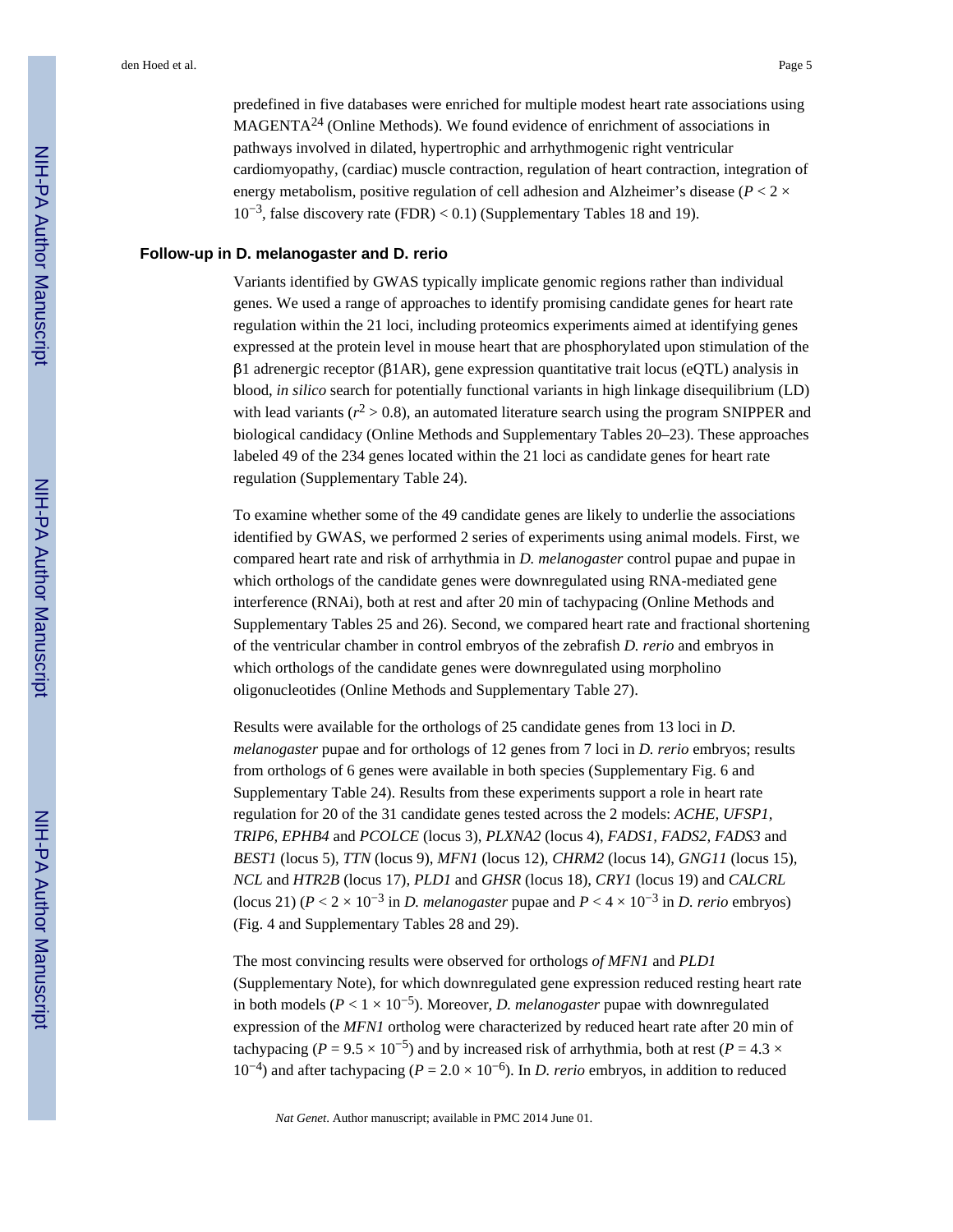heart rate, downregulation of *mfn1* (the ortholog of *MFN1*) was accompanied by edema in 73% of embryos, whereas 51% of embryos with reduced expression of *pld1a* (the ortholog of *PLD1*) had an unlooped heart (Supplementary Table 29).

In addition to reduced heart rate, downregulated gene expression of orthologs of *ACHE*, *PCOLCE* and *FADS3* was associated with increased risk of arrhythmia after 20 min of tachypacing in *D. melanogaster* pupae. Furthermore, *D. rerio* embryos with reduced gene expression of *D. rerio* orthlogs that was accompanied by reduced heart rate were also characterized by edema (*BEST1* and *MFN1*), blood pooling (*FADS2*), an unlooped heart (*HTR2B*, *NCL*, *PLD1* and *CALCRL*) and atrioventricular canal malformation (*CALCRL*). Downregulated expression of the *CRY1* ortholog was accompanied by a highly penetrant developmental malformation that likely mediates the heart rate effect (Supplementary Fig. 7 and Supplementary Table 29). Reduced expression of the *COL1A2* ortholog did not affect heart rate in *D. rerio* embryos ( $P = 0.07$ ) but resulted in reduced fractional shortening of the ventricular chamber ( $P = 1.8 \times 10^{-3}$ ).

In summary, results from experiments in *D. melanogaster* and *D. rerio* models support a role in heart rate regulation for 20 genes found within 11 loci associated with heart rate (Supplementary Table 30). Notably, results from animal models confirmed the eQTL associations observed in humans for all available orthologs, with a consistent direction of effect across species for all genes except *TRIP6* (Supplementary Tables 21 and 30).

# **DISCUSSION**

Using a 2-stage meta-analysis of GWAS in up to 181,171 individuals, we identified 14 loci previously unknown to be robustly associated with heart rate and confirmed the 7 previously established loci, increasing the total number of heart rate loci to 21. Results from experiments in *D. melanogaster* and *D. rerio* models support a role in heart rate regulation for 20 candidate genes from 11 loci. These experiments highlight a role for genes that are essential for embryonic cardiovascular development and signal transmission, as well as for genes with a role in the pathophysiology of dilated cardiomyopathy, congestive heart failure and/or sudden cardiac death (Supplementary Note). In addition, stronger genetic susceptibility to higher heart rate is associated with prolonged PR duration and reduced QT duration, both independent of heart rate, as well as with reduced QRS duration and lower risk of SSS, a group of sinus rhythm disorders that result from sinus node dysfunction and are characterized by bradycardia.

Prevalent SSS is unlikely to explain the association between common variants and heart rate shown by GWAS, as the associations were essentially unchanged with a priori exclusion of individuals with prevalent cardiovascular disease, heart rate outside the range of 50–100 bpm and/or using heart rate–altering medication. This suggests that the confirmed loci have subtle effects on sinus node function in the general population, which manifest themselves in higher heart rate and reduced risk of SSS, showing the clinical relevance of our findings. Future studies should address whether such effects on sinus node function also affect the risk of mortality. The associations with higher heart rate do not translate into significantly higher risk of CAD or myocardial infarction, either individually or in combination, which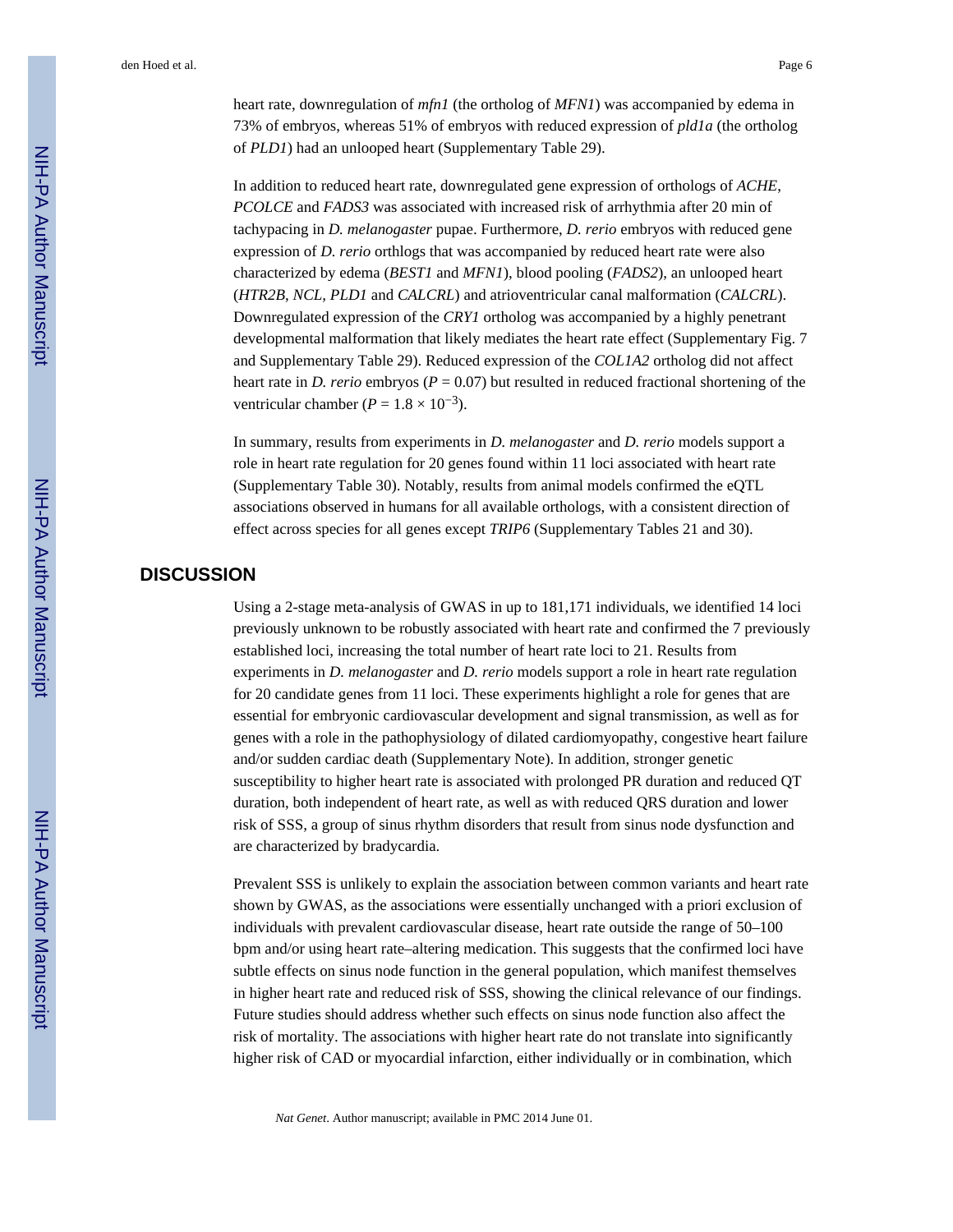may reflect low statistical power given the effect sizes for heart rate and the number of available CAD and myocardial infarction cases.

Heart rate–increasing alleles of the loci near *GJA1*, *SLC35F1* (*PLN*) and *NKX2-5* show unidirectional associations with reduced QRS and QT duration but bidirectional associations with atrial fibrillation. These findings suggest that both tails of the ventricular depolarization and myocardial repolarization distributions are associated with increased risk of atrial fibrillation and that altered heart rate associated with genetic predisposition in these loci may reflect adaptations to disturbed electrophysiological properties (compartments) of the heart. Results from experiments in a *D. melanogaster* model highlight genes in additional loci that show suggestive evidence of a role in both heart rate regulation and arrhythmia susceptibility (*ACHE*, *PCOLCE*, *FADS3* and *MFN1*). Taken together, these results may enable the discovery of new druggable targets for the prevention and treatment of cardiovascular endpoints by selective reduction of heart rate and arrhythmia susceptibility, similar to the way ivabradine likely exerts its effects through targeting of *HCN4* (refs. 7,25).

Results from experiments in *D. melanogaster* and *D. rerio* models support a role in heart rate regulation for genes that are essential for embryonic cardiovascular development (*EPHB4*, *PLXNA2*, *PLD1* and *CALCRL*), as well as for genes with a role in the pathophysiology of dilated cardiomyopathy, congestive heart failure and/or sudden cardiac death (*TTN*, *MFN1*, *CHRM2* and *PLD1*). In congruence, we show that zebrafish embryos with downregulated expression of orthologs of these genes have edema (*MFN1*), an unlooped heart (*PLD1* and *CALCRL*) and atrioventricular canal malformation (*CALCRL*). Such defects in cardiovascular development can be hypothesized to mediate the reduced heart rate that we observe in these embryos. Future studies are required to determine whether individuals with genetic susceptibility for reduced heart rate in these loci are enriched for mild forms of such cardiovascular phenotypes.

In conclusion, our results provide new insights into the mechanisms that regulate or modulate heart rate in health and disease and provide a new perspective on the wellrecognized association of heart rate with cardiovascular disease and mortality.

# **ONLINE METHODS**

#### **Stage 1 genome-wide association meta-analysis**

The discovery sample encompassed 36 studies with data on heart rate in up to 85,787 individuals of European ancestry. Heart rate was derived from ECG in 12 studies (32% of the total sample) and peripheral pulse rate in 22 studies (49%) and was self-reported in 2 studies with data from health professionals (19%) (Supplementary Table 1). All studies included have been approved by local ethics committees, and all participants have provided their consent in writing.

Samples were genotyped using Affymetrix and Illumina genome-wide genotyping arrays (Supplementary Tables 2 and 3) and were imputed for polymorphic HapMap Phase 2 European CEU SNPs using MACH<sup>26</sup>, IMPUTE<sup>27</sup>, BIMBAM<sup>28</sup> or Beagle<sup>29</sup> (Supplementary Table 2).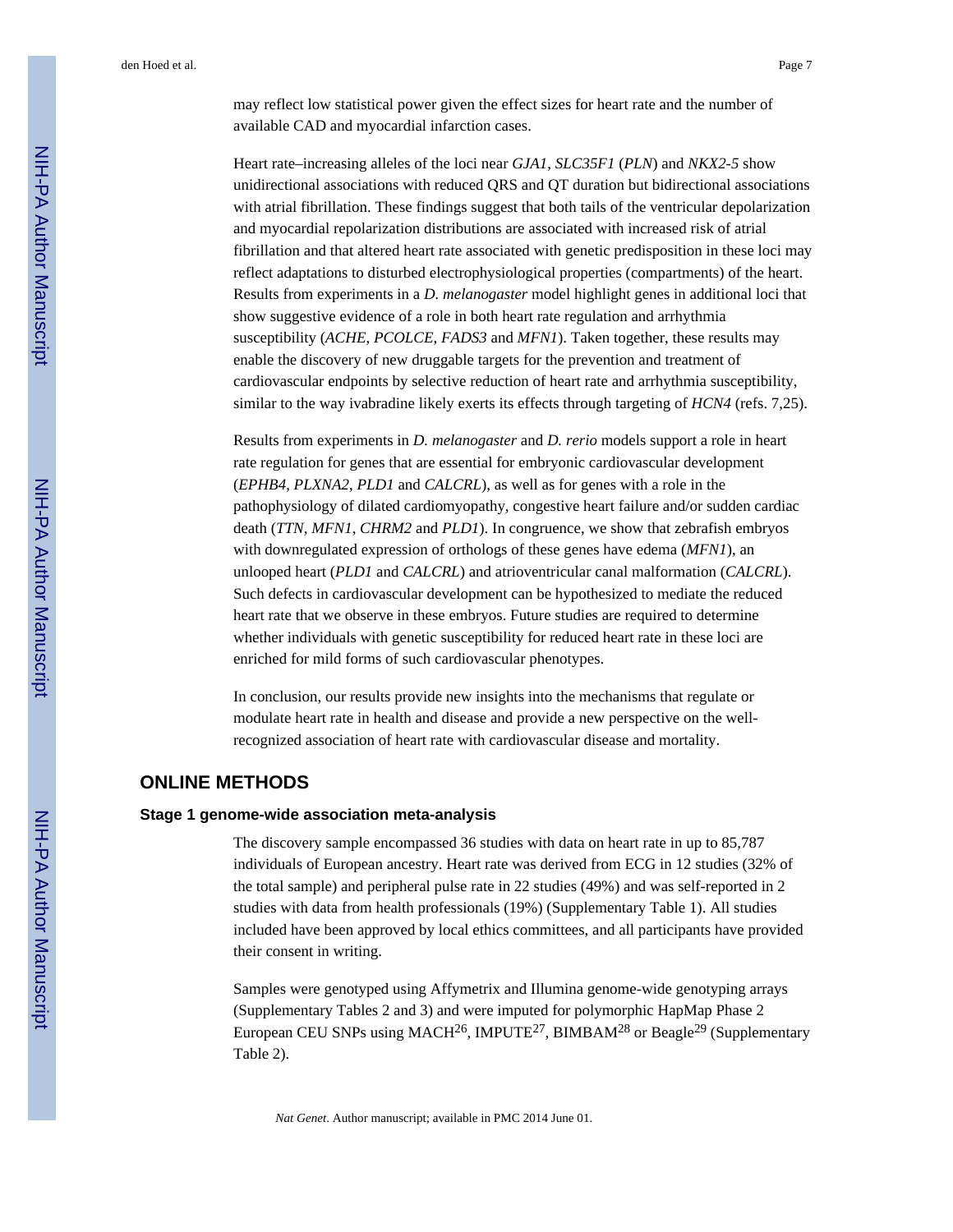Each study performed SNP association analyses with heart rate using an additive genetic model implemented in MACH2QTL<sup>30</sup>, Merlin<sup>31</sup>, SNPTEST<sup>27</sup>, ProbAbel<sup>32</sup>, GenABEL<sup>33</sup>, LME in R, MMAP, Matlab or  $PLINK^{34}$  (Supplementary Table 2). Associations were adjusted for age, age<sup>2</sup>, body mass index (BMI) and study-specific covariates when appropriate (for example, principal components). Analyses were stratified by sex and case status for samples ascertained for diseases or conditions. To allow for relatedness in the deCODE, HAPI Heart, Heritage, Korcula, NBS, NSPHS and SPLIT studies, regression coefficients were estimated in the context of a variance component model that took into account relatedness in men and women, with sex as an additional covariate. Before metaanalysis of the results from the 36 GWAS, we excluded SNPs with poor imputation quality score  $(r^2)$  hat  $(0.3)$  in MACH, proper\_info  $(0.4)$  in IMPUTE and BIMBAM, info  $(0.8)$  in Beagle), low minor allele count ( $n \times \text{MAF} = 3$ ) and/or extreme effect size ( $\beta$  >  $\pm$ 50 bpm per effect allele, that is,  $\sim$  5 times the standard deviation of heart rate as typically observed in the contributing studies) in each sex- and case-specific stratum. Individual GWAS were corrected by genomic control before meta-analysis when appropriate ( $\lambda_{\rm GC} > 1.000$ ) to adjust for population stratification.

We performed the stage 1 fixed-effects meta-analysis using the inverse variance method in METAL<sup>35</sup>. Before SNPs were selected for follow-up, a final genomic control correction of the meta-analysis results was performed  $(\lambda_{\text{GC}}=1.106)$ , giving conservative association estimates.

Lead SNPs at 42 independent loci were selected for follow-up in stage  $2 (P < 3 \times 10^{-5})$ (Supplementary Table 5). Loci were considered to be independent if pairwise  $r^2$  for LD was less than 0.2 and if they were separated by at least 1 Mb. We subsequently performed conditional analyses using summary statistics of stage 1 results<sup>14</sup> to examine whether any of the 42 loci contained secondary associations with heart rate that remained significant after adjusting for the association of the lead SNP ( $P < 5 \times 10^{-8}$ ). Before embarking on the follow-up analysis using all available data, we made sure that the inclusion of subgroups of the population did not affect the results (Supplementary Table 4).

#### **Stage 2 follow-up**

We tested for association of the 42 lead SNPs and 3 secondary associations in data from up to 88,823 individuals of European descent from 37 *in silico* replication studies with heart rate in stage 2. Heart rate was derived from ECG in 22 studies (57% of the total sample) and from peripheral pulse rate in 15 studies (43%) (Supplementary Table 7). GWAS data were available for up to 60,396 individuals of European descent from 2 sources: a previously reported meta-analysis of 15 GWAS for RR interval (RRgen Consortium)<sup>12</sup> and 12 GWAS that have not been described previously in this context (Supplementary Tables 7–9). Additional data were available for 24,334 individuals of European ancestry from 11 studies who were genotyped using the Metabochip<sup>36</sup> and from 5,171 individuals of European descent from 1 study who were genotyped using the Cardiochip (Supplementary Tables 8 and 10).

Samples and SNPs that did not meet the quality control criteria described by each individual study and for stage 1 were excluded. Minimum genotyping quality control criteria were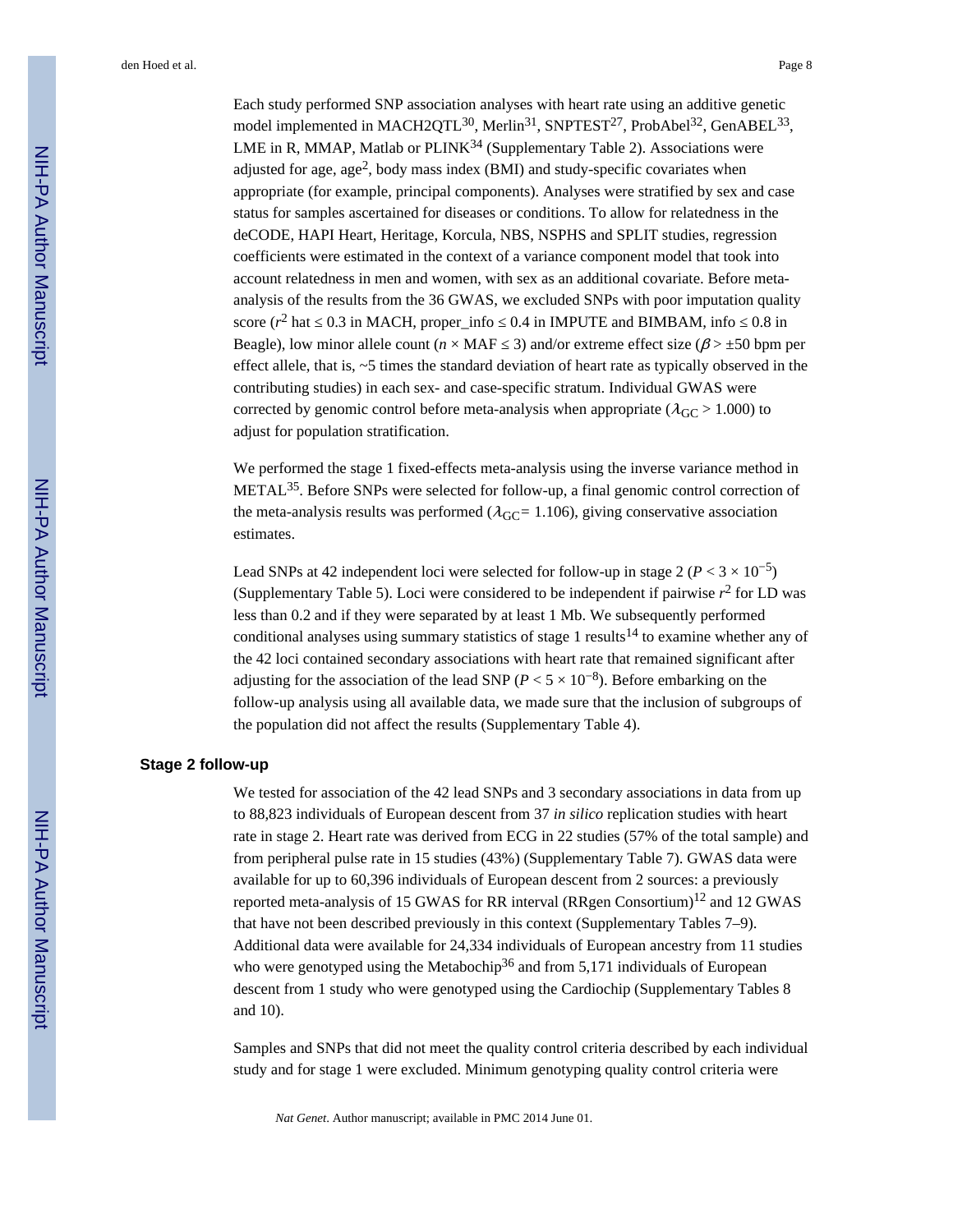defined as Hardy-Weinberg equilibrium  $P > 1 \times 10^{-6}$  and call rate > 95% in each of the follow-up studies.

We tested the association of the 42 lead SNPs and 3 secondary associations with heart rate in each stage 2 study separately as described for stage 1 studies. Missing SNPs in GWAS of stage 2 were replaced by one of up to three proxies selected a priori  $(r^2 > 0.8)$  (if available). Prioritizing of proxies was based on (in order of importance) (i) availability on the Metabochip and/or Cardiochip with  $r^2 > 0.8$ ; (ii)  $r^2$  for LD; and (iii) proximity to the lead SNP. This resulted in the inclusion of three proxies in LifeLines2 and one proxy in ACTS, all of which had  $r^2 > 0.9$  with the lead SNP at the locus (Supplementary Table 10). None of the loci for which these proxies were included has association reaching  $P < 5 \times 10^{-8}$  after meta-analysis of stages 1 and 2 together.

We performed meta-analysis on summary statistics from the stage 1 meta-analysis and stage 2 studies using the weighted *z*-score method in data from up to 181,171 individuals (Supplementary Table 5). Genomic control–adjusted *P* values were used throughout stages 1 and 2 for GWAS. For studies with data from Metabochip and Cardiochip, little evidence for population stratification was previously observed for associations with other cardiovascular and metabolic traits, and, hence, no correction of *P* values was applied.

For loci with secondary associations, the SNP with the lowest *P* value for association with heart rate after combined meta-analysis of stage 1 and 2 results was considered the most representative for the locus. For loci with confirmed associations after meta-analysis of stage 1 and 2 results, an estimate of the effect size was obtained by fixed-effects meta-analysis of summary statistics from the stage 1 meta-analysis and stage 2 studies with heart rate, using the inverse variance method.

#### **Additional analyses and functional follow-up experiments**

**Cumulative effects of confirmed loci and interindividual variation in heart rate —**To estimate the cumulative effect of the 21 heart rate–associated loci, we calculated the GPS in 5,053 adults from the LifeLines2 study and 4,000 12-year-old children from the ALSPAC study by summing the number of heart rate–increasing alleles carried by an individual at the lead SNP of each heart rate locus. The number of heart rate–increasing alleles ranged from 9 to 26 for the 19 available loci in LifeLines2 (data from rs6127471 and rs2340782 were not available) and from 10 to 29 for the 21 loci in ALSPAC.

We compared the explained variance  $(r^2)$  between covariate-adjusted models with and without the GPS to assess the variance in heart rate that can be explained by these loci in the LifeLines2 and ALSPAC studies.

**Association analyses with related traits—**Associations between the 21 heart rate loci and related cardiovascular intermediates and endpoints were extracted from GWAS data of the CHARGE Consortium (PR duration)<sup>16</sup>, the QRS GWAS Consortium (QRS duration)<sup>17</sup> and the QT-IGC Consortium (QT duration; QT-IGC Consortium (C.N.-C.), personal communication) (Table 2), as well as from deCODE Genetics (prevalent advanced (secondor third-degree) atrioventricular block, SSS, pacemaker implantation and sudden cardiac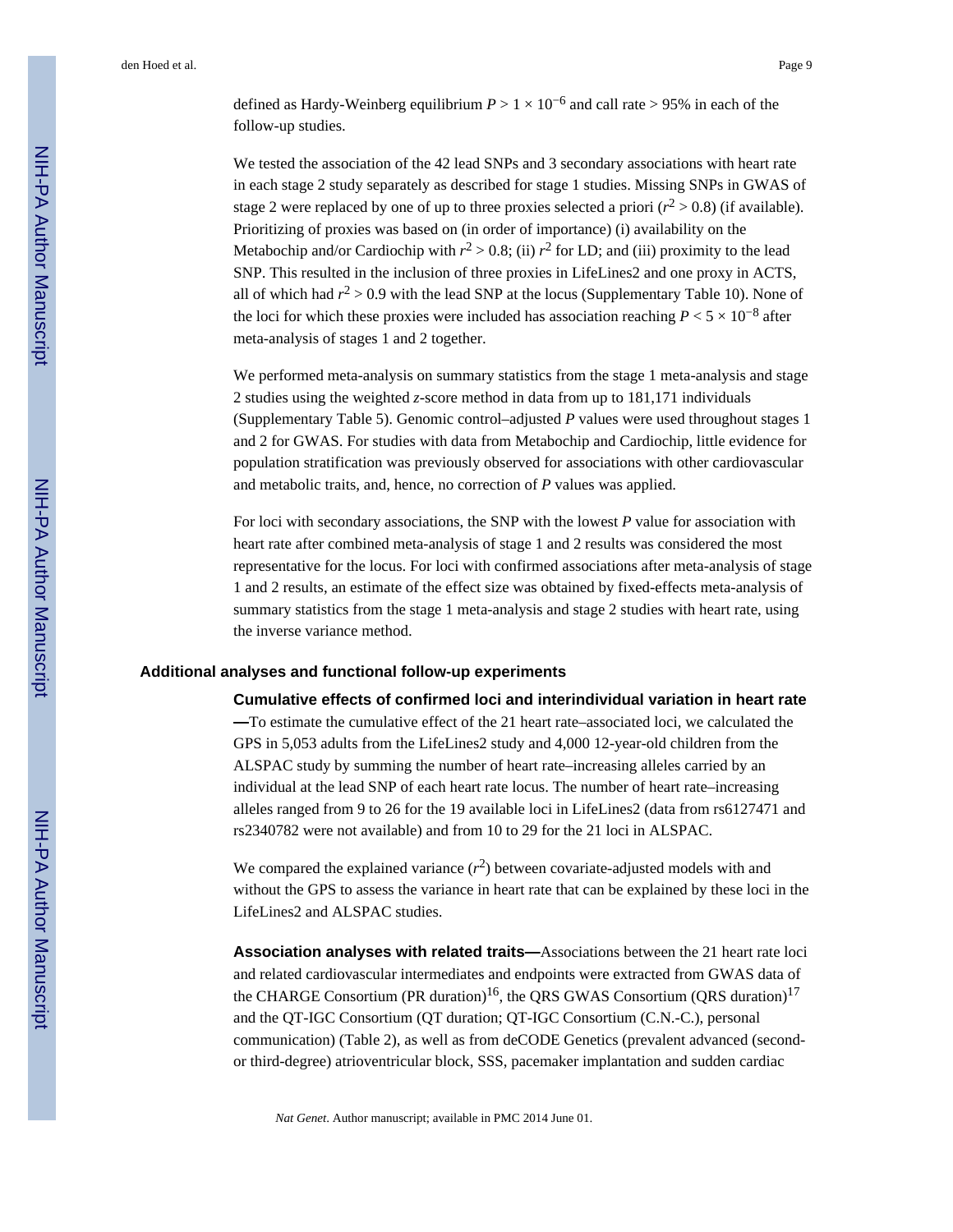$death)^{13,18}$  (Table 2 and Supplementary Table 12), deCODE Genetics<sup>13</sup> and the CHARGE-AF Consortium<sup>25</sup> (atrial fibrillation) (Table 2), the Global BPgen Consortium (systolic and diastolic blood pressure, as well as prevalent hypertension)<sup>21</sup> (Supplementary Table 13) and the CARDIoGRAM Consortium (prevalent CAD and myocardial infarction)<sup>22</sup> (Supplementary Table 14). All associations were adjusted for covariates as described previously13,16–18,21,22,25,37 .

We calculated multi-SNP predisposition scores for each trait to examine the association of the 21 heart rate loci combined with each of the before-mentioned traits, on the basis of single-SNP summary statistics and weighting by effect sizes for association with heart rate after meta-analysis of stages 1 and 2 together.

Associations of the 21 heart rate loci, both individually and in combination in a multi-SNP predisposition score, with related traits were considered statistically significant at *P* < 0.002, that is,  $a = 0.05$  with Bonferroni correction for 21 independent tests.

**Enrichment analysis of heart rate associations in biological pathways—**We used MAGENT $A^{24}$  to test whether predefined biological processes or molecular functions were enriched for multiple modest heart rate associations, aiming to discover new pathways associated with heart rate and to test whether the 21 heart rate loci cluster near genes that constitute specific biological connections (Supplementary Tables 18 and 19). First, we calculated a corrected gene association *P* value for each gene in the genome and grouped genes into pathways using annotations from the Kyoto Encyclopedia of Genes and Genomes (KEGG), BIOCARTA, Protein Analysis THrough Evolutionary Relationships (PANTHER)38, Biological Processes (PANTHER, BP) and Molecular Functions (PANTHER, MF), REACTOME, Gene Ontology (GO) and Ingenuity databases. Finally, for each pathway, we evaluated potential enrichment of highly ranked gene scores by comparing the fraction of genes within each gene set whose corrected *P* value was more significant than the 95th percentile of all gene *P* values to that of 10,000 randomly sampled gene sets of identical size from the genome<sup>24</sup>. In significantly enriched gene sets, in addition to genes in validated association regions, the top ranked genes above the enrichment cutoff may suggest new modest associations for follow-up (Supplementary Table 19).

**Proteomics experiments in mouse heart and genetic enrichment analysis—**We used results from proteomics experiments to identify genes located within the heart rate loci that are expressed at the protein level in mouse heart and that are phosphorylated upon stimulation of β1AR (A.L., M.N. Andersen, A.B. Steffensen, H. Horn, C.D. Kelstrup *et al*., unpublished data). Briefly, male C57BL/6 mice were either treated with β1AR- and β2ARspecific antagonists (control group,  $n = 3$ ) or with a  $\beta$ 2AR-specific antagonist followed by β1AR-specific agonist (test group, *n* = 3). Cardiac proteins were extracted and digested, enriched for phosphopeptides by  $TiO<sub>2</sub>$  chromatography and analyzed by nanoflow liquid chromatography tandem mass spectrometry, as described previously<sup>39</sup>.

A total of 8,518 phosphorylation sites that could be mapped to a specific residue were identified. Mice in the test and control groups were compared using a two-sided *t* test with permutation-based FDR < 0.01. The number of genes encoding proteins identified in the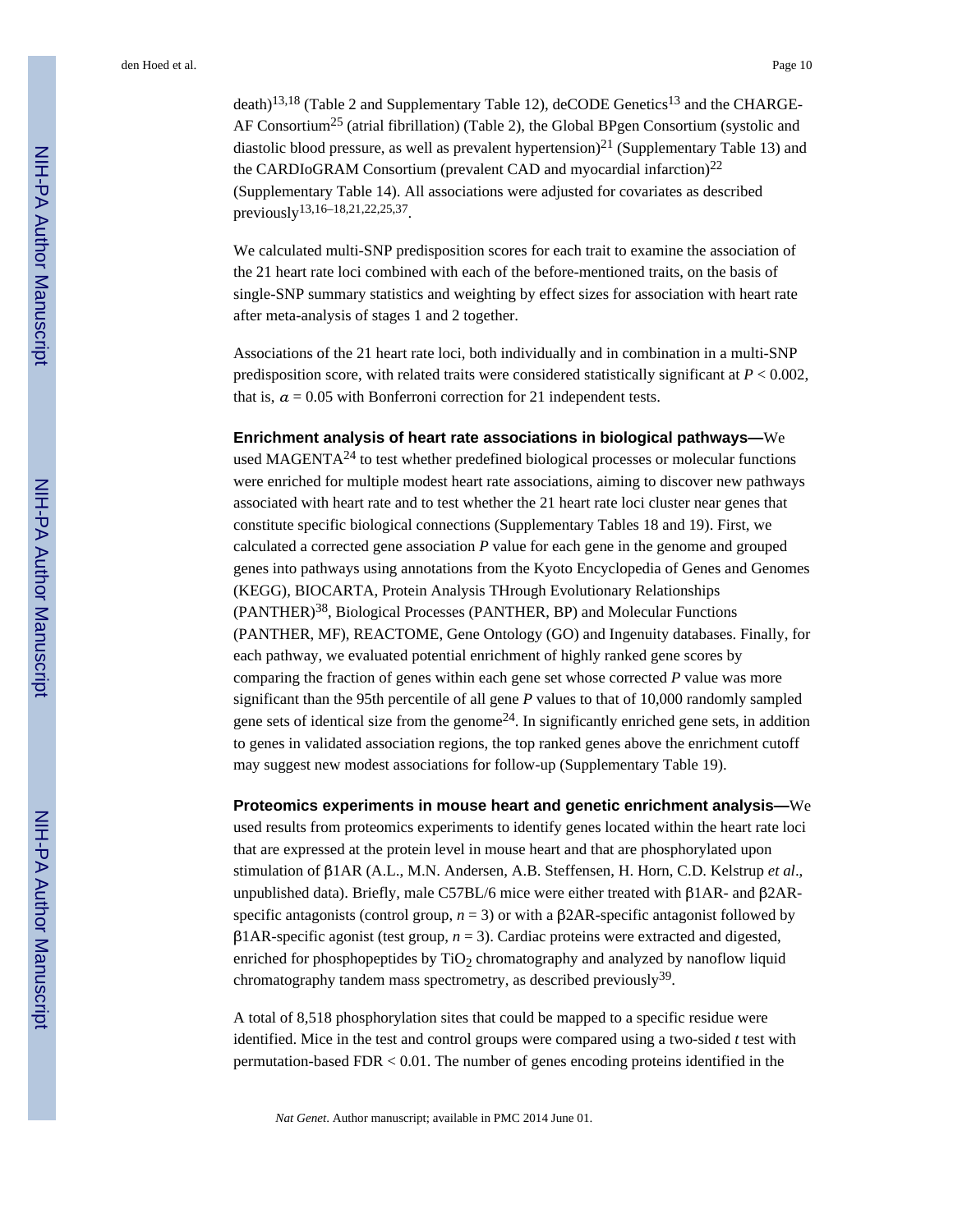experiments was 4,096. Forty-one of these were located within 500 kb of confirmed heart rate associations, four of which were regulated by β1AR stimulation (*MYH6*, *PLN*, *TTN* and *NCL*).

**eQTL analyses—**We examined associations between each of the heart rate loci and expression of genes in *cis* in 1,469 whole-blood samples (PAXgene), reflecting primary leukocyte gene expression<sup>40</sup> (Supplementary Table 21). Transcriptional components were applied to reduce a substantial proportion of interindividual non-genetic expression variation. An eQTL meta-analysis was subsequently performed on the residual expression variation. We used  $FDR < 0.05$  to correct for multiple testing. We removed 50 principal components by linear regression to remove non-genetic variation in gene expression. In addition, we performed conditional analyses to examine to what extent each heart rate– associated SNP explains the association between the gene transcript and the SNP most significantly associated with the gene transcript.

Significant *cis* associations were observed between five heart rate–associated SNPs and the levels of nine nearby transcripts in blood (Table 1 and Supplementary Table 21). The heart rate–associated SNPs explained a substantial proportion of the association with the most significant SNP for the gene transcript in conditional analyses (adjusted  $P > 0.05$ ) for *TRIP6*, *TMEM258*(*C11orf10*), *FADS1*, *BEST1*-*FTH1*, *FADS2*, *CEP85L*(*C6orf204*) and *NCL*-*SNORD20*.

**Potentially functional variants within the 21 loci—**To identify SNPs in the confirmed loci that may be causal for the association with heart rate, we explored whether the heart rate–associated SNPs were in strong  $LD (r^2 > 0.8)$  with variants in transcription factor binding sites, nonsynonymous SNPs or copy number variants (deletion variants and mobile element insertion polymorphisms) identified in the 1000 Genomes Project CEU Pilot 1 or HapMap CEU reference panels<sup>41</sup>. For nonsynonymous SNPs, PANTHER<sup>38</sup> was used to assess whether the variant was likely to have a detrimental effect on protein function, based on alignment of evolutionarily related proteins (Supplementary Table 20).

One association tagged a variant in a transcription factor binding site near *CEP85L*(*C6orf204*; near *SLC35F1*). Nonsynonymous variants in strong LD with heart rate– associated SNPs were present in six genes (Supplementary Table 22), with the p.Arg1045Trp alteration encoded in *KIAA1755* likely having a deleterious effect on protein function<sup>38</sup>. Of interest, the rs180242 allele that was associated with lower heart rate tagged a common 723-bp deletion variant located 8 kb upstream of *GNG11* (ref. 42) (1000 Genomes Pilot ID P2\_M\_061510\_7\_474;  $r^2 = 0.96$ ) and was additionally associated with lower expression of *GNG11* in blood (Supplementary Table 21).

**Candidate genes based on the literature—**To identify additional candidate genes in the heart rate loci, we identified all genes within 500 kb of the 21 heart rate–associated SNPs and performed an automated literature search using the search term 'heart' in the program SNIPPER (Supplementary Table 23). We identified many genes with established connections to embryonic cardiac development, cardiac conduction, cardiac contractile proteins, calcium regulation, angiogenesis and endothelial function (Supplementary Note).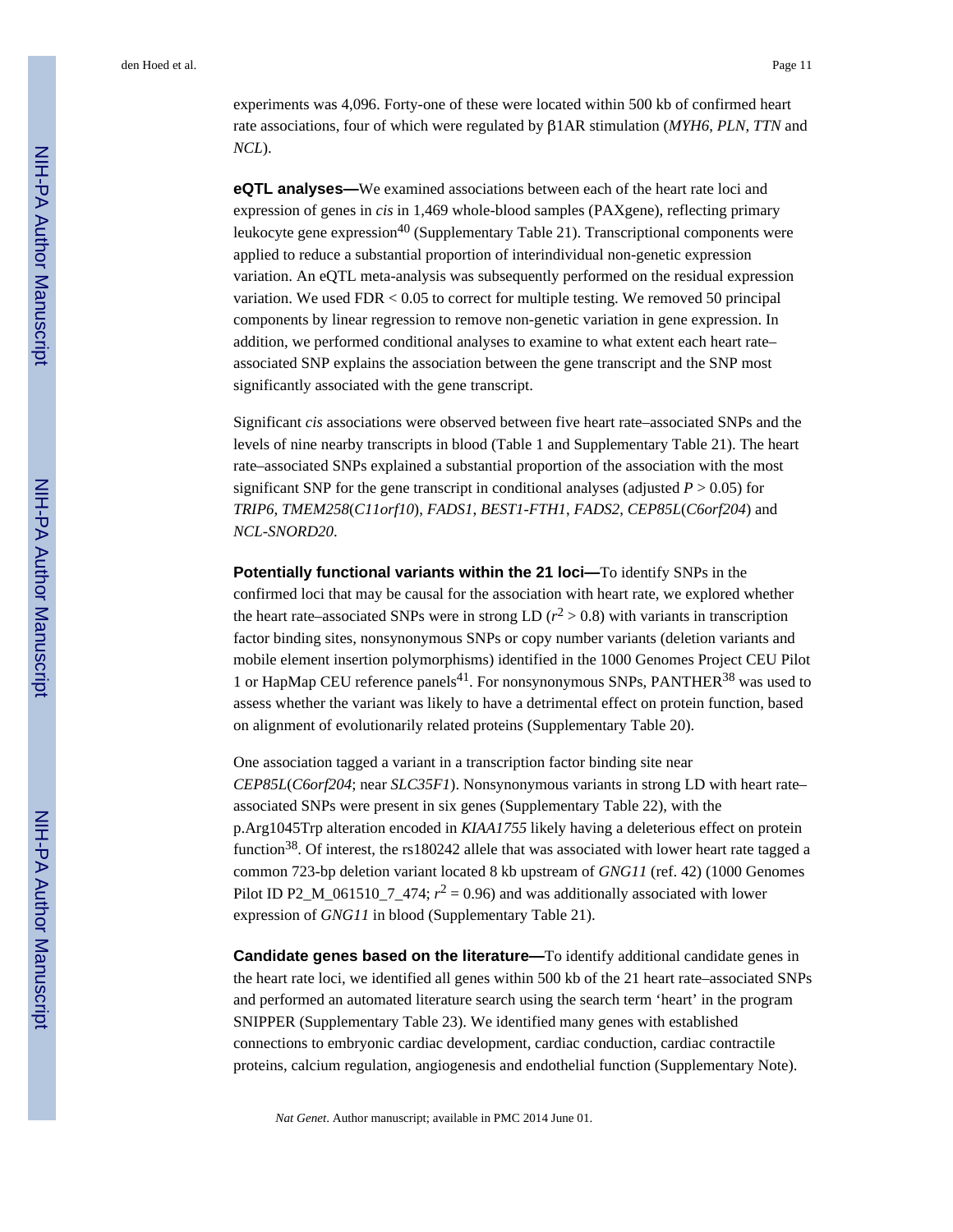Many of the loci harbored genes in which mutations lead to dilated and hypertrophic cardiomyopathy (in *MYH6* and *MYH7*, *PLN* (near *SLC35F1*), *TTN* (near *CCDC141*), *MFN1* (near *GNB4*) and *CHRM2*).

#### **Experimental follow-up of positional candidate genes in D. melanogaster and D. rerio**

We used *D. melanogaster* and the zebrafish *D. rerio* as models to examine whether candidate genes within the heart rate loci were likely to underlie the associations identified by GWAS. Forty-nine positional candidate genes were identified on the basis of results from proteomics experiments and genetic enrichment analysis in mouse heart and eQTL analyses, as well as by the presence of functional variants and results from the automated literature search. In addition, we searched the genes located within 500 kb of associations for biological candidates (Supplementary Table 24).

**Experiments in D. melanogaster—**BLAST searches were performed to identify obvious *D. melanogaster* orthologs of positional candidate genes (Supplementary Table 25). We subsequently used  $\text{RNAi}^{43,44}$  to downregulate orthologs of candidate genes (Vienna) *Drosophila* RNAi Center). Expression of RNAi was induced by crossing with a *D. melanogaster* line expressing GAL4 driven by an actin promoter (stock 4414, Bloomington *Drosophila* Stock Center) (Supplementary Table 25).

*D. melanogaster* stocks were kept at 25°C on standard medium. Pre-pupae were selected for tachypacing, an established *D. melanogaster* model for atrial fibrillation, as previously described<sup>45</sup>. We recorded videos through a microscope at  $10\times$  magnification before and after tachypacing to visualize heart contractions in triplicate periods of 10 s. Heart rate was subsequently quantified using ImageJ software. An arrhythmia index was calculated as the ratio of arrhythmic periods and total measurement duration using the same software.

The number of positional candidate genes for which we analyzed results was reduced from 49 to 25 owing to the absence of orthologs  $(n = 13 \text{ genes})$ , lack of RNAi lines  $(n = 3)$ , nonviability of offspring  $(n = 1)$  and reduced viability, defined as the generation of fewer than 5 live offspring (*n* = 7) (Supplementary Fig. 6 and Supplementary Table 25). For the 25 remaining genes, represented by 23 orthologs, we compared heart rate and risk of arrhythmia in  $11 \pm 5$  (mean  $\pm$  s.d.) pupae with downregulated gene expression and 30 6000V controls. Ten additional pupae were available with downregulation of *stwl* (stonewall), a gene that is not anticipated to have a role in heart rate regulation and which can thus be interpreted as an extra control group. We targeted 13 orthologs using multiple independent RNAi lines.

We compared differences in heart rate between the offspring of RNAi-treated *D. melanogaster* and 6000V controls using a multilevel approach, adjusting for the dependence of repeated measures within pupae as a random effect. We compared RNAi lines with 6000V controls at baseline and after tachypacing. Differences in heart rate after tachypacing were examined with and without adjusting for average heart rate at baseline as a fixed effect. Results of analyses from multiple independent RNAi lines targeting the same ortholog were combined using the fixed-effects meta-analysis with inverse variance method (Supplementary Table 26).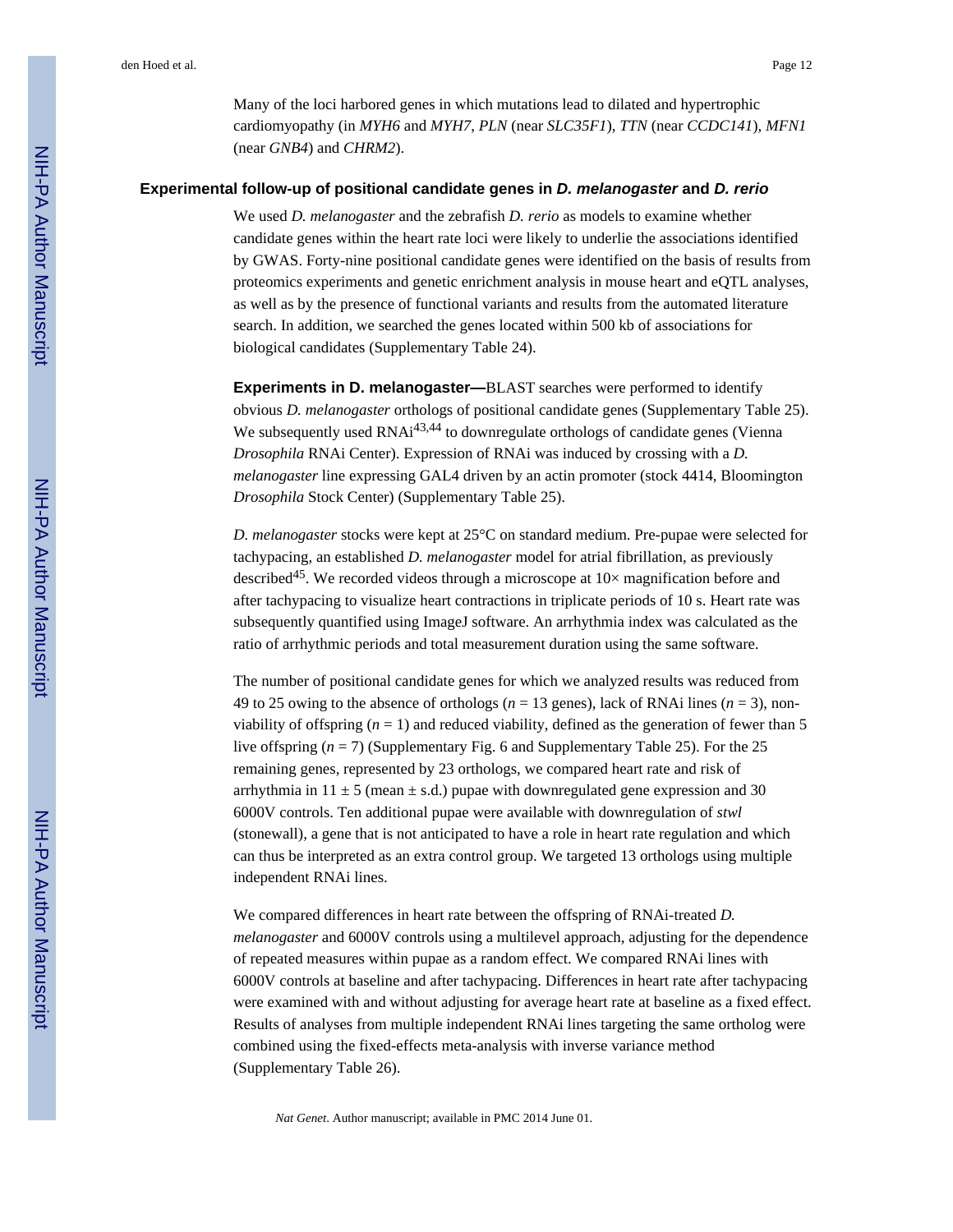We examined the risk of arrhythmia by comparing the number of arrhythmic cases and controls between RNAi-targeted orthologs and 6000V controls, both before and after tachypacing, using Fisher's exact test. Differences were considered statistically significant at  $P < 0.002$ , that is,  $a = 0.05$  with Bonferroni correction for 23 independent tests.

**Experiments in D. rerio—**In the zebrafish *D. rerio*, we excluded genes in eight loci that mapped in or near positional candidate genes with extensive a priori evidence of a role in cardiovascular processes (Supplementary Table 27). A maximum of two positional candidate genes per locus were selected in the remaining loci, which together with a lack of zebrafish orthologs in 12 genes resulted in the selection of 12 positional candidate genes for follow-up in zebrafish experiments (Supplementary Fig. 6 and Supplementary Tables 25 and 27).

Wild-type *D. rerio* stocks from Ekwill Fish Farm were maintained using standard procedures. Morpholino oligonucleotides (GeneTools) were designed against orthologs of the 12 positional candidate gene primary transcripts targeting the first exon-intron boundaries, except for *tfpia* (the ortholog of *TFPI*), which was designed to target the intron 1–exon 2 boundary (Supplementary Table 27). Embryos were injected at the single-cell stage and were scored and analyzed 48 h later. Downregulation of candidate genes was confirmed using quantitative PCR (Supplementary Table 29).

Heart rate analysis was performed as previously described<sup>46</sup>. For each ortholog, we performed the procedure twice on different days, comparing heart rate in embryos from the same embryonic aliquot that were injected with either morpholino oligonucleotides or PBS. Heart rate was measured in  $26 \pm 4$  embryos injected with morpholino oligonucleotides and in  $27 \pm 5$  embryos injected with PBS.

Measures of heart rate alone do not provide information on cardiac contractility. We therefore additionally measured ventricular fractional shortening in a subsample of embryos  $(6 \pm 1)$  embryos injected with morpholino oligonucleotides and  $6 \pm 2$  embryos injected with PBS) as previously described $47$ .

Differences in heart rate and fractional shortening of the ventricular chamber were examined using linear regression and were adjusted for variation in the timing of the heart rate measurement.

For each group of embryos injected with morpholino oligonucleotides  $(42 \pm 18 \text{ embryos})$ , we assessed whether downregulation of positional candidate gene expression resulted in visible phenotypes that distinguished treated embryos from those injected with PBS.

### **Supplementary Material**

Refer to Web version on PubMed Central for supplementary material.

NIH-PA Author Manuscript

NIH-PA Actros Manuscript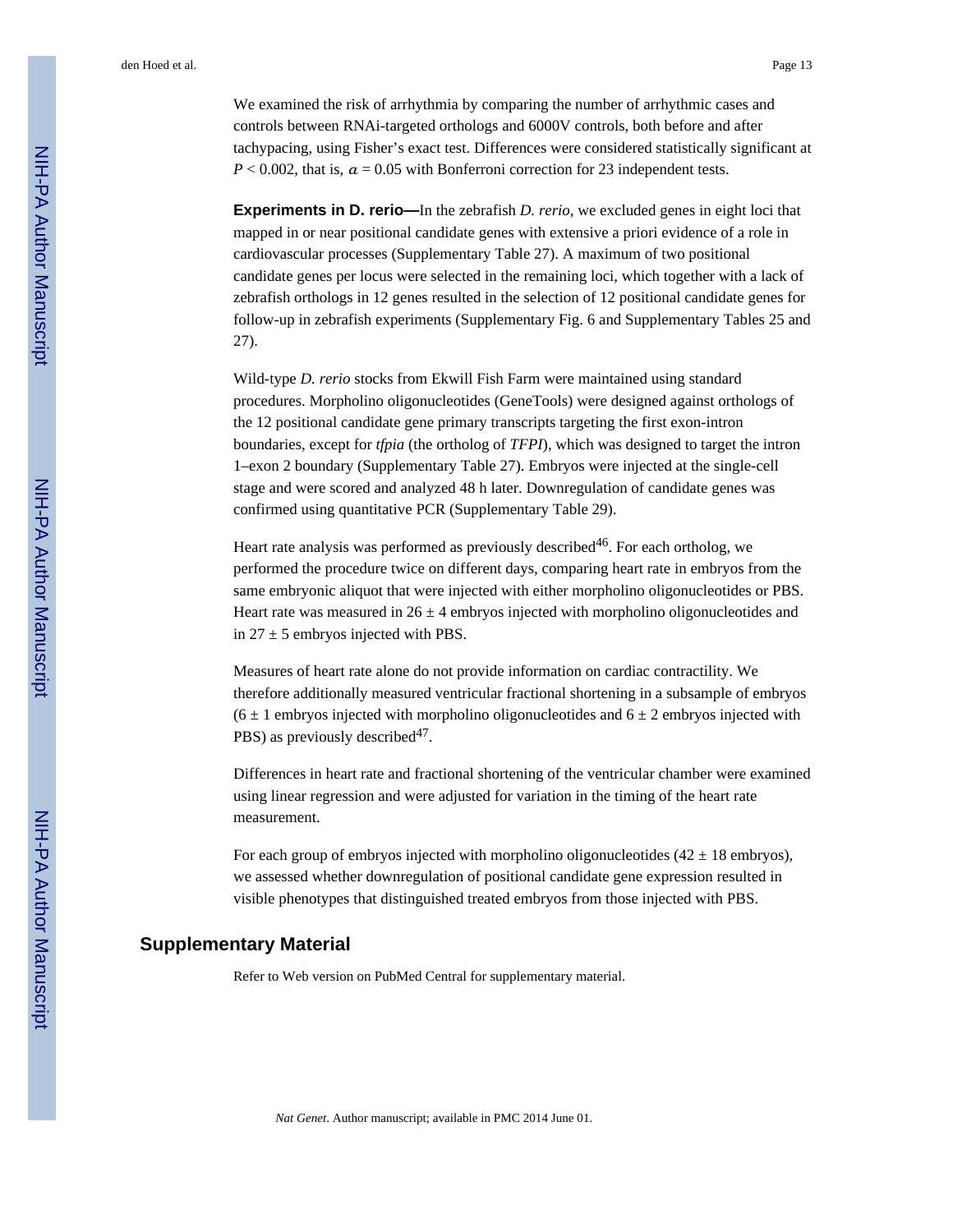# **Authors**

Marcel den Hoed<sup>1,2</sup>, Mark Eijgelsheim<sup>3</sup>, Tõnu Esko<sup>4,5,6</sup>, Bianca J J M Brundel<sup>7</sup>, David S Peal<sup>8</sup>, David M Evans<sup>9</sup>, Ilja M Nolte<sup>10</sup>, Ayellet V Segrè<sup>11,12</sup>, Hilma Holm<sup>13</sup>, Robert E Handsaker<sup>12,14</sup>, Harm-Jan Westra<sup>15</sup>, Toby Johnson<sup>16,17</sup>, Aaron Isaacs<sup>3,18</sup>, Jian Yang<sup>19</sup>, Alicia Lundby<sup>20,21,22</sup>, Jing Hua Zhao<sup>1</sup>, Young Jin Kim<sup>23</sup>, Min Jin Go<sup>23</sup>, Peter Almgren<sup>24</sup>, Murielle Bochud<sup>25</sup>, Gabrielle Boucher<sup>26,27</sup>, Marilyn C Cornelis<sup>28</sup>, Daniel Gudbjartsson<sup>13</sup>, David Hadley<sup>29,30</sup>, Pim Van Der Harst<sup>31</sup>, Caroline Hayward<sup>32</sup>, Martin Den Heijer<sup>33</sup>, Wilmar Igl<sup>34</sup>, Anne U Jackson<sup>35,36</sup>, Zoltán Kutalik<sup>37,38</sup>, Jian'an Luan<sup>1</sup>, John P Kemp<sup>9</sup>, Kati Kristiansson<sup>39,40</sup>, Claes Ladenvall<sup>24</sup>, Mattias Lorentzon<sup>41</sup>, May E Montasser<sup>42</sup>, Omer T Njajou<sup>43</sup>, Paul F O'Reilly<sup>44,45</sup>, Sandosh Padmanabhan<sup>46</sup>, Beate St. Pourcain<sup>9</sup>, Tuomo Rankinen<sup>47</sup>, Perttu Salo<sup>39,48</sup>, Toshiko Tanaka<sup>49</sup>, Nicholas J Timpson<sup>9</sup>, Veronique Vitart<sup>32</sup>, Lindsay Waite<sup>50</sup>, William Wheeler<sup>51</sup>, Weihua Zhang<sup>44</sup>, Harmen H M Draisma<sup>52</sup>, Mary F Feitosa<sup>53</sup>, Kathleen F Kerr<sup>54</sup>, Penelope A Lind<sup>55</sup>, Evelin Mihailov<sup>4,6</sup>, N Charlotte Onland-Moret56,57, Ci Song58, Michael N Weedon59, Weijia Xie59, Loic Yengo<sup>60</sup>, Devin Absher<sup>50</sup>, Christine M Albert<sup>61,62</sup>, Alvaro Alonso<sup>63</sup>, Dan E Arking<sup>64,65</sup>, Paul I W de Bakker<sup>12,57,66,67</sup>, Beverley Balkau<sup>68,69</sup>, Cristina Barlassina<sup>70</sup>, Paola Benaglio<sup>37</sup>, Joshua C Bis<sup>71,72</sup>, Nabila Bouatia-Naji<sup>60,73,74</sup>, Søren Brage<sup>1</sup>, Stephen J Chanock<sup>75,76</sup>, Peter S Chines<sup>77</sup>, Mina Chung<sup>78,79</sup>, Dawood Darbar<sup>80</sup>, Christian Dina<sup>81,82</sup>, Marcus Dörr<sup>83,84</sup>, Paul Elliott<sup>44,45</sup>, Stephan B Felix<sup>83,84</sup>, Krista Fischer<sup>5</sup>, Christian Fuchsberger<sup>35</sup>, Eco J C de Geus<sup>52</sup>, Philippe Goyette<sup>26,27</sup>, Vilmundur Gudnason<sup>85,86</sup>, Tamara B Harris<sup>87</sup>, Anna-liisa Hartikainen<sup>88</sup>, Aki S Havulinna<sup>48</sup>, Susan R Heckbert<sup>71,89</sup>, Andrew A Hicks<sup>90</sup>, Albert Hofman<sup>3,91</sup>, Suzanne Holewijn<sup>92</sup>, Femke Hoogstra-Berends<sup>7,93</sup>, Jouke-Jan Hottenga<sup>52</sup>, Majken K Jensen<sup>28</sup>, Åsa Johansson<sup>34,94</sup>, Juhani Junttila<sup>95,96</sup>, Stefan Kääb97,98, Bart Kanon99, Shamika Ketkar53, Kay-Tee Khaw100, Joshua W Knowles<sup>101</sup>, Angrad S Kooner<sup>102</sup>, Jan A Kors<sup>103</sup>, Meena Kumari<sup>104</sup>, Lili Milani<sup>5</sup>, Päivi Laiho<sup>105</sup>, Edward G Lakatta<sup>106</sup>, Claudia Langenberg<sup>1</sup>, Maarten Leusink<sup>57,107</sup>, Yongmei Liu<sup>108</sup>, Robert N Luben<sup>100</sup>, Kathryn L Lunetta<sup>109,110</sup>, Stacey N Lynch<sup>8</sup>, Marcello R P Markus<sup>111</sup>, Pedro Marques-Vidal<sup>112</sup>, Irene Mateo Leach<sup>31</sup>, Wendy L McArdle<sup>113</sup>, Steven A McCarroll<sup>12,14</sup>, Sarah E Medland<sup>20,55</sup>, Kathryn A Miller<sup>44</sup>, Grant W Montgomery<sup>114</sup>, Alanna C Morrison<sup>115</sup>, Martina Müller-Nurasyid<sup>97,116,117</sup>, Pau Navarro<sup>32</sup>, Mari Nelis<sup>4,5,118</sup>, Jeffrey R O'Connell<sup>42</sup>, Christopher J O'Donnell<sup>110,119,120</sup>, Ken K Ong<sup>1,121</sup>, Anne B Newman<sup>122</sup>, Annette Peters<sup>98,123</sup>, Ozren Polasek<sup>124</sup>, Anneli Pouta<sup>88,125</sup>, Peter P Pramstaller<sup>90,126,127</sup>, Bruce M Psaty<sup>71,72,89,128,129</sup>, Dabeeru C Rao<sup>130</sup>, Susan M Ring<sup>113</sup>, Elizabeth J Rossin<sup>20,131,132,133</sup>, Diana Rudan<sup>134</sup>, Serena Sanna<sup>135</sup>, Robert A Scott<sup>1</sup>, Jaban S Sehmi<sup>102,136</sup>, Stephen Sharp<sup>1</sup>, Jordan T Shin<sup>8</sup>, Andrew B Singleton<sup>137</sup>, Albert V Smith<sup>85</sup>, Nicole Soranzo<sup>19,138</sup>, Tim D Spector<sup>138</sup>, Chip Stewart<sup>20,139</sup>, Heather M Stringham<sup>35,36</sup>, Kirill V Tarasov<sup>106</sup>, André G Uitterlinden<sup>3,91,140</sup>, Liesbeth Vandenput<sup>41</sup>, Shih-Jen Hwang<sup>110</sup>, John B Whitfield<sup>141</sup>, Cisca Wijmenga<sup>15</sup>, Sarah H Wild<sup>142</sup>, Gonneke Willemsen<sup>52</sup>, James F Wilson<sup>142</sup>, Jacqueline C M Witteman<sup>3,91</sup>, Andrew Wong<sup>121</sup>, Quenna Wong<sup>54</sup>, Yalda Jamshidi<sup>138,143</sup>, Paavo Zitting<sup>144</sup>, Jolanda M A Boer<sup>145</sup>, Dorret I Boomsma<sup>52</sup>, Ingrid B Borecki<sup>53</sup>, Cornelia M Van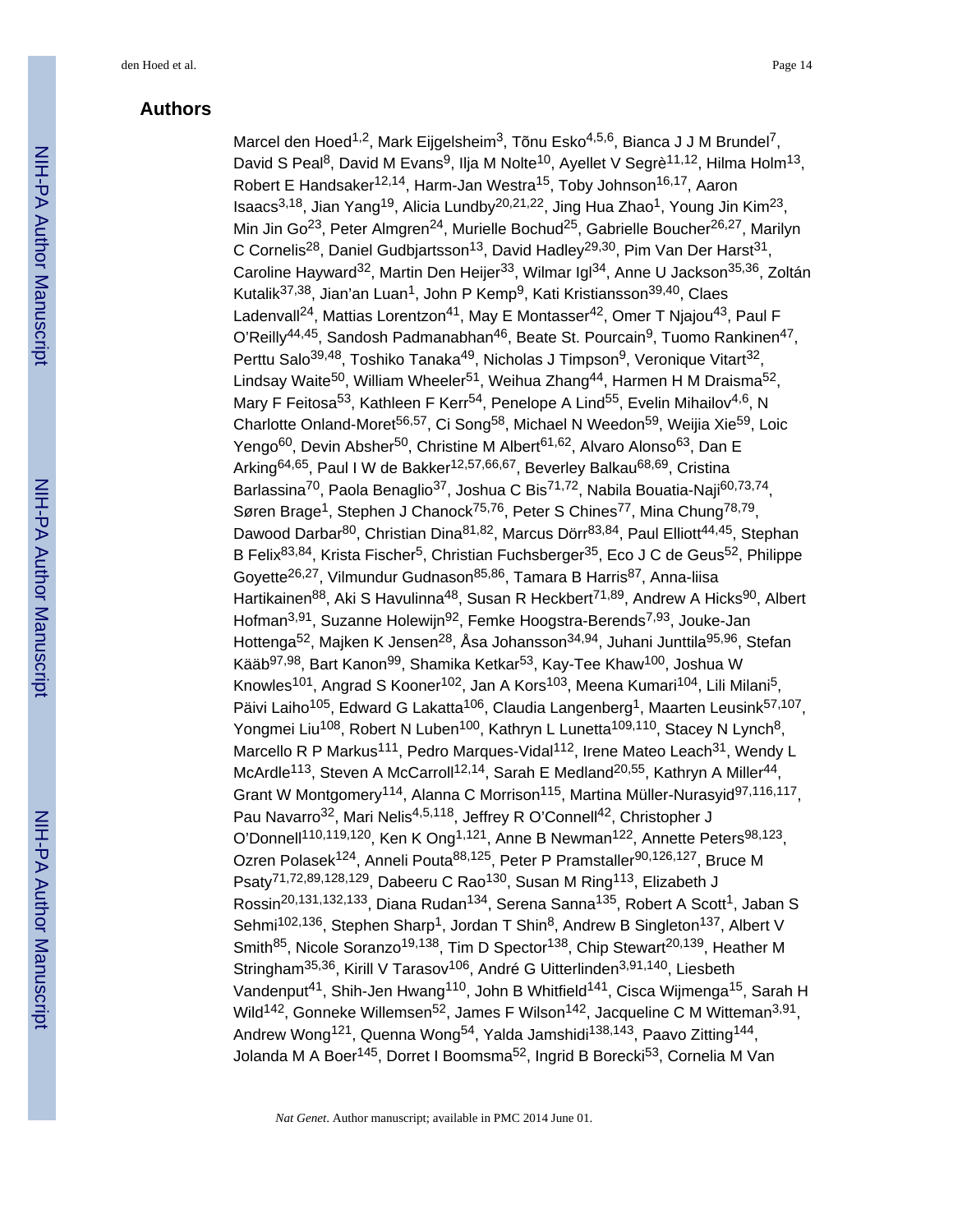Duijn<sup>3,18</sup>, Ulf Ekelund<sup>1,146</sup>, Nita G Forouhi<sup>1</sup>, Philippe Froguel<sup>60,73,147</sup>, Aroon Hingorani<sup>104</sup>, Erik Ingelsson<sup>2,58,148</sup>, Mika Kivimaki<sup>104</sup>, Richard A Kronmal<sup>54</sup>, Diana Kuh<sup>121</sup>, Lars Lind<sup>149</sup>, Nicholas G Martin<sup>141</sup>, Ben A Oostra<sup>150</sup>, Nancy L Pedersen<sup>58</sup>, Thomas Quertermous<sup>101</sup>, Jerome I Rotter<sup>151</sup>, Yvonne T van der Schouw<sup>57</sup>, W M Monique Verschuren<sup>145</sup>, Mark Walker<sup>152</sup>, Demetrius Albanes<sup>75</sup>, David O Arnar<sup>153,154</sup>, Themistocles L Assimes<sup>101</sup>, Stefania Bandinelli<sup>155</sup>, Michael Boehnke<sup>35,36</sup>, Rudolf A de Boer<sup>31</sup>, Claude Bouchard<sup>47</sup>, W L Mark Caulfield<sup>16,17</sup>. John C Chambers<sup>44,102</sup>, Gary Curhan<sup>156,157</sup>, Daniele Cusi<sup>70</sup>, Johan Eriksson<sup>48,158,159,160</sup>, Luigi Ferrucci<sup>49</sup>, Wiek H van Gilst<sup>31</sup>, Nicola Glorioso<sup>161</sup>, Jacqueline de Graaf<sup>92</sup>, Leif Groop<sup>24</sup>, Ulf Gyllensten<sup>34</sup>, Wen-Chi Hsueh<sup>43</sup>, Frank B Hu<sup>28</sup>, Heikki V Huikuri<sup>96</sup>, David J Hunter<sup>162</sup>, Carlos Iribarren<sup>163</sup>, Bo Isomaa<sup>159,164</sup>, Marjo-Riitta Jarvelin<sup>44,45,125,165,166</sup>, Antti Jula<sup>167</sup>, Mika Kähönen<sup>168</sup>, Lambertus A Kiemeney<sup>169,170</sup>, Melanie M van der Klauw<sup>171</sup>, Jaspal S Kooner<sup>102,136</sup>, Peter Kraft<sup>162</sup>, Licia Iacoviello<sup>172</sup>, Terho Lehtimäki<sup>168</sup>, Marja-Liisa L Lokki<sup>173</sup>, Braxton D Mitchell<sup>42</sup>, Gerjan Navis<sup>174</sup>, Markku S Nieminen<sup>175</sup>, Claes Ohlsson<sup>41</sup>, Neil R Poulter<sup>176</sup>, Lu Qi<sup>28</sup>, Olli T Raitakari<sup>177,178</sup>, Eric B Rimm<sup>28</sup>, John D Rioux<sup>26,27</sup>, Federica Rizzi<sup>179</sup>, Igor Rudan<sup>142</sup>, Veikko Salomaa<sup>48</sup>, Peter S Sever<sup>176</sup>, Denis C Shields<sup>180,181,182</sup>, Alan R Shuldiner<sup>42,183</sup>, Juha Sinisalo<sup>175</sup>, Alice V Stanton<sup>184</sup>, Ronald P Stolk<sup>10</sup>, David P Strachan<sup>29</sup>, Jean-Claude Tardif<sup>26,27</sup>, Unnur Thorsteinsdottir<sup>13,154</sup>, Jaako Tuomilehto<sup>185,186,187,188</sup>, Dirk J van Veldhuisen<sup>31</sup>, Jarmo Virtamo<sup>48</sup>, Jorma Viikari<sup>189</sup>, Peter Vollenweider<sup>190</sup>, Gérard Waeber<sup>190</sup>, Elisabeth Widen<sup>191</sup>, Yoon Shin Cho<sup>192</sup>, Jesper V Olsen<sup>22</sup>, Peter M Visscher<sup>193</sup>, Cristen Willer194, Lude Franke15,195, Global BPgen Consortium196, CARDIoGRAM Consortium196, Jeanette Erdmann90,197,198, John R Thompson199, PR GWAS Consortium196, Arne Pfeufer200,201, QRS GWAS Consortium196, Nona Sotoodehnia<sup>71,202</sup>, QT-IGC Consortium<sup>196</sup>, Christopher Newton-Cheh<sup>12,110,203</sup>, CHARGE-AF Consortium196, Patrick T Ellinor62,204,205, Bruno H Ch Stricker<sup>3,91,103,140,206</sup>, Andres Metspalu<sup>4,5,6</sup>, Markus Perola<sup>5,39,48</sup>, Jacques S Beckmann<sup>37,207</sup>, George Davey Smith<sup>9</sup>, Kari Stefansson<sup>13,154</sup>, Nicholas J Wareham<sup>1</sup>, Patricia B Munroe<sup>16,17</sup>, Ody C M Sibon<sup>99</sup>, David J Milan<sup>8,208</sup>, Harold Snieder<sup>10</sup>, Nilesh J Samani<sup>209,210</sup>, and Ruth J F Loos<sup>1,211,212,213</sup>

# **Affiliations**

<sup>1</sup>Medical Research Council (MRC) Epidemiology Unit, Institute of Metabolic Science, Addenbrooke's Hospital, Cambridge, UK <sup>2</sup>Department of Medical Sciences, Molecular Epidemiology and Science for Life Laboratory, Uppsala University, Uppsala, Sweden <sup>3</sup>Department of Epidemiology, Erasmus University Medical Center, Rotterdam, The Netherlands <sup>4</sup>Estonian Biocenter, Tartu, Estonia <sup>5</sup>Estonian Genome Center, University of Tartu, Tartu, Estonia <sup>6</sup>Institute of Molecular and Cell Biology, University of Tartu, Tartu, Estonia <sup>7</sup>Department of Clinical Pharmacology, University Medical Center Groningen, University of Groningen, Groningen, The Netherlands <sup>8</sup>Cardiovascular Research Center, Massachusetts General Hospital, Boston, Massachusetts, USA <sup>9</sup>MRC Centre for Causal Analyses in Translational Epidemiology (CAiTE), School of Social and Community Medicine, University of Bristol, Bristol, UK<sup>10</sup>Department of Epidemiology, University Medical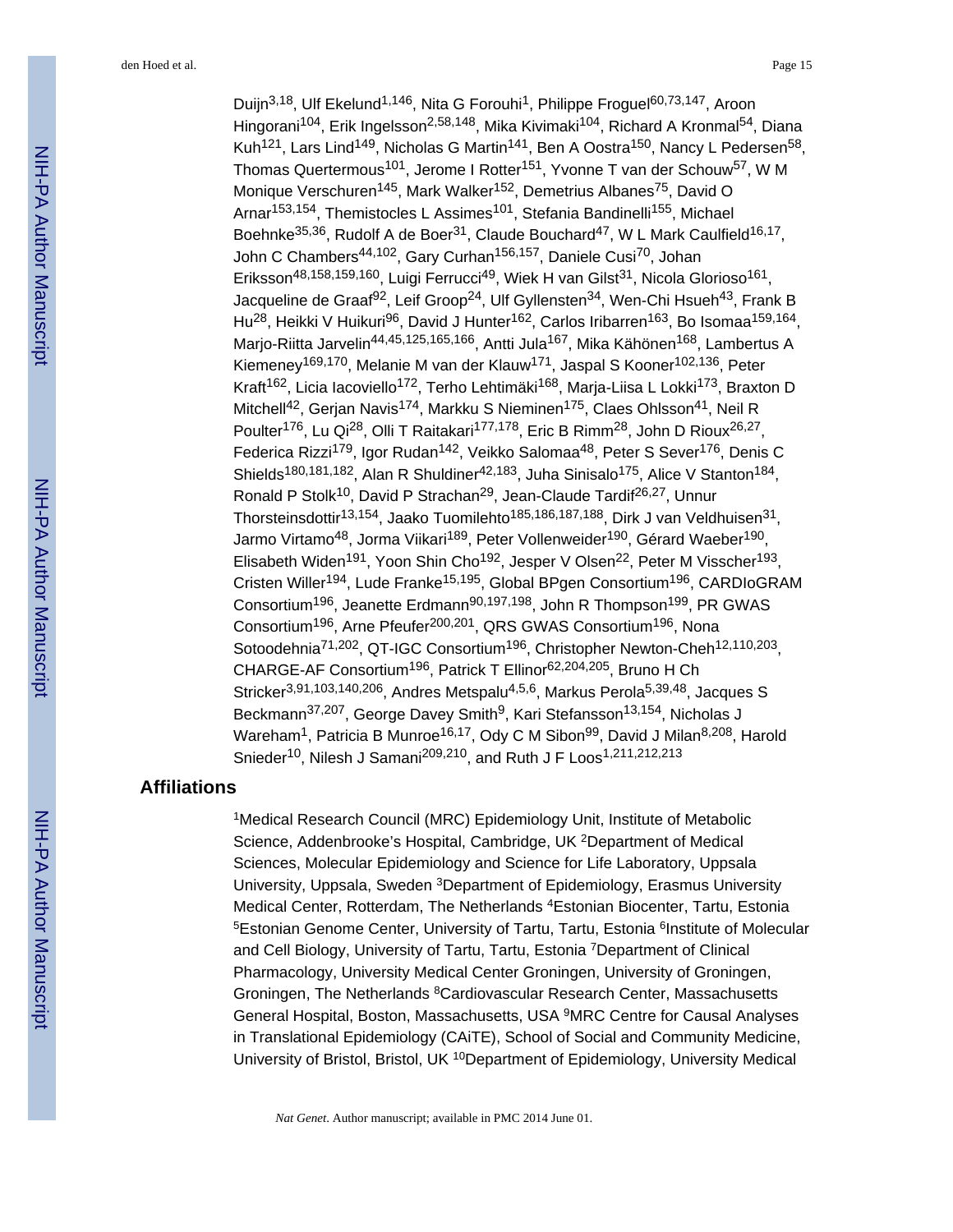Center Groningen, University of Groningen, Groningen, The Netherlands <sup>11</sup>Department of Molecular Biology, Massachusetts General Hospital, Boston, Massachusetts, USA <sup>12</sup>Program in Medical and Population Genetics, Broad Institute of Harvard and MIT, Cambridge, Massachusetts, USA <sup>13</sup>deCODE Genetics, Reykjavik, Iceland <sup>14</sup>Department of Genetics, Harvard Medical School, Boston, Massachusetts, USA <sup>15</sup>Department of Genetics, University Medical Center Groningen, University of Groningen, Groningen, The Netherlands <sup>16</sup>Clinical Pharmacology, National Institute for Health Research (NIHR) Cardiovascular Biomedical Research Unit, William Harvey Research Institute, Barts and The London School of Medicine and Dentistry, Queen Mary University of London, London, UK <sup>17</sup>Genome Centre, Barts and The London School of Medicine and Dentistry, Queen Mary University of London, London, UK <sup>18</sup>Centre for Medical Systems Biology, Leiden, The Netherlands <sup>19</sup>Wellcome Trust Sanger Institute, Hinxton, Cambridge, UK<sup>20</sup>Broad Institute of MIT and Harvard, Cambridge, Massachusetts, USA 21The Danish National Research Foundation Centre for Cardiac Arrhythmia, Copenhagen, Denmark <sup>22</sup>Novo Nordisk Foundation Center for Protein Research, Faculty of Health Sciences, University of Copenhagen, Copenhagen, Denmark <sup>23</sup>Center for Genome Science, National Institute of Health, Osong Health Technology Administration Complex, Daejeon, The Republic of Korea <sup>24</sup>Department of Clinical Sciences, Diabetes and Endocrinology, Lund University and Lund University Diabetes Centre, Malmö, Sweden <sup>25</sup>Community Prevention Unit, Institute of Social and Preventive Medicine, Lausanne University Hospital, Lausanne, Switzerland <sup>26</sup>Université de Montréal, Montreal, Quebec, Canada <sup>27</sup>Montreal Heart Institute, Montreal, Quebec, Canada<sup>28</sup>Nutrition, Harvard School of Public Health, Boston, Massachusetts, USA <sup>29</sup>Division of Population Health Sciences and Education, St. George's, University of London, London, UK <sup>30</sup>Pediatric Epidemiology Center, University of South Florida, Tampa, Florida, USA <sup>31</sup>Department of Cardiology, University Medical Center Groningen, University of Groningen, Groningen, The Netherlands <sup>32</sup>MRC Human Genetics Unit, Institute of Genetics and Molecular Medicine, University of Edinburgh, Edinburgh, UK <sup>33</sup>Department of Internal Medicine, VU Medical Center, Amsterdam, The Netherlands <sup>34</sup>Department of Immunology, Genetics and Pathology, Uppsala University, Uppsala, Sweden 35Department of Biostatistics, University of Michigan, Ann Arbor, Michigan, USA <sup>36</sup>Center for Statistical Genetics, University of Michigan, Ann Arbor, Michigan, USA <sup>37</sup>Department of Medical Genetics, University of Lausanne, Lausanne, Switzerland <sup>38</sup>Swiss Institute of Bioinformatics, Lausanne, Switzerland <sup>39</sup>The Institute of Molecular Medicine, University of Helsinki, Helsinki, Finland <sup>40</sup>Department of Molecular Medicine, National Public Health Institute, Helsinki, Finland <sup>41</sup>Department of Internal Medicine, Institute of Medicine, Sahlgrenska Academy, University of Gothenburg, Gothenburg, Sweden <sup>42</sup>Department of Medicine, Division of Endocrinology, Diabetes and Nutrition, University of Maryland, School of Medicine, Baltimore, Maryland, USA <sup>43</sup>Department of Medicine, Institute for Human Genetics, University of California, San Francisco, San Francisco, California, USA <sup>44</sup>Department of Epidemiology and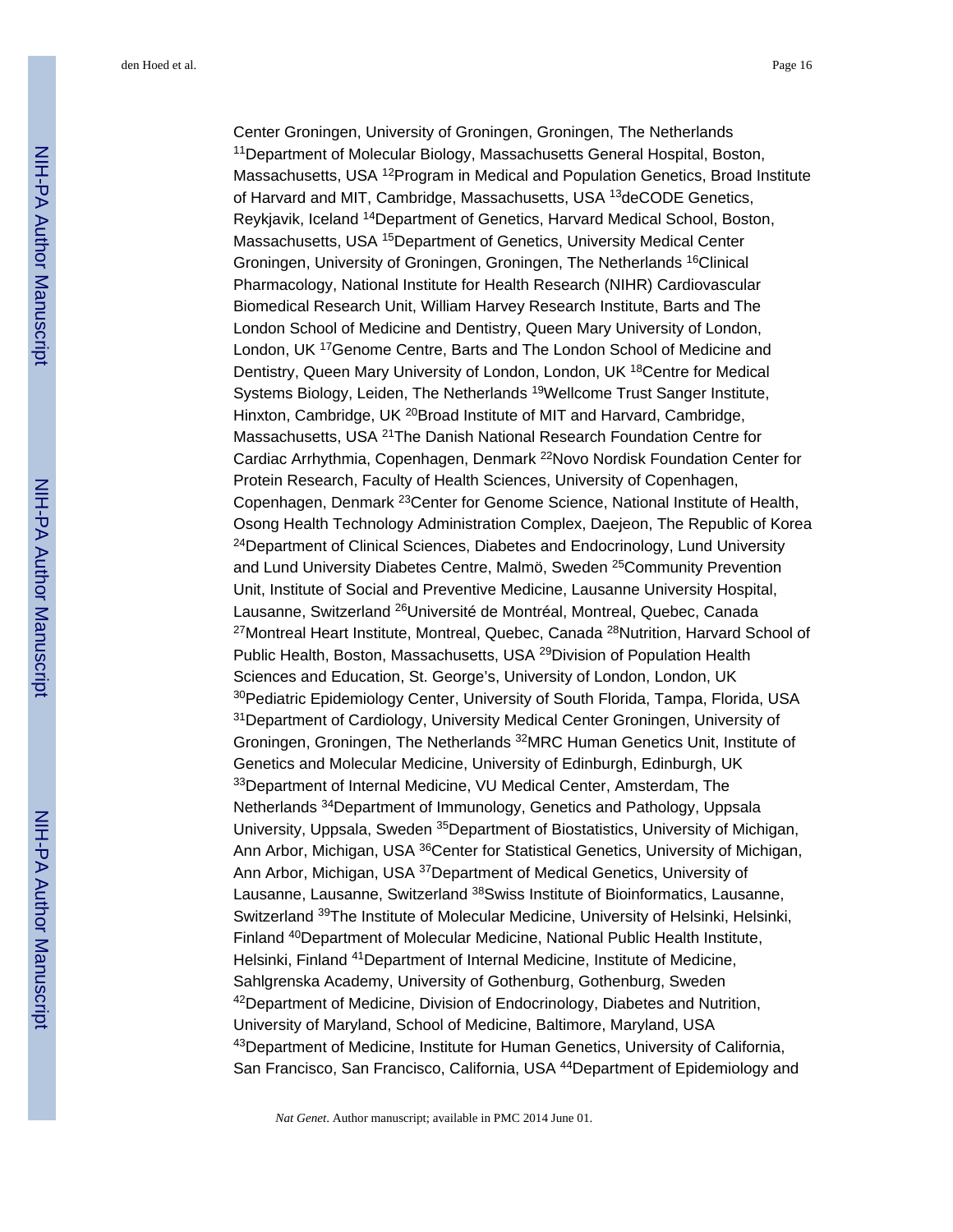Biostatistics, Imperial College London, London, UK <sup>45</sup>MRC–Health Protection Agency (MRC-HPA) Centre for Environment and Health, Imperial College London, London, UK <sup>46</sup>Institute of Cardiovascular and Medical Sciences, College of Medical, Veterinary and Life Sciences, University of Glasgow, Glasgow, UK <sup>47</sup>Human Genomics Laboratory, Pennington Biomedical Research Center, Baton Rouge, Louisiana, USA <sup>48</sup>Department of Chronic Disease Prevention, National Institute for Health and Welfare, Helsinki, Finland <sup>49</sup>Clinical Research Branch, National Institute on Aging, Baltimore, Maryland, USA <sup>50</sup>HudsonAlpha Institute for Biotechnology, Huntsville, Alabama, USA <sup>51</sup>Information Management Services, Inc., Rockville, Maryland, USA <sup>52</sup>Department of Biological Psychology, VU University Amsterdam and Institute for Health and Care Research (EMGO+), VU Medical Center, Amsterdam, The Netherlands <sup>53</sup>Division of Statistical Genomics, Washington University School of Medicine, St. Louis, Missouri, USA <sup>54</sup>Department of Biostatistics, University of Washington, Seattle, Washington, USA <sup>55</sup>Quantitative Genetics Laboratory, Queensland Institute of Medical Research, Brisbane, Queensland, Australia <sup>56</sup>Complex Genetics Section, Department of Medical Genetics–de Bakker Group, University Medical Center Utrecht, Utrecht, The Netherlands <sup>57</sup>Julius Center for Health Sciences and Primary Care, University Medical Center Utrecht, Utrecht, The Netherlands <sup>58</sup>Department of Medical Epidemiology and Biostatistics, Karolinska Institutet, Stockholm, Sweden <sup>59</sup>Peninsula College of Medicine and Dentistry, University of Exeter, Exeter, UK <sup>60</sup>Centre National de la Recherche Scientifique (CNRS) Unité Mixte de Recherche (UMR) 8199, Institut Pasteur de Lille, Lille, France <sup>61</sup>Division of Preventive Medicine, Cardiovascular Division, Brigham and Women's Hospital, Boston, Massachusetts, USA <sup>62</sup>Harvard Medical School, Boston, Massachusetts, USA 63Division of Epidemiology and Community Health, School of Public Health, University of Minnesota, Minneapolis, Minnesota, USA <sup>64</sup>Department of Medicine, Division of Cardiology, Johns Hopkins University School of Medicine, Baltimore, Maryland, USA <sup>65</sup>McKusick-Nathans Institute of Genetic Medicine, Johns Hopkins University School of Medicine, Baltimore, Maryland, USA <sup>66</sup>Department of Medicine, Division of Genetics, Brigham and Women's Hospital, Boston, Massachusetts, USA <sup>67</sup>Department of Medical Genetics, Division of Biomedical Genetics, University Medical Center Utrecht, Utrecht, The Netherlands <sup>68</sup>Institut National de la Santé et de la Recherche Médicale (INSERM), CESP Centre for Research in Epidemiology and Population Health, U1018, Epidemiology of Diabetes, Obesity and Chronic Kidney Disease over The Lifecourse, Villejuif, France <sup>69</sup>UMRS 1018, Université Paris–Sud 11, Villejuif, France <sup>70</sup>Department of Health Sciences, Milan University and Filarete Foundation, Milan, Italy <sup>71</sup> Cardiovascular Health Research Unit, University of Washington, Seattle, Washington, USA <sup>72</sup>Department of Medicine, University of Washington, Seattle, Washington, USA <sup>73</sup>Lille Nord de France University, Lille, France <sup>74</sup>INSERM U970, Paris Cardiovascular Research Centre, Hopital Européen Georges Pampidou, Paris, France <sup>75</sup>Division of Cancer Epidemiology and Genetics, US National Cancer Institute, Bethesda, Maryland, USA <sup>76</sup>Laboratory of Translational Genomics, Division of Cancer Epidemiology and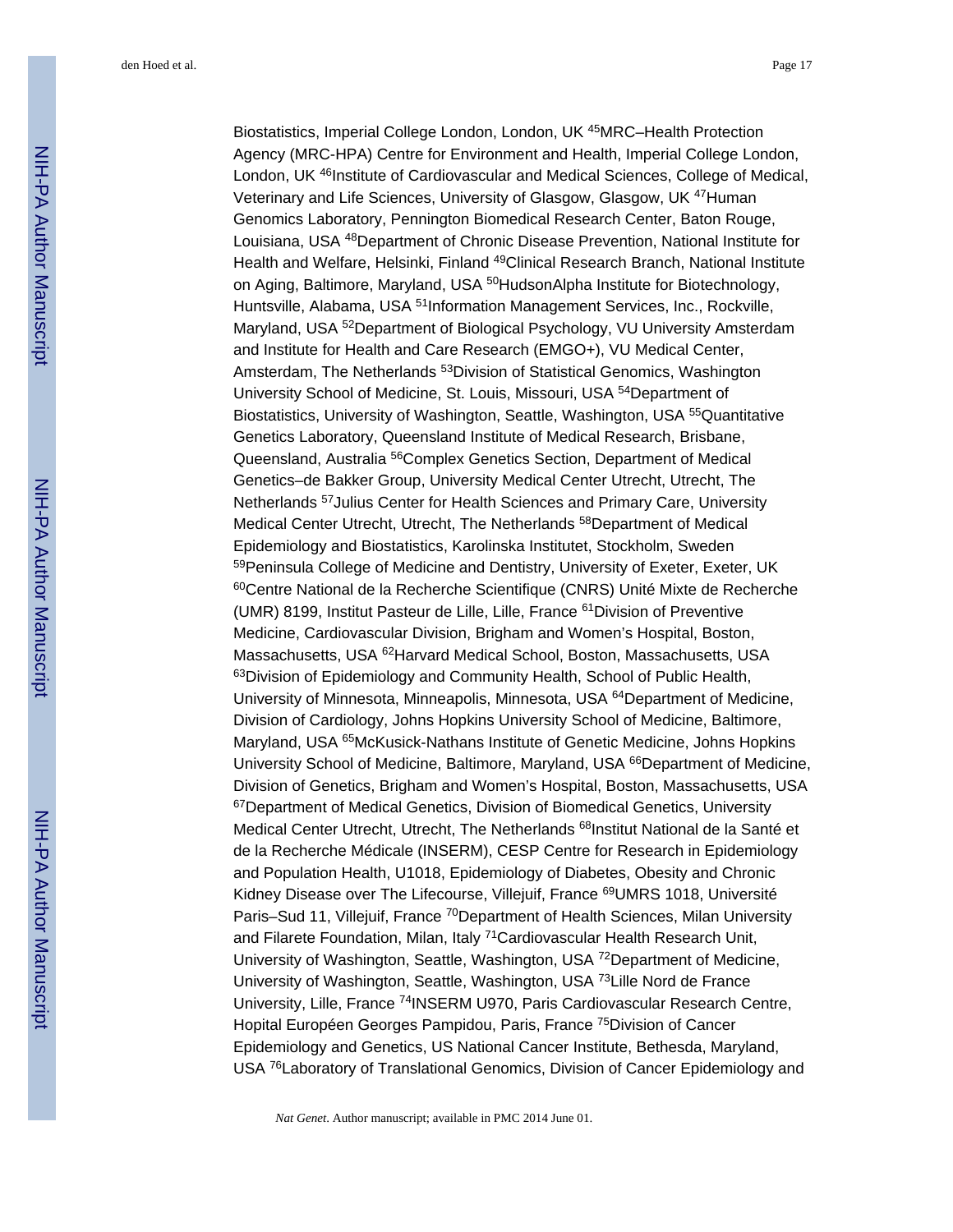Genetics, US National Cancer Institute, Bethesda, Maryland, USA <sup>77</sup>National Human Genome Research Institute, US National Institutes of Health, Bethesda, Maryland, USA <sup>78</sup>Department of Cardiovascular Medicine, Heart and Vascular Institute, Cleveland Clinic, Cleveland, Ohio, USA <sup>79</sup>Department of Molecular Cardiology, Lerner Research Institute, Cleveland Clinic, Cleveland, Ohio, USA <sup>80</sup>Department of Medicine, Vanderbilt University School of Medicine, Nashville, Tennessee, USA <sup>81</sup>INSERM U1087, CNRS U6291 and University of Nantes, l'Institut du Thorax, Nantes, France <sup>82</sup>Centre Hospitalier Universitaire (CHU) Nantes, l'Institut du Thorax, Nantes, France <sup>83</sup>Department of Internal Medicine B, University Medicine Greifswald, Greifswald, Germany <sup>84</sup>DZHK (German Centre for Cardiovascular Research), partner site Greifswald, Greifswald, Germany <sup>85</sup>Icelandic Heart Association Research Institute, Kopavogur, Iceland <sup>86</sup>University of Iceland, Reykjavik, Iceland <sup>87</sup>Laboratory for Epidemiology, Demography, and Biometry, National Institute on Aging, Bethesda, Maryland, USA <sup>88</sup>Department of Clinical Sciences, Obstetrics and Gynecology, University of Oulu, Oulu, Finland 89Department of Epidemiology, University of Washington, Seattle, Washington, USA 90Center for Biomedicine, European Academy Bozen/Bolzano (EURAC), Bolzano, Italy (affiliated institute of the University of Lübeck) <sup>91</sup>Netherlands Genomics Initiative-sponsored Netherlands Consortium for Healthy Ageing, Rotterdam, The Netherlands <sup>92</sup>Department of General Internal Medicine, Division of Vascular Medicine, Radboud University Nijmegen Medical Centre, Nijmegen, The Netherlands <sup>93</sup>Nyken, Groningen, The Netherlands <sup>94</sup>Uppsala Clinical Research Center, Uppsala University Hospital, Uppsala, Sweden <sup>95</sup>Division of Cardiology, Miller School of Medicine, University of Miami, Miami, Florida, USA <sup>96</sup>Institute of Clinical Medicine, Department of Internal Medicine, University of Oulu, Oulu, Finland 97Department of Medicine I, University Hospital Grosshadern, Ludwig-Maximilians- Universität, Munich, Germany <sup>98</sup>Munich Heart Alliance, Munich, Germany <sup>99</sup>Department of Cell Biology, University Medical Center Groningen, University of Groningen, Groningen, The Netherlands <sup>100</sup>Department of Public Health and Primary Care, Institute of Public Health, University of Cambridge, Cambridge, UK <sup>101</sup>Department of Medicine, Stanford University School of Medicine, Stanford, California, USA <sup>102</sup>Cardiology Department, Ealing Hospital National Health Service (NHS) Trust, London, UK<sup>103</sup>Department of Medical Informatics, Erasmus University Medical Center, Rotterdam, The Netherlands <sup>104</sup>Genetic Epidemiology Group, Department of Epidemiology and Public Health, University College London, London, UK <sup>105</sup>National Public Health Institute, Biomedicum Helsinki, Helsinki, Finland <sup>106</sup>Laboratory of Cardiovascular Science, National Institute on Aging, Baltimore, Maryland, USA <sup>107</sup>Division Pharmacoepidemiology & Clinical Pharmacology, Utrecht University, Utrecht, The Netherlands <sup>108</sup>Department of Epidemiology & Prevention, Division of Public Health Sciences, Wake Forest University, Winston-Salem, North Carolina, USA <sup>109</sup>Department of Biostatistics, School of Public Health, Boston University, Boston, Massachusetts, USA <sup>110</sup>National Heart, Lung, and Blood Institute's Framingham Heart Study, Framingham, Massachusetts, USA <sup>111</sup>Institute for Community Medicine, University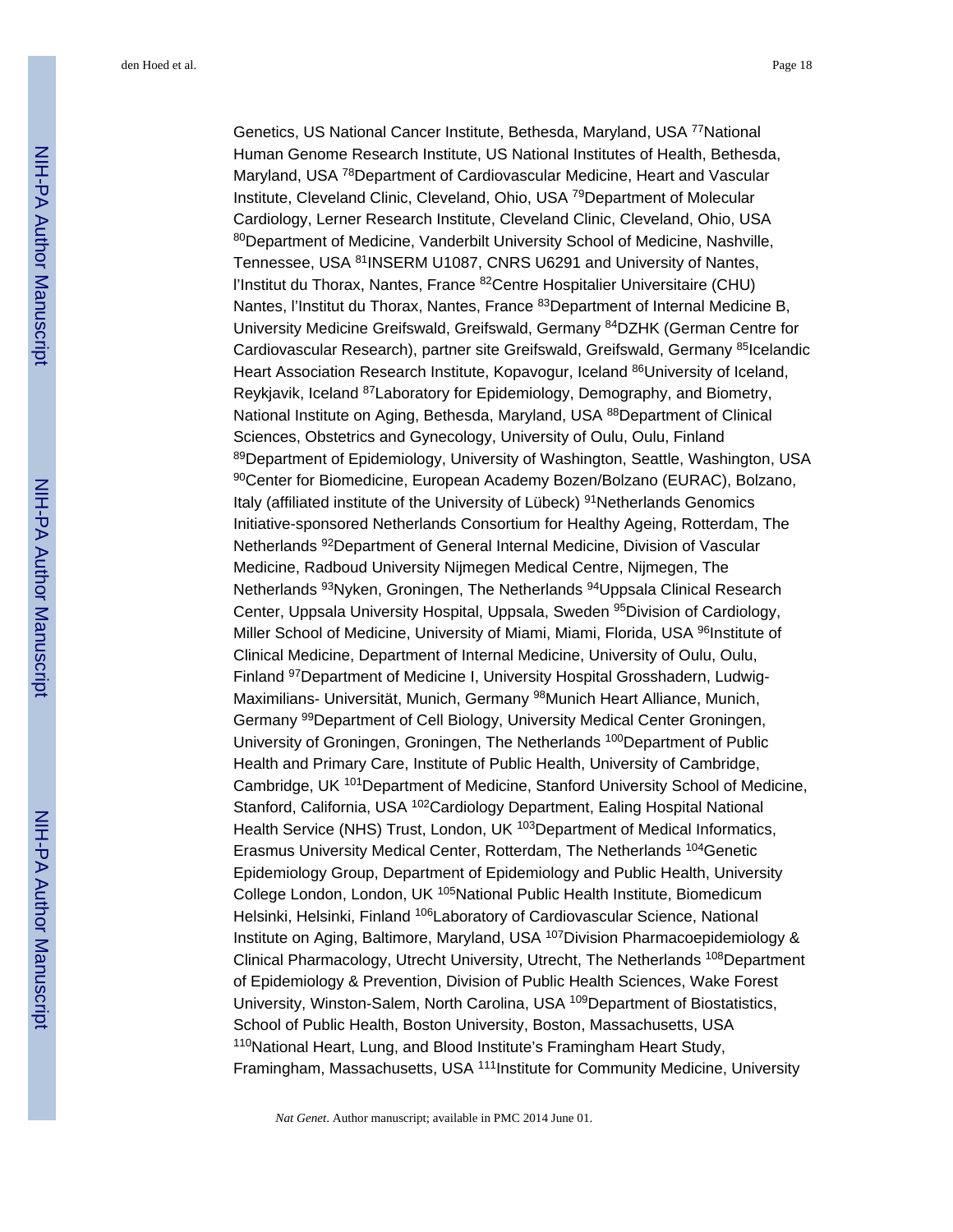Medicine Greifswald, Greifswald, Germany <sup>112</sup>Institut Universitaire de Médecine Sociale et Préventive (IUMSP), Centre Hospitalier Universitaire Vaudois (CHUV) and University of Lausanne, Lausanne, Switzerland <sup>113</sup>School of Social and Community Medicine, University of Bristol, Bristol, UK <sup>114</sup>Molecular Epidemiology Laboratory, Queensland Institute of Medical Research, Brisbane, Queensland, Australia <sup>115</sup>Human Genetics Center, University of Texas Health Science Center, Houston, Texas, USA <sup>116</sup>Chair of Genetic Epidemiology, Institute of Medical Informatics, Biometry and Epidemiology, Ludwig-Maximilians-Universität, Munich, Germany <sup>117</sup>Institute of Genetic Epidemiology, Helmholtz Zentrum München– German Research Center for Environmental Health, Neuherberg, Germany <sup>118</sup>Department of Medical Genetics and Development, University of Geneva Medical School, Geneva, Switzerland <sup>119</sup>Cardiology Division, Massachusetts General Hospital, Boston, Massachusetts, USA <sup>120</sup>National Heart, Lung, and Blood Institute, Bethesda, Maryland, USA <sup>121</sup>MRC Unit for Lifelong Health and Ageing, London, UK <sup>122</sup>Department of Epidemiology, University of Pittsburgh, Pittsburgh, Pennsylvania, USA <sup>123</sup>Institute of Epidemiology II, Helmholtz Zentrum München–German Research Center for Environmental Health, Neuherberg, Germany <sup>124</sup>Department of Public Health, Faculty of Medicine, University of Split, Split, Croatia <sup>125</sup>National Institute for Health and Welfare, Oulu, Finland <sup>126</sup>Department of Neurology, General Central Hospital, Bolzano, Italy <sup>127</sup>Department of Neurology, University of Lübeck, Lübeck, Germany <sup>128</sup>Group Health Research Institute, Seattle, Washington, USA <sup>129</sup>Department of Health Services, University of Washington, Seattle, Washington, USA <sup>130</sup>Division of Biostatistics, Washington University School of Medicine, St. Louis, Missouri, USA <sup>131</sup>Analytic and Translational Genetics Unit, Massachusetts General Hospital, Boston, Massachusetts, USA <sup>132</sup>Harvard Biological and Biomedical Sciences Program, Harvard University, Boston, Massachusetts, USA <sup>133</sup>Health Science and Technology M.D. Program, Harvard University and Massachusetts Institute of Technology, Boston, Massachusetts, USA <sup>134</sup>Department of Pathophysiology, Faculty of Medicine, University of Split, Split, Croatia<sup>135</sup>Istituto di Ricerca Genetica e Biomedica, Consiglio Nazionale delle Ricerche (CNR), Monserrato, Italy <sup>136</sup>National Heart and Lung Institute, Imperial College London, London, UK <sup>137</sup>Laboratory of Neurogenetics, National Institute on Aging, Bethesda, Maryland, USA 138Department of Twin Research and Genetic Epidemiology Unit, St. Thomas' Campus, King's College London, St. Thomas' Hospital, London, UK <sup>139</sup>Biology Department, Boston College, Chestnut Hill, Massachusetts, USA <sup>140</sup>Department of Internal Medicine, Erasmus Medical Center, Rotterdam, The Netherlands <sup>141</sup>genetic Epidemiology Laboratory, Queensland Institute of Medical Research, Brisbane, Queensland, Australia <sup>142</sup>Centre for Population Health Sciences, University of Edinburgh, Edinburgh, UK <sup>143</sup>Division of Biomedical Sciences, St. George's University of London, London, UK <sup>144</sup>Department of Physiatrics, Lapland Central Hospital, Rovaniemi, Finland <sup>145</sup>Centre for Nutrition, Prevention and Health Services, National Institute for Public Health and the Environment (RIVM), Bilthoven, The Netherlands <sup>146</sup>Department of Sports Medicine, Norwegian School of Sport Sciences, Oslo, Norway <sup>147</sup>Genomic Medicine,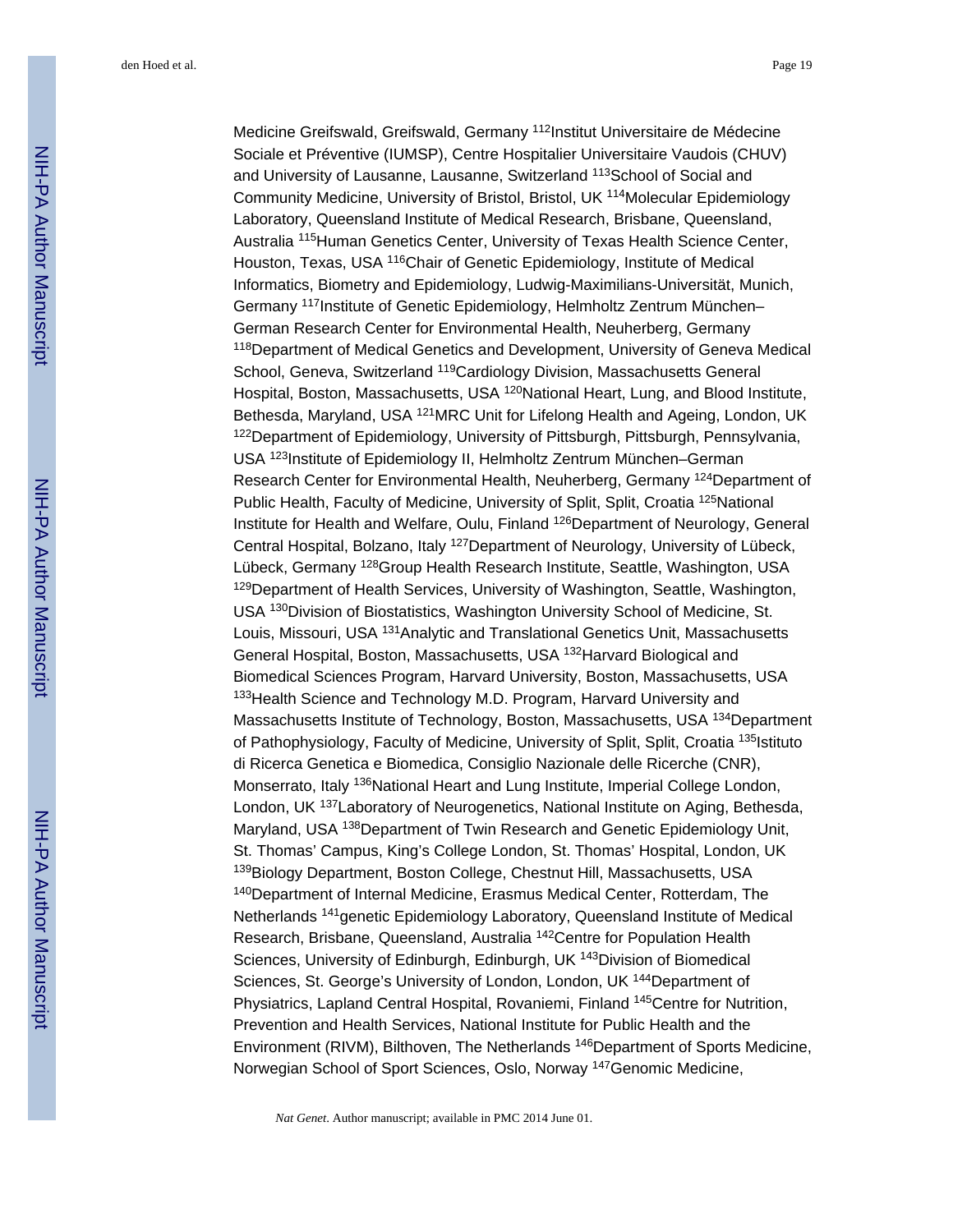Hammersmith Hospital, Imperial College London, London, UK <sup>148</sup>Wellcome Trust Centre for Human Genetics, University of Oxford, Oxford, UK <sup>149</sup>Department of Medical Sciences, Uppsala University, Akademiska Sjukhuset, Uppsala, Sweden <sup>150</sup>Department of Clinical Genetics, Erasmus University Medical Center, Rotterdam, The Netherlands <sup>151</sup>Medical Genetics Institute, Cedars-Sinai Medical Center, Los Angeles, California, USA <sup>152</sup>Institue of Cellular Medicine, Newcastle University, Newcastle, UK <sup>153</sup>Department of Medicine, Landspitali University Hospital, Reykjavik, Iceland <sup>154</sup>Faculty of Medicine, University of Iceland, Reykjavik, Iceland <sup>155</sup>Geriatric Unit, Azienda Sanitaria Firenze (ASF), Florence, Italy <sup>156</sup>Channing Laboratory and Renal Division, Brigham and Women's Hospital, Boston, Massachusetts, USA <sup>157</sup>Department of Medicine, Harvard Medical School, Boston, Massachusetts, USA <sup>158</sup>Department of General Practice and Primary Health Care, University of Helsinki, Helsinki, Finland <sup>159</sup>Folkhälsan Research Centre, Helsinki, Finland <sup>160</sup>Unit of General Practice, Helsinki University Central Hospital, Helsinki, Finland 161Hypertension and Related Diseases Centre–Azienda Ospedaliero Universitaria (AOU), University of Sassari, Sassari, Italy <sup>162</sup>Program in Molecular and Genetic Epidemiology, Harvard School of Public Health, Boston, Massachusetts, USA <sup>163</sup>Division of Research, Kaiser Permanente of Northern California, Oakland, California, USA <sup>164</sup>Department of Social Services and Health Care, Jakobstad, Finland <sup>165</sup>Biocenter Oulu, University of Oulu, Oulu, Finland <sup>166</sup>Institute of Health Sciences, University of Oulu, Oulu, Finland <sup>167</sup>Department of Chronic Disease Prevention, National Institute for Health and Welfare, Turku, Finland <sup>168</sup>Department of Clinical Chemistry, University of Tampere and Tampere University Hospital, Tampere, Finland <sup>169</sup>Department for Health Evidence, Radboud University Medical Centre, Nijmegen, The Netherlands <sup>170</sup>Department of Urology, Radboud University Nijmegen Medical Centre, Nijmegen, The Netherlands <sup>171</sup>Department of Endocrinology, University Medical Center Groningen, University of Groningen, Groningen, The Netherlands <sup>172</sup>Laboratory of Genetic and Environmental Epidemiology, Fondazione di Ricerca e Cura Giovanni Paolo II, Catholic University, Campobasso, Italy <sup>173</sup>transplantation Laboratory, Haartman Institute, University of Helsinki, Helsinki, Finland <sup>174</sup>Department of Internal Medicine, University Medical Center Groningen, University of Groningen, Groningen, The Netherlands 175Department of Medicine, Division of Cardiology, Helsinki University Central Hospital, Helsinki, Finland <sup>176</sup>International Centre for Circulatory Health (ICCH), Imperial College London, London, UK <sup>177</sup>Research Centre of Applied and Preventive Cardiovascular Medicine, University of Turku, Turku, Finland <sup>178</sup>Department of Clinical Physiology and Nuclear Medicine, University of Turku and Turku University Hospital, Turku, Finland <sup>179</sup>Kos Genetic, Milan, Italy <sup>180</sup>Complex and Adaptive Systems Laboratory, University College Dublin, Belfield, Dublin, Ireland <sup>181</sup>Conway Institute of Biomolecular and Biomedical Research, University College Dublin, Belfield, Dublin, Ireland <sup>182</sup>School of Medicine and Medical Sciences, University College Dublin, Belfield, Dublin, Ireland <sup>183</sup>Geriatric Research and Education Clinical Center, Veterans Administration Medical Center, Baltimore, Maryland, USA <sup>184</sup>Molecular and Cellular Therapeutics, Royal College of Surgeons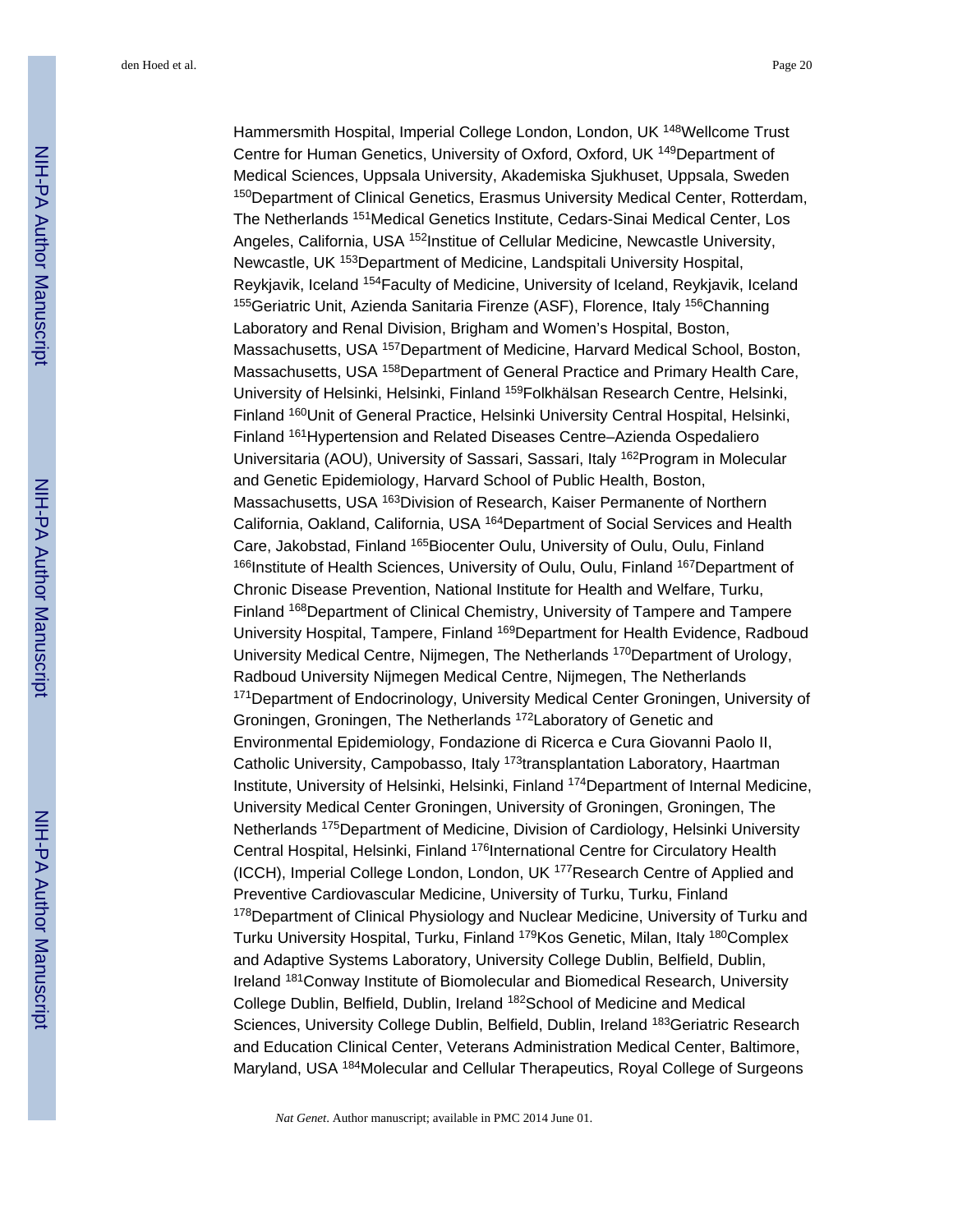in Ireland, Dublin, Ireland <sup>185</sup>Diabetes Unit, National Institute for Health and Welfare, Helsinki, Finland <sup>186</sup>Centre for Vascular Prevention, Danube-University Krems, Krems, Austria <sup>187</sup>Red Temática de Investigación Cooperativa en Enfermedades Cardiovasculares (Red RECAVA), Grupo RD06/0014/0015, Hospital Universitario La Paz, Madrid, Spain <sup>188</sup>King Abdulaziz University, Jeddah, Saudi Arabia <sup>189</sup>Department of Medicine, University of Turku and Turku University Hospital, Turku, Finland <sup>190</sup>Department of Internal Medicine, University Hospital of Lausanne, Lausanne, Switzerland <sup>191</sup>Institute for Molecular Medicine Finland (FIMM), University of Helsinki, Helsinki, Finland <sup>192</sup>Department of Biomedical Science, Hallym University, Chuncheon, Korea <sup>193</sup>Queensland Brain Institute, University of Queensland, Brisbane, Queensland, Australia <sup>194</sup>Department of Internal Medicine, University of Michigan, Ann Arbor, Michigan, USA <sup>195</sup>Blizard Institute of Cell and Molecular Science, Barts and The London School of Medicine and Dentistry, Queen Mary University of London, London, UK <sup>196</sup>A full list of members appears in the Supplementary Note <sup>197</sup>Institute for Integrative and Experimental Genomics, University of Lübeck, Lübeck, Germany <sup>198</sup>DZHK, partner site Hamburg/Kiel/ Lübeck, Lübeck, Germany <sup>199</sup>Department of Health Sciences, University of Leicester, Leicester, UK<sup>200</sup>Institute of Human Genetics, Helmholtz Zentrum München–german Research Center for Environmental Health, Munich, Germany <sup>201</sup>Institute of Human Genetics, Klinikum Rechts der Isar der Technischen Universitat München, Munich, Germany <sup>202</sup>Department of Medicine, Division of Cardiology, University of Washington School of Medicine, Seattle, Washington, USA <sup>203</sup>Center for Human Genetic Research, Cardiovacular Research Center, Massachusetts General Hospital, Boston, Massachusetts, USA <sup>204</sup>Cardiac Arrhythmia Service, Massachusetts General Hospital, Boston, Massachusetts, USA <sup>205</sup>Cardiovascular Research Center, Massachusetts General Hospital, Charlestown, Massachusetts, USA <sup>206</sup>Inspectorate of Health Care, The Hague, The Netherlands <sup>207</sup>Service of Medical Genetics, CHUV University Hospital, Lausanne, Switzerland <sup>208</sup>Center for Human Genetic Research, Massachusetts General Hospital, Boston, Massachusetts, USA <sup>209</sup>Department of Cardiovascular Sciences, University of Leicester, Glenfield Hospital, Leicester, UK<sup>210</sup>NIHR Leicester Biomedical Research Unit in Cardiovascular Disease, Glenfield Hospital, Leicester, UK <sup>211</sup>The Genetics of Obesity and Related Metabolic Traits Program, The Icahn School of Medicine at Mount Sinai, New York, New York, USA <sup>212</sup>The Charles Bronfman Institute of Personalized Medicine, The Icahn School of Medicine at Mount Sinai, New York, New York, USA <sup>213</sup>The Mindich Child Health and Development Institute, The Icahn School of Medicine at Mount Sinai, New York, New York, USA

# **Acknowledgments**

A full list of acknowledgments appears in the Supplementary Note. Funding sources had no involvement in the collection, analysis and interpretation of the data.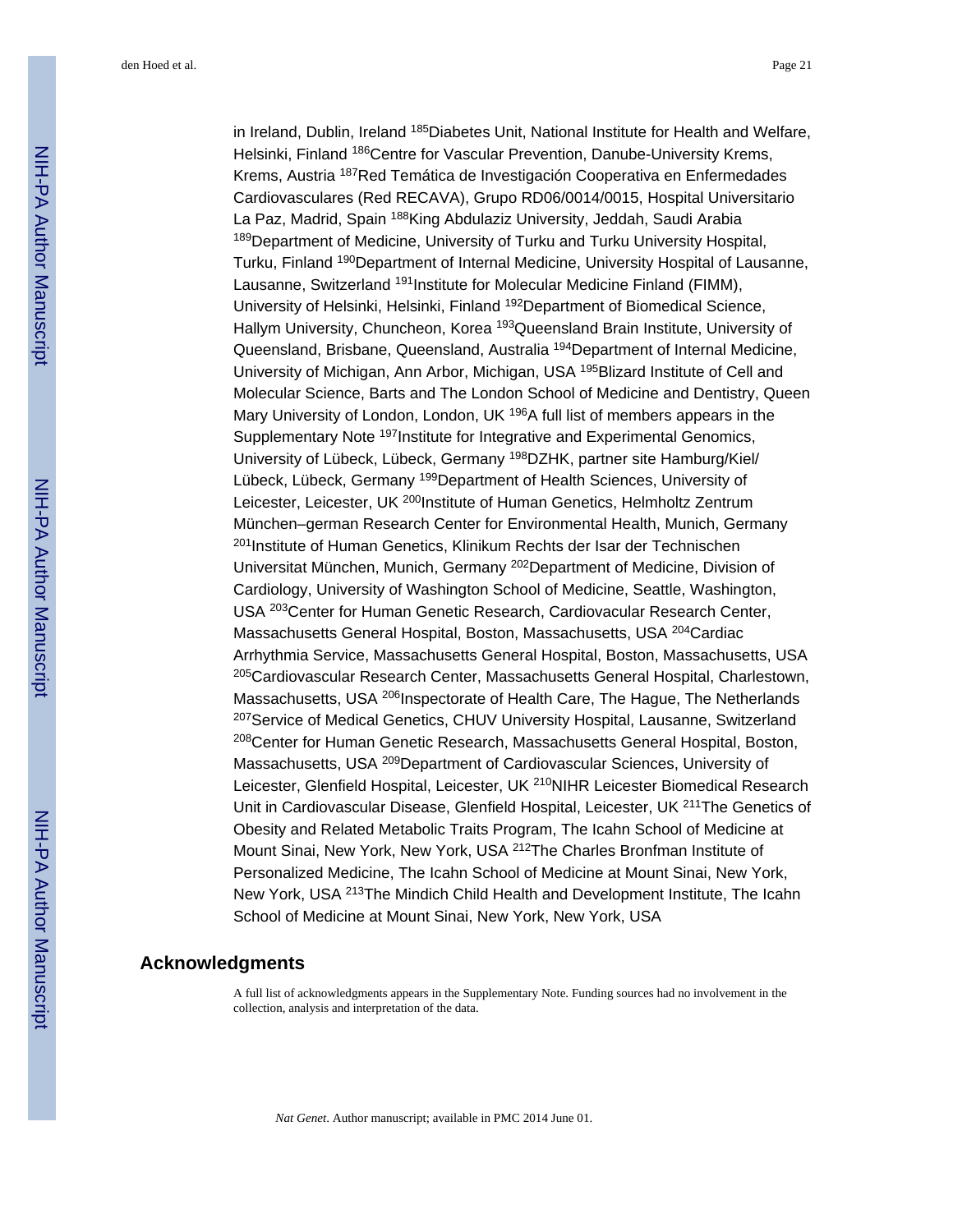# **AUTHOR CONTRIBUTIONS**

**Steering committee (oversaw the project):** M. den Hoed (lead) and R.J.F.L. (chair). **Writing group (drafted the manuscript):** M.E., M. den Hoed (chair), R.J.F.L. and N.J.S. **Editing group (edited the manuscript):** B.J.J.M.B., P.T.E., T.E., D.M.E., E.J.C.d.G., M. den Hoed (chair), E.I., D.J.M., R.J.F.L., A.L., D.J.M., I.M.N., A.V. Segrè, O.C.M.S., H.S., J.R.T. and N.J.T. **Meta-analysis working group (performed stage 1 and stage 2 metaanalyses):** T.E. and M. den Hoed (chair). **Data preparation working group (prepared data from contributing cohorts for meta-analyses):** M.E., T.E., M. den Hoed (lead) and R.J.F.L. (chair). **Conditional analyses:** M. den Hoed, R.J.F.L., P.M.V. (chair) and J.Y. (lead). **Genetic predisposition score analyses:** D.M.E., M. den Hoed (chair) and I.M.N. **Association analyses with related traits:** C.M.A., P.I.W.d.B., CARDIoGRAM Consortium, CHARGE-AF Consortium, Y.S.C., M.C., D.D., P.T.E., J. Erdmann, Global BPgen Consortium, M.J.G., M. den Hoed (chair), H.H., A.I., T.J., S. Kääb, Y.J.K., K.L.L., P.B.M., C.N.-C., A. Pfeufer, PR GWAS Consortium, QRS GWAS Consortium, QT-IGC Consortium, N.J.S., S. Sharp, N. Sotoodehnia and J.R.T. **Copy number variant analyses:** R.E.H. (lead), M. den Hoed (chair), S.A.M. and C. Stewart. **Gene eQTL analyses:** L. Franke (chair), M. den Hoed and H.-J.W. (lead). **Proteomics experiments and genetic enrichment analyses:** M. den Hoed, R.J.F.L., A.L. (lead), E.J.R. and J.V.O. (chair). **SNIPPER analyses for selection of positional candidate genes:** M. den Hoed (chair), R.J.F.L. and C. Willer (lead). **Pathway analyses:** M. den Hoed (chair), R.J.F.L. and A.V. Segrè (lead). *D. melanogaster* **experiments:** B.J.J.M.B. (lead), M. den Hoed, F.H.-B., B.K., R.J.F.L., O.C.M.S. (chair) and H.S. *D. rerio* **experiments:** M. den Hoed, R.J.F.L., S.N.L., D.J.M. (chair), D.S.P. (lead) and J.T.S.

#### **Project design, management and coordination of contributing cohorts**

**Stage 1–GWAS:** (ADVANCE) T.L.A., C.I. and T.Q.; (ALSPAC) G.D.S.; (ASCOT cases) N.R.P., P.S.S., D.C.S. and A.V. Stanton; (ATBC) D. Albanes and J. Virtamo; (B58C) W.L.M.C. and D.P.S.; (BLSA) S. Bandinelli and L. Ferrucci; (BRIGHT) M.C., T.J., P.B.M. and N.J.S.; (CoLaus) J.S.B., P.V. and G. Waeber; (COROGENE) M.-L.L.L., M.S.N., M.P. and J.S.; (deCODE) D.O.A., K.S. and U.T.; (DGI) L.G. and B.I.; (EGCUT) A.M.; (EPIC-Norfolk) N.J.W.; (Fenland) U.E., N.G.F., R.J.F.L. and N.J.W.; (Fingesture) H.V.H., J.D.R. and J.-C.T.; (Finrisk07) M.P. and V.S.; (FUSION) M. Boehnke and J.T.; (GOOD) C.O.; (HAPI) B.D.M. and A.R.S.; (HBCS) J. Eriksson, M.P. and E.W.; (Health 2000) A.J. and M.P.; (Health ABC) W.-C.H.; (HERITAGE) C. Bouchard, T.R. and D.C.R.; (HPFS) G.C., F.B.H., D.J.H., P.K., L.Q. and E.B.R.; (Hypergenes) D.C., N.G., L.I. and F.R.; (InCHIANTI) S. Bandinelli and L. Ferrucci; (Korcula) I.R.; (LifeLines) R.A.d.B., M.M.v.d.K., H.S. and R.P.S.; (Lolipop) J.C.C. and J.S.K.; (NBS) J.d.G. and L.A.K.; (NFBC1966) M.-R.J.; (NHS) G.C., F.B.H., D.J.H., P.K., L.Q. and E.B.R.; (NSPHS) U.G.; (PREVEND) W.H.v.G., G.N. and D.J.v.V.; (SPLIT) I.R.; and (YFS) M. Kähönen, T.L., M.P., O.T.R. and J. Viikari. **Stage 2–** *in silico* **replication studies:** (AGES, RRgen) V.G. and T.B.H.; (ACTS) N.G.M.; (ALSPAC) G.D.S.; (ARIC, RRgen) A.A.; (CHS, RRgen) B.M.P.; (DESIR) N.B.-N.; (EGCUT) A.M.; (Ely) N.J.W.; (EPIC-NL) J.M.A.B., Y.T.v.d.S. and W.M.M.V.; (EPIC-Norfolk) N.J.W.; (ERF) C.M.v.D. and B.A.O.; (FamHS) I.B.B.;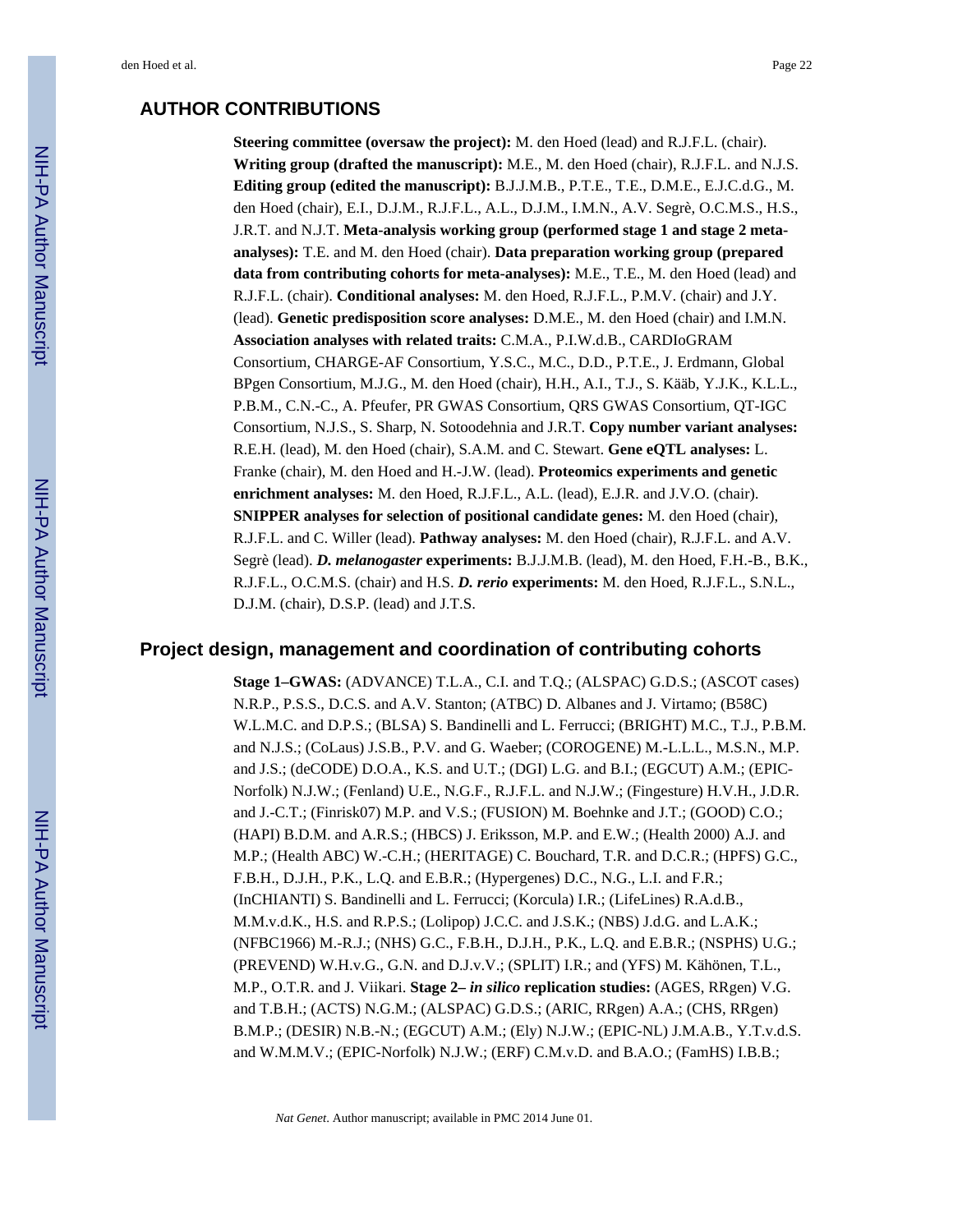(Fenland) U.E., N.G.F., R.J.F.L. and N.J.W.; (FHS, RRgen) C.J.O.; (Finrisk07) M.P. and V.S.; (KORA, RRgen) A. Peters and S. Kääb; (LifeLines2) R.A.d.B., M.M.v.d.K., H.S. and R.P.S.; (MESA) R.A.K. and J.I.R.; (MICROS, RRgen) P.P.P.; (NSHD) D.K.; (NTR) D.I.B. and E.J.C.d.G.; (ORCADES, RRgen) J.F.W.; (RISC) M.W.; (PIVUS) E.I. and L.L.; (RS1-3) A. Hofman, B.H.Ch.S. and J.C.M.W.; (SardiNIA, RRgen) E.G.L. and K.V.T.; (SHIP, RRgen) M.D. and S.B.F.; (Stanford IST) T.Q.; (STR) E.I. and N.L.P.; (Twins UK, RRgen) Y.J. and T.D.S.; (ULSAM) E.I.; and (Whitehall II) A. Hingorani and M. Kivimaki.

## **Genotyping of contributing cohorts**

**Stage 1–GWAS:** (ADVANCE) D. Absher; (ALSPAC) S.M.R. and W.L.M.; (ATBC) S.J.C.; (BLSA) L. Ferrucci and A.B.S.; (BRIGHT) M.C. and P.B.M.; (COROGENE) P.S.; (EGCUT) T.E., L.M. and M.N.; (EPIC-Norfolk) R.J.F.L. and J.H.Z.; (Fenland) J.L.; (Fingesture) P.G. and J.D.R.; (Finrisk07) P.S.; (FUSION) P.S.C.; (GOOD) M. Lorentzon and C.O.; (HBCS) P.S.; (Health2000) P.L. and P.S.; (Health ABC) Y.L.; (HERITAGE) C. Bouchard and T.R.; (HPFS) M.C.C. and M.K.J.; (Hypergenes) C. Barlassina and P.B.; (InCHIANTI) L. Ferrucci and A.B.S.; (Korcula) C.H.; (LifeLines) L. Franke; (Lolipop) J.C.C. and J.S.K.; (NBS) L.A.K.; (NFBC1966) P.E., A.-L.H., M.-R.J. and P.Z.; (NHS) M.C.C. and M.K.J.; (NSPHS) Å.J.; (PREVEND) P.v.d.H.; (SPLIT) C.H. and V.V.; and (YFS) M. Kähönen, T.L., M.P., O.T.R., P.S. and J. Viikari. **Stage 2–** *in silico* **replication studies:** (ACTS) N.G.M., S.E.M. and G.W.M.; (ALSPAC) S.M.R. and W.L.M.; (ARIC, RRgen) D.E.A.; (DESIR) N.B.-N.; (EGCUT) T.E., L.M. and M.N.; (EPIC-NL) N.C.O.-M. and C. Wijmenga; (ERF) C.M.v.D., A.I. and B.A.O.; (Ely) R.J.F.L. and J.L.; (EPIC-Norfolk) R.J.F.L. and J.H.Z.; (FamHS) I.B.B. and M.F.F.; (Fenland) J.L.; (Finrisk07) P.S.; (LifeLines2) L. Franke; (MESA) J.I.R.; (NSHD) D.K., K.K.O. and A.W.; (NTR) D.I.B. and J.-J.H.; (PIVUS) E.I. and L.L.; (RS1-3) A.G.U.; (Stanford IST) T.L.A. and J.W.K.; (STR) E.I. and N.L.P.; (ULSAM) E.I.; and (Whitehall II) M. Kumari and C. Langenberg.

### **Phenotyping of contributing cohorts**

**Stage 1–GWAS:** (ADVANCE) C.I.; (ASCOT cases) N.R.P., P.S.S. and A.V. Stanton; (ATBC) D. Albanes and J. Virtamo; (B58C) D.P.S.; (BLSA) S. Bandinelli and L. Ferrucci; (BRIGHT) M.C. and N.J.S.; (CoLaus) P.M.-V.; (COROGENE) M.P.; (deCODE) D.O.A. and H.H.; (DGI) B.I.; (EGCUT) K.F. and A.M.; (EPIC-Norfolk) K.-T.K.; (Fingesture) H.V.H. and J.J.; (Finrisk07) M.P.; (FUSION) H.M.S.; (GOOD) M. Lorentzon, C.O. and L.V.; (HBCS) J. Eriksson, M.P. and E.W.; (Health2000) A.J. and M.P.; (Health ABC) A.B.N.; (HERITAGE) C. Bouchard; (Hypergenes) D.C., N.G., L.I. and F.R.; (InCHIANTI) S. Bandinelli and L. Ferrucci; (Korcula) O.P.; (LifeLines) R.A.d.B., M.M.v.d.K. and R.P.S.; (Lolipop) J.C.C., A.S.K., J.S.K., K.A.M. and J.S.S.; (NBS) S.H.; (NFBC1966) A.-L.H., M.- R.J., A. Pouta and P.Z.; (PREVEND) R.A.d.B., W.H.v.G. and P.v.d.H.; (SPLIT) D.R.; and (YFS) M. Kähönen, T.L., M.P., O.T.R., P.S. and J. Viikari. **Stage 2–** *in silico* **replication studies:** (AGES, RRgen) V.G.; (ACTS) N.G.M. and J.B.W.; (CHS, RRgen) N. Sotoodehnia; (DESIR) B.B. and P.F.; (EGCUT) K.F. and A.M.; (Ely) S. Brage and U.E.; (EPIC-NL) J.M.A.B., Y.T.v.d.S. and W.M.M.V.; (EPIC-Norfolk) K.-T.K.; (ERF) C.M.v.D., A.I., J.A.K. and B.A.O.; (FamHS) I.B.B. and M.F.F.; (FHA, RRgen) C.N.-C.; (Finrisk07) M.P.; (LifeLines2) R.A.d.B., M.M.v.d.K. and R.P.S.; (MESA) S.R.H. and R.A.K.;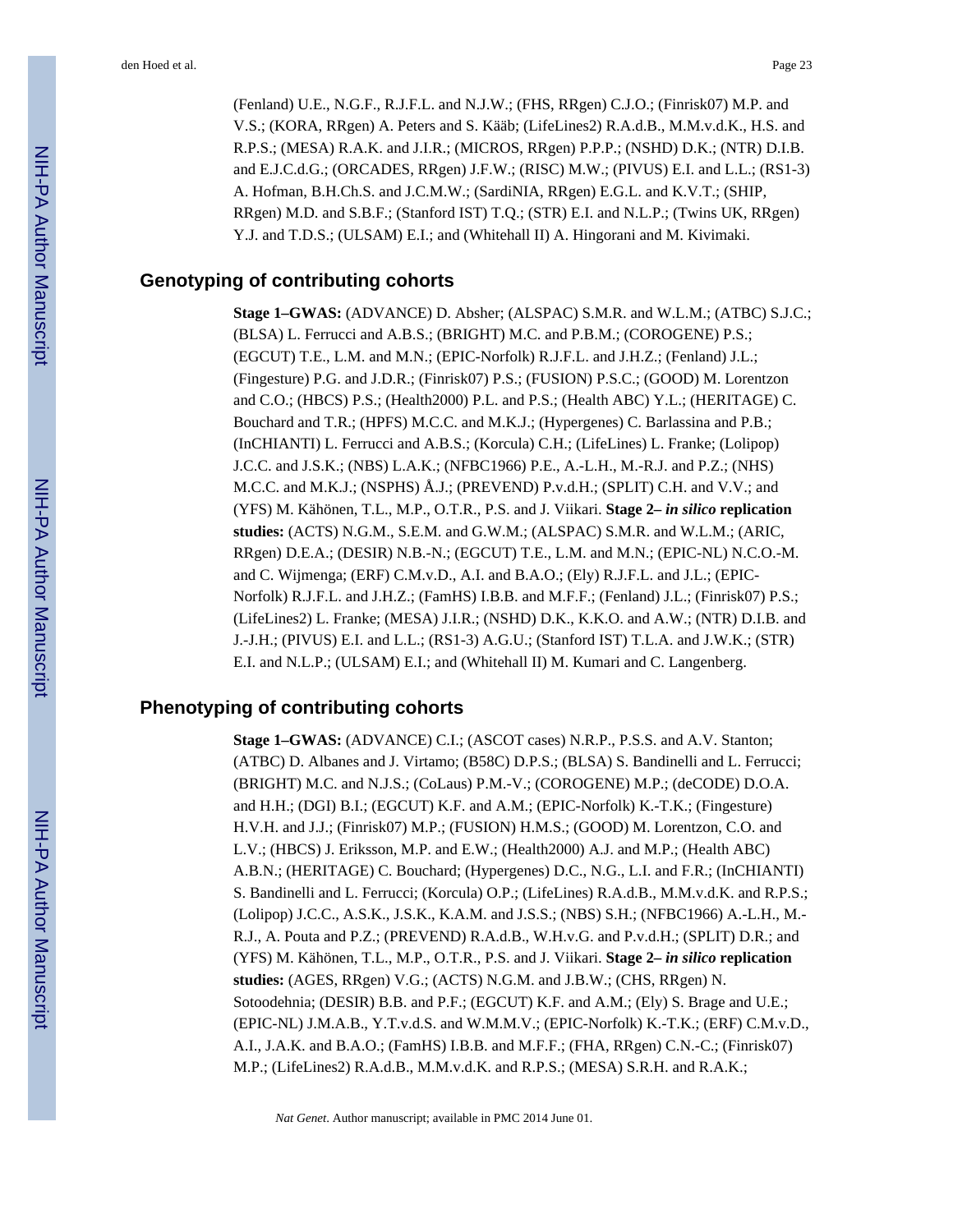(MICROS, RRgen) A.A.H.; (NSHD) D.K.; (NTR) D.I.B., E.J.C.d.G. and G. Willemsen; (ORCADES, RRgen) S.H.W.; (PIVUS) E.I. and L.L.; (RISC) M.W.; (RS1-3) B.H.Ch.S. and A.G.U.; (SHIP, RRgen) M.D. and M.R.P.M.; (Stanford IST) T.L.A. and J.W.K.; (STR) E.I. and N.L.P.; (ULSAM) E.I.; and (Whitehall II) M. Kumari.

# **Analyses of contributing cohorts**

**Stage 1–GWAS:** (ADVANCE) T.L.A. and L.W.; (ALSPAC) D.M.E., J.P.K., B.S.P. and N.J.T.; (ASCOT cases) T.J.; (ATBC) W.W.; (B58C) D.H. and D.P.S.; (BLSA) T.T.; (BRIGHT) T.J. and S.P.; (CoLaus) M. Bochud and Z.K.; (COROGENE) P.S.; (deCODE) D.G. and H.H.; (DGI) P.A., C. Ladenvall and R.A.S.; (EGCUT) T.E. and E.M.; (EPIC-Norfolk) M. den Hoed, R.N.L. and J.H.Z.; (Fenland) M. den Hoed and J.L.; (Fingesture) G.B. and P.G.; (Finrisk07) A.S.H., K.K. and P.S.; (FUSION) A.U.J.; (GOOD) M. Lorentzon, C.O. and L.V.; (HAPI) M.E.M. and J.R.O.; (HBCS,) P.S.; (Health2000) P.S.; (Health ABC) W.-C.H. and O.T.N.; (HERITAGE) C. Bouchard, T.R. and D.C.R.; (HPFS) M.C.C. (InCHIANTI) T.T.; (Korcula) C.H.; (LifeLines) I.M.N. and H.S.; (Lolipop) J.C.C., J.S.K., J.S.S. and W.Z.; (NBS) M. den Heijer; (NFBC1966) P.F.O.; (NHS) M.C.C.; (Hypergenes) D.C.; (NSPHS) W.I.; (PREVEND) P.v.d.H. and I.M.L.; (SPLIT) C.H. and V.V.; and (YFS) P.S. **Stage 2–** *in silico* **replication studies:** (AGES, RRgen) A.V. Smith; (ACTS) P.A.L.; (ALSPAC) D.M.E., J.P.K., B.S.P. and N.J.T.; (ARIC, RRgen) A.C.M.; (CHS, RRgen) J.C.B. and N. Sotoodehnia; (DESIR) C.D., N.B.-N. and L.Y.; (EGCUT) T.E. and E.M.; (Ely) M. den Hoed and J.L.; (EPIC-NL) M. Leusink and N.C.O.-M.; (EPIC-Norfolk) M. den Hoed, R.N.L. and J.H.Z.; (ERF) A.I.; (FamHS) M.F.F. and S. Ketkar; (Fenland) M. den Hoed and J.L.; (FHS, RRgen) C.N.-C. and S.-J.H.; (Finrisk07) A.S.H. and K.K., P.S.; (KORA, RRgen) M.M.-N.; (LifeLines2) I.M.N. and H.S.; (MESA) K.F.K. and Q.W.; (MICROS, RRgen) C.F.; (NSHD) M. den Hoed, J.L. and A.W.; (NTR) H.H.M.D. and J.-J.H.; (ORCADES, RRgen) P.N.; (PIVUS) E.I. and C. Song; (RISC) M.N.W. and W.X.; (RRgen) P.I.W.d.B.; (RS1-3) P.I.W.d.B. and M.E.; (SardiNIA, RRgen) S. Sanna; (Stanford IST) W.X.; (STR) E.I. and C. Song; (Twins UK, RRgen) N. Soranzo; (ULSAM) E.I. and C. Song; and (Whitehall II) M. den Hoed and J.L.

The corresponding author (R.J.F.L.) had full access to all the data in the study and had final responsibility for the decision to submit for publication.

# **References**

- 1. Dyer AR, et al. Heart rate as a prognostic factor for coronary heart disease and mortality: findings in three Chicago epidemiologic studies. Am J Epidemiol. 1980; 112:736–749. [PubMed: 7457467]
- 2. Gillum RF, Makuc DM, Feldman JJ. Pulse rate, coronary heart disease, and death: the NHANES I Epidemiologic Follow-up Study. Am Heart J. 1991; 121:172–177. [PubMed: 1985358]
- 3. Nauman J, Janszky I, Vatten LJ, Wisloff U. Temporal changes in resting heart rate and deaths from ischemic heart disease. J Am Med Assoc. 2011; 306:2579–2587.
- 4. Schwartz PJ, Billman GE, Stone HL. Autonomic mechanisms in ventricular fibrillation induced by myocardial ischemia during exercise in dogs with healed myocardial infarction. An experimental preparation for sudden cardiac death. Circulation. 1984; 69:790–800. [PubMed: 6697463]
- 5. Beere PA, Glagov S, Zarins CK. Retarding effect of lowered heart rate on coronary atherosclerosis. Science. 1984; 226:180–182. [PubMed: 6484569]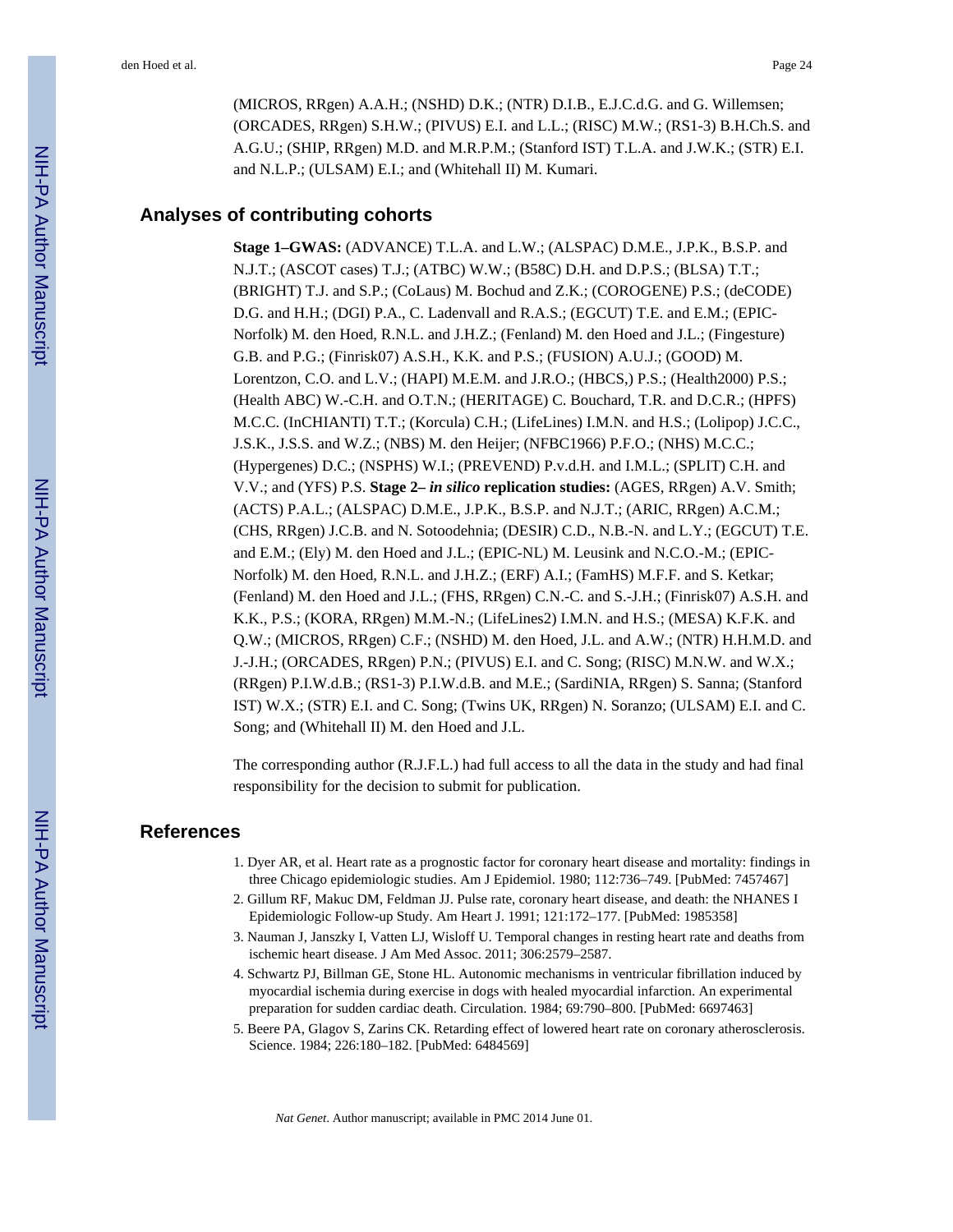- 6. Beere PA, Glagov S, Zarins CK. Experimental atherosclerosis at the carotid bifurcation of the cynomolgus monkey. Localization, compensatory enlargement, and the sparing effect of lowered heart rate. Arterioscler Thromb. 1992; 12:1245–1253. [PubMed: 1420083]
- 7. Böhm M, et al. Heart rate as a risk factor in chronic heart failure (SHIFT): the association between heart rate and outcomes in a randomised placebo-controlled trial. Lancet. 2010; 376:886–894. [PubMed: 20801495]
- 8. Dalageorgou C, et al. Heritability of QT interval: how much is explained by genes for resting heart rate? J Cardiovasc Electrophysiol. 2008; 19:386–391. [PubMed: 18031506]
- 9. De Geus EJ, Kupper N, Boomsma DI, Snieder H. Bivariate genetic modeling of cardiovascular stress reactivity: does stress uncover genetic variance? Psychosom Med. 2007; 69:356–364. [PubMed: 17510291]
- 10. Russell MW, Law I, Sholinsky P, Fabsitz RR. Heritability of ECG measurements in adult male twins. J Electrocardiol. 1998; 30(suppl):64–68. [PubMed: 9535482]
- 11. Cho YS, et al. A large-scale genome-wide association study of Asian populations uncovers genetic factors influencing eight quantitative traits. Nat Genet. 2009; 41:527–534. [PubMed: 19396169]
- 12. Eijgelsheim M, et al. Genome-wide association analysis identifies multiple loci related to resting heart rate. Hum Mol Genet. 2010; 19:3885–3894. [PubMed: 20639392]
- 13. Holm H, et al. Several common variants modulate heart rate, PR interval and QRS duration. Nat Genet. 2010; 42:117–122. [PubMed: 20062063]
- 14. Yang J, et al. Conditional and joint multiple-SNP analysis of GWAS summary statistics identifies additional variants influencing complex traits. Nat Genet. 2012; 44:369–375. [PubMed: 22426310]
- 15. Inoue T, et al. Higher heart rate predicts the risk of developing hypertension in a normotensive screened cohort. Circ J. 2007; 71:1755–1760. [PubMed: 17965497]
- 16. Pfeufer A, et al. Genome-wide association study of PR interval. Nat Genet. 2010; 42:153–159. [PubMed: 20062060]
- 17. Sotoodehnia N, et al. Common variants in 22 loci are associated with QRS duration and cardiac ventricular conduction. Nat Genet. 2010; 42:1068–1076. [PubMed: 21076409]
- 18. Holm H, et al. A rare variant in *MYH6* is associated with high risk of sick sinus syndrome. Nat Genet. 2011; 43:316–320. [PubMed: 21378987]
- 19. Garrison RJ, Kannel WB, Stokes J III, Castelli WP. Incidence and precursors of hypertension in young adults: the Framingham Offspring Study. Prev Med. 1987; 16:235–251. [PubMed: 3588564]
- 20. Levy RL, et al. Transient tachycardia; prognostic significance alone and in association with transient hypertension. Med Press Egypt. 1946; 38:207–212. [PubMed: 20278752]
- 21. Newton-Cheh C, et al. Genome-wide association study identifies eight loci associated with blood pressure. Nat Genet. 2009; 41:666–676. [PubMed: 19430483]
- 22. Schunkert H, et al. Large-scale association analysis identifies 13 new susceptibility loci for coronary artery disease. Nat Genet. 2011; 43:333–338. [PubMed: 21378990]
- 23. Kusumoto FM, Goldschlager N. Cardiac pacing. N Engl J Med. 1996; 334:89–97. [PubMed: 8531965]
- 24. Segrè AV, et al. Common inherited variation in mitochondrial genes is not enriched for associations with type 2 diabetes or related glycemic traits. PLoS Genet. 2010; 6:pii: e1001058.
- 25. Ellinor PT, et al. Meta-analysis identifies six new susceptibility loci for atrial fibrillation. Nat Genet. 2012; 44:670–675. [PubMed: 22544366]
- 26. Li Y, Willer C, Sanna S, Abecasis G. Genotype imputation. Annu Rev Genomics Hum Genet. 2009; 10:387–406. [PubMed: 19715440]
- 27. Marchini J, Howie B, Myers S, McVean G, Donnelly P. A new multipoint method for genomewide association studies by imputation of genotypes. Nat Genet. 2007; 39:906–913. [PubMed: 17572673]
- 28. Guan Y, Stephens M. Practical issues in imputation-based association mapping. PLoS Genet. 2008; 4:e1000279. [PubMed: 19057666]
- 29. Ellinghaus D, Schreiber S, Franke A, Nothnagel M. Current software for genotype imputation. Hum Genomics. 2009; 3:371–380. [PubMed: 19706367]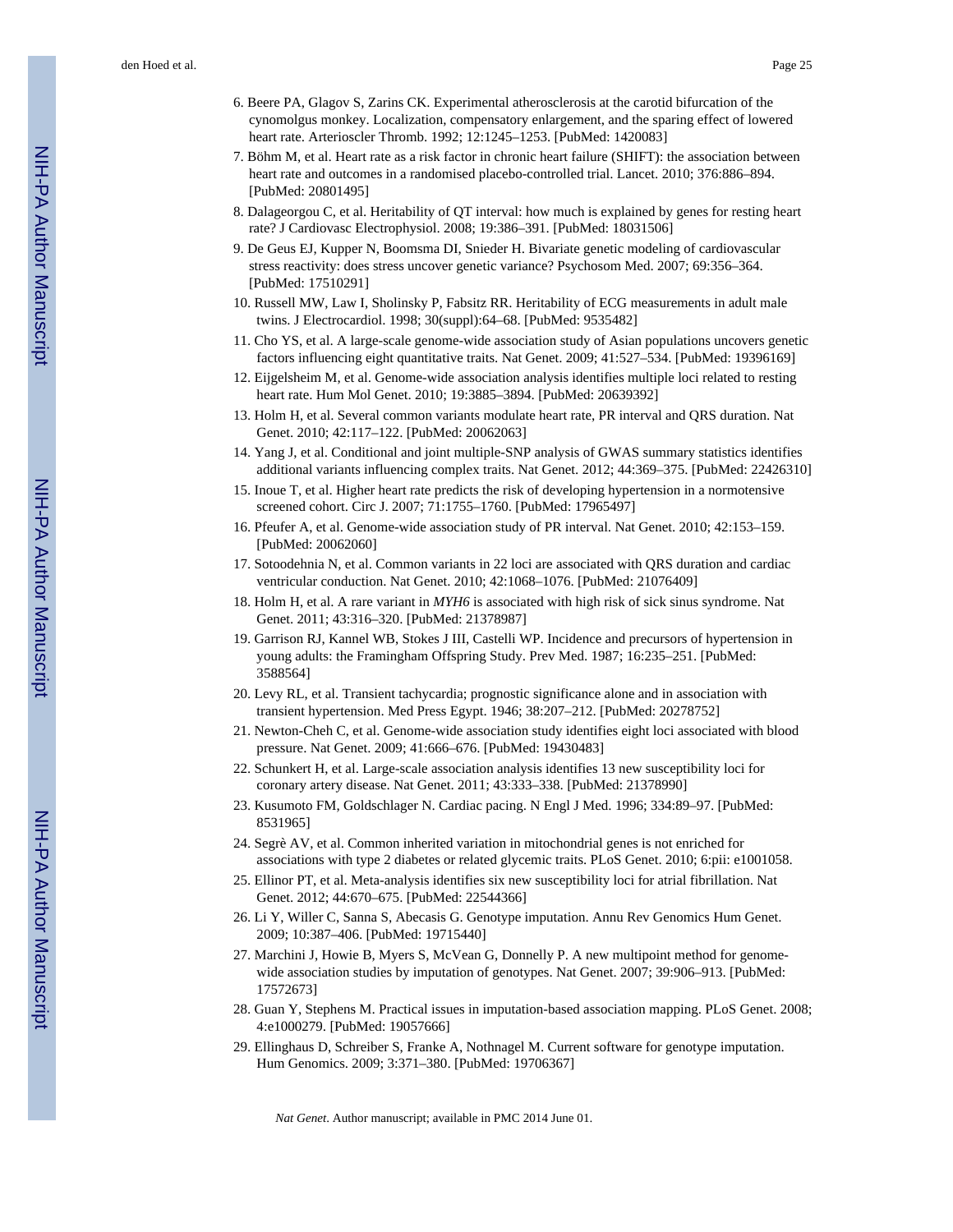- 30. Pei YF, Zhang L, Li J, Deng HW. Analyses and comparison of imputation-based association methods. PLoS ONE. 2010; 5:e10827. [PubMed: 20520814]
- 31. Abecasis GR, Wigginton JE. Handling marker-marker linkage disequilibrium: pedigree analysis with clustered markers. Am J Hum Genet. 2005; 77:754–767. [PubMed: 16252236]
- 32. Aulchenko YS, Struchalin MV, van Duijn CM. ProbABEL package for genomewide association analysis of imputed data. BMC Bioinformatics. 2010; 11:134. [PubMed: 20233392]
- 33. Aulchenko YS, Ripke S, Isaacs A, van Duijn CM. GenABEL: an R library for genome-wide association analysis. Bioinformatics. 2007; 23:1294–1296. [PubMed: 17384015]
- 34. Purcell S, et al. PLINK: a tool set for whole-genome association and population-based linkage analyses. Am J Hum Genet. 2007; 81:559–575. [PubMed: 17701901]
- 35. Willer CJ, Li Y, Abecasis GR. METAL: fast and efficient meta-analysis of genomewide association scans. Bioinformatics. 2010; 26:2190–2191. [PubMed: 20616382]
- 36. Voight BF, et al. The metabochip, a custom genotyping array for genetic studies of metabolic, cardiovascular, and anthropometric traits. PLoS Genet. 2012; 8:e1002793. [PubMed: 22876189]
- 37. Newton-Cheh C, et al. Common variants at ten loci influence QT interval duration in the QTGEN Study. Nat Genet. 2009; 41:399–406. [PubMed: 19305408]
- 38. Thomas PD, et al. PANTHER: a library of protein families and subfamilies indexed by function. Genome Res. 2003; 13:2129–2141. [PubMed: 12952881]
- 39. Lundby A, et al. Quantitative maps of protein phosphorylation sites across 14 different rat organs and tissues. Nat Commun. 2012; 3:876. [PubMed: 22673903]
- 40. Dubois PC, et al. Multiple common variants for celiac disease influencing immune gene expression. Nat Genet. 2010; 42:295–302. [PubMed: 20190752]
- 41. Johnson AD, et al. SNAP: a web-based tool for identification and annotation of proxy SNPs using HapMap. Bioinformatics. 2008; 24:2938–2939. [PubMed: 18974171]
- 42. Handsaker RE, Korn JM, Nemesh J, McCarroll SA. Discovery and genotyping of genome structural polymorphism by sequencing on a population scale. Nat Genet. 2011; 43:269–276. [PubMed: 21317889]
- 43. Clemens JC, et al. Use of double-stranded RNA interference in *Drosophila* cell lines to dissect signal transduction pathways. Proc Natl Acad Sci USA. 2000; 97:6499–6503. [PubMed: 10823906]
- 44. Dietzl G, et al. A genome-wide transgenic RNAi library for conditional gene inactivation in *Drosophila*. Nature. 2007; 448:151–156. [PubMed: 17625558]
- 45. Zhang D, et al. Effects of different small HSPB members on contractile dysfunction and structural changes in a *Drosophila melanogaster* model for atrial fibrillation. J Mol Cell Cardiol. 2011; 51:381–389. [PubMed: 21745477]
- 46. Burns CG, et al. High-throughput assay for small molecules that modulate zebrafish embryonic heart rate. Nat Chem Biol. 2005; 1:263–264. [PubMed: 16408054]
- 47. Shin JT, Pomerantsev EV, Mably JD, MacRae CA. High-resolution cardiovascular function confirms functional orthology of myocardial contractility pathways in zebrafish. Physiol Genomics. 2010; 42:300–309. [PubMed: 20388839]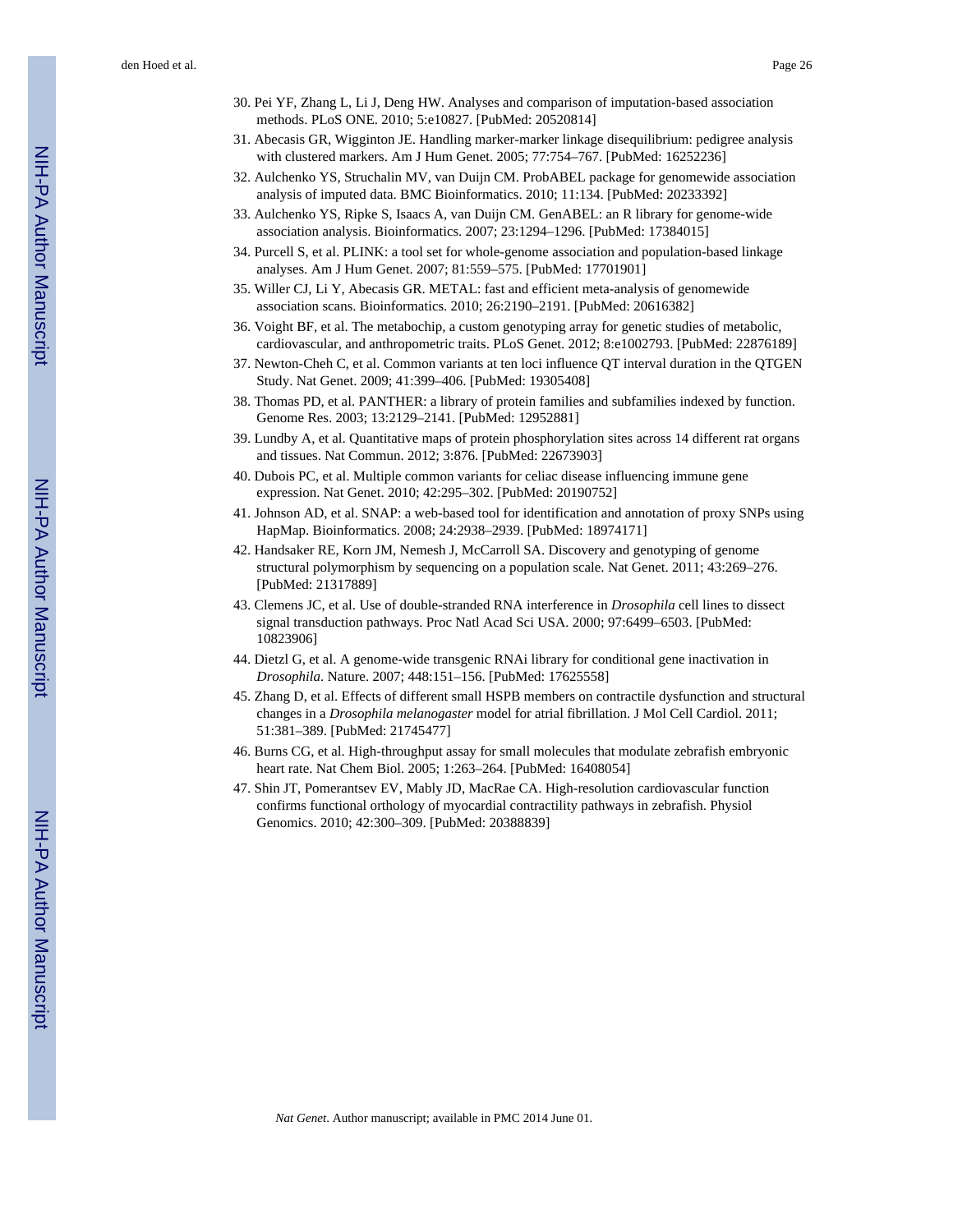

### **Figure 1.**

Manhattan plot of SNPs after meta-analysis of stage 1. The plot shows the significance of associations between all SNPs and heart rate in stage 1. The 7 loci that were previously identified are highlighted in light blue; the 14 newly associated loci are highlighted in dark blue. Loci that reached *P* < 3 × 10−5 after stage 1 but did not reach *P* < 5 × 10−8 after metaanalysis of stages 1 and 2 combined are highlighted in red.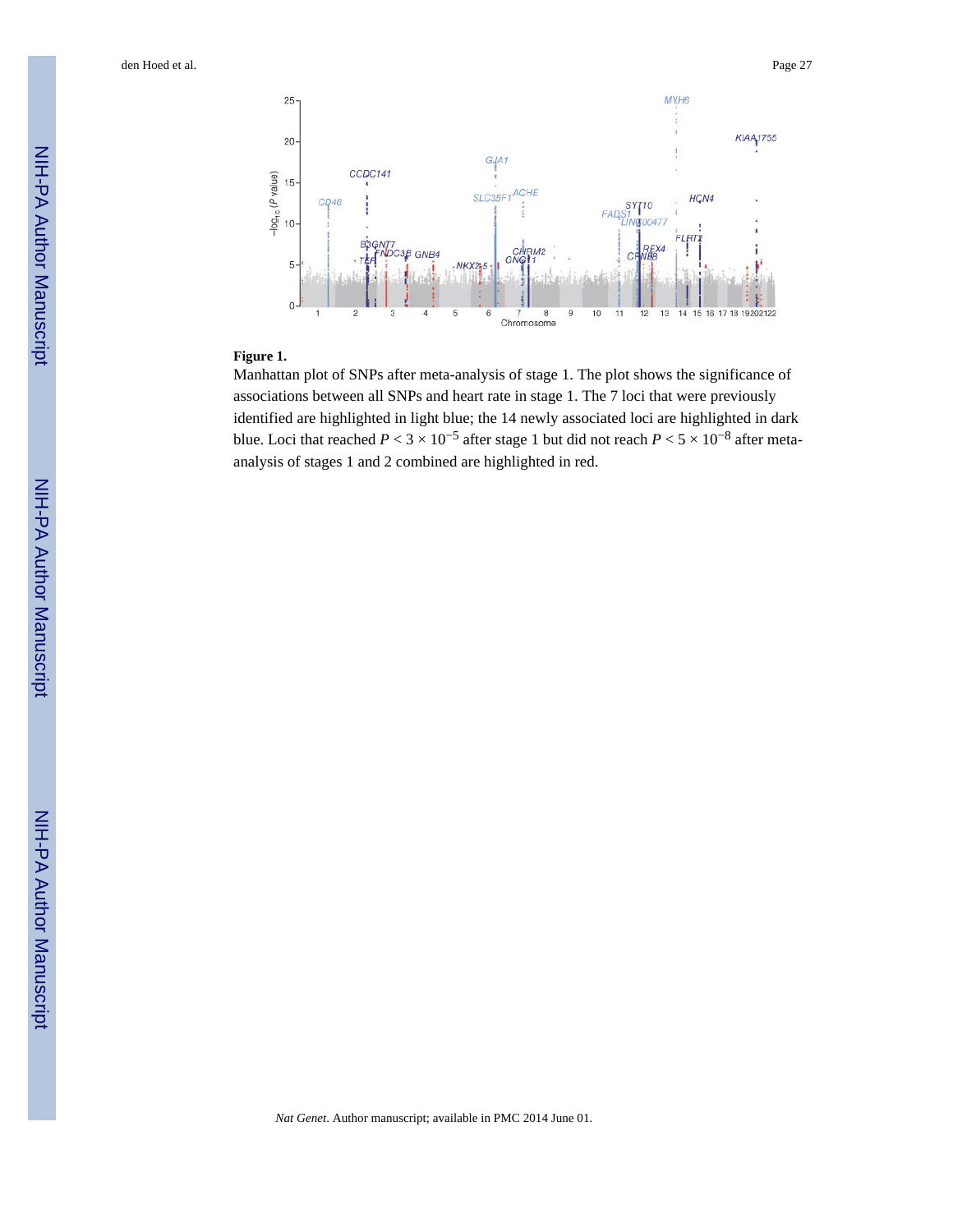

#### **Figure 2.**

Effect size as a function of effect allele frequency. The plot shows the effect sizes of the 21 heart rate–associated SNPs after joint meta-analysis of stage 1 and stage 2 results as a function of their effect allele frequencies. Light-blue circles represent the 7 previously identified heart rate loci; dark blue circles represent the 14 newly identified heart rate loci.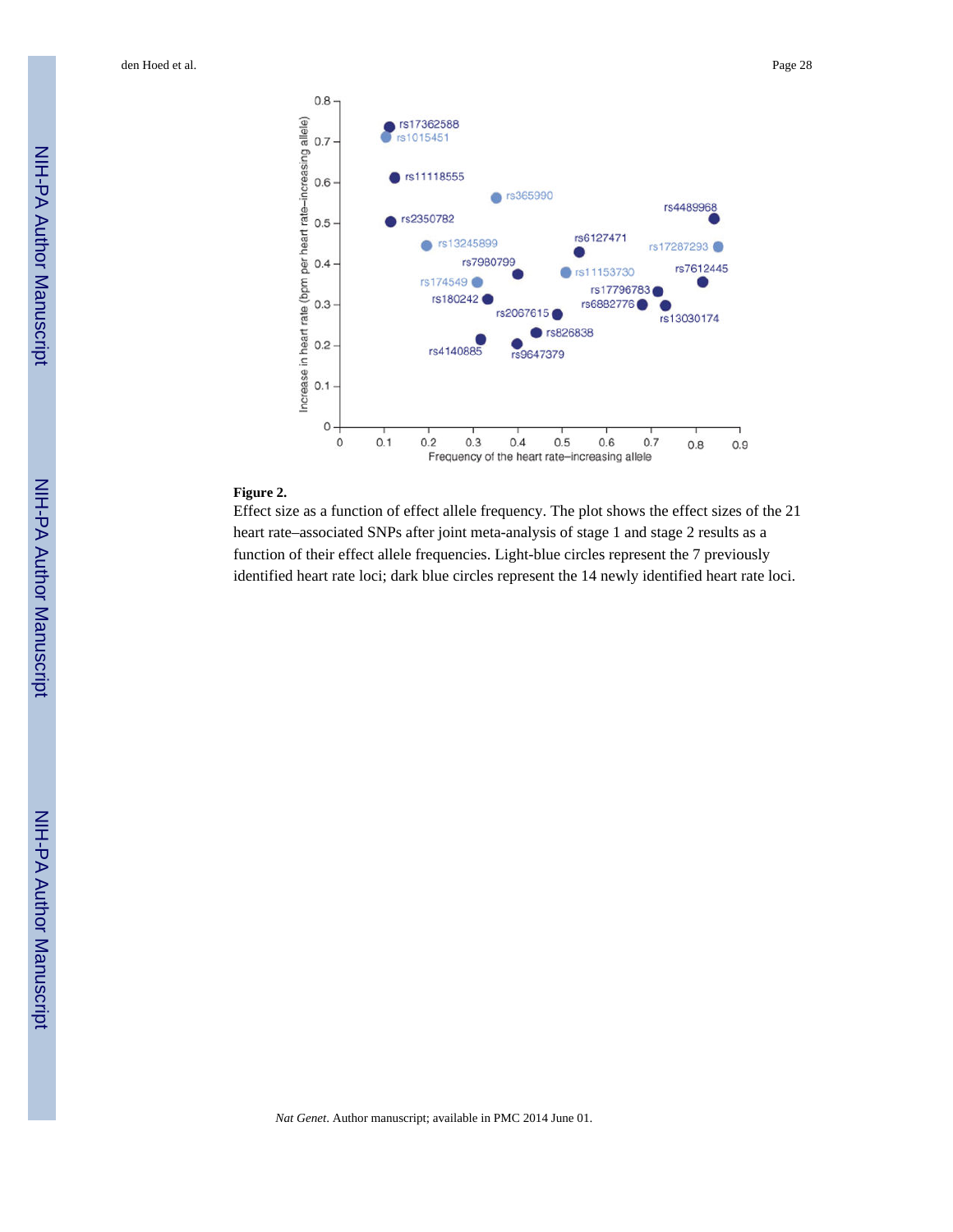

#### **Figure 3.**

Combined effect of heart rate–increasing alleles on heart rate. (**a**) Combined effect of the 19 available heart rate loci in adults of European descent (LifeLines2, *n* = 5,053). (**b**) Combined effect of the 21 heart rate loci in 12-year-old children of European descent (ALSPAC, *n* = 4,000). In each plot, the number of heart rate–increasing alleles was summed across the heart rate–associated SNPs. The number of heart rate–increasing alleles is shown (*x* axis), grouped at the extremes, and mean heart rate  $\pm$  s.e.m. is plotted (right *y* axis). The lines represent the regression of the mean heart rate values across the GPS distribution. The histogram shows the number of individuals in each GPS window (left *y* axis).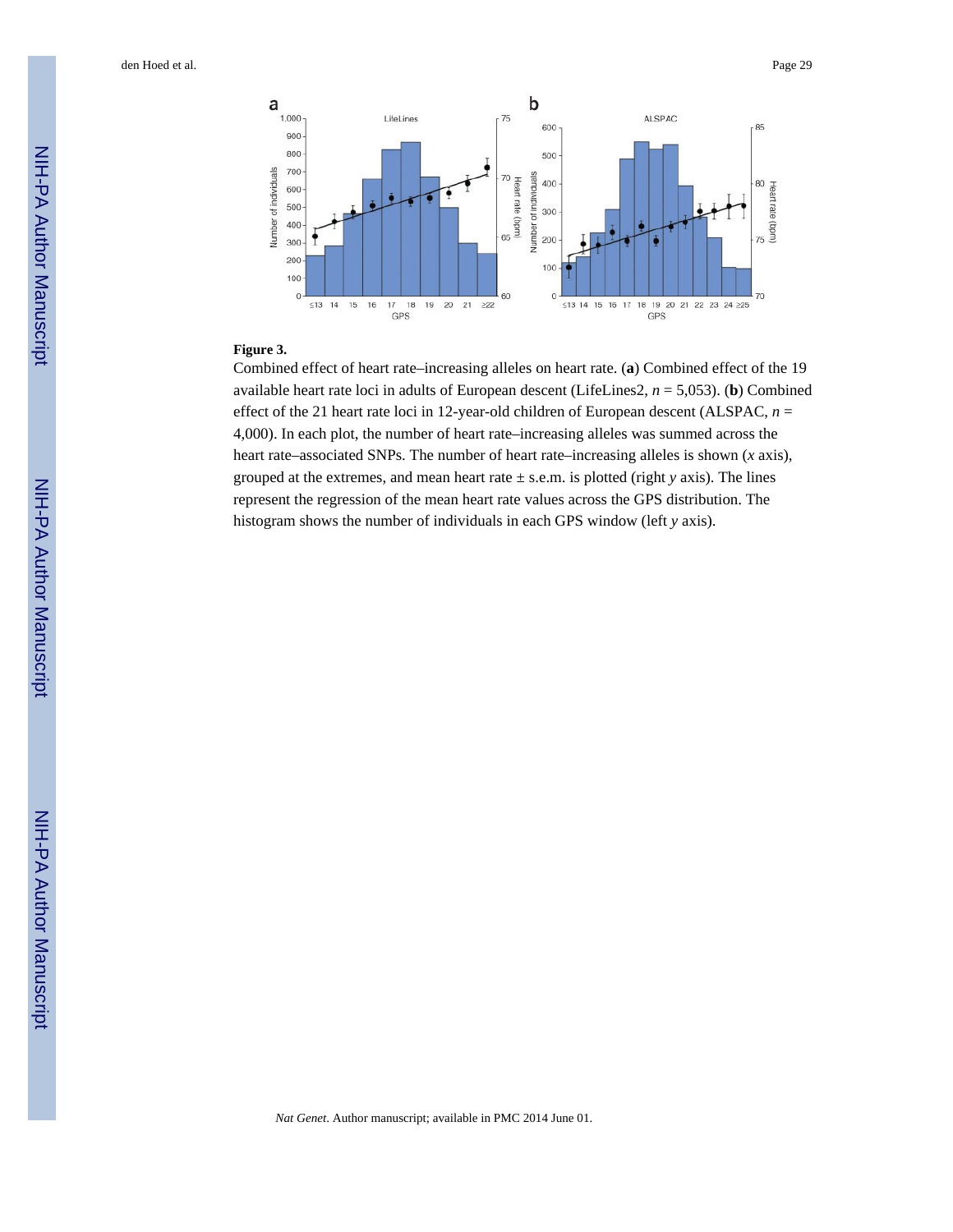

#### **Figure 4.**

Effects on heart rate of reduced or ablated expression of orthologs of positional candidate genes from GWAS in *D. melanogaster* and *D. rerio*. Bars show the heart rate  $(\pm$  s.e.m.) of (i) *D. melanogaster* pupae with orthologs of positional candidate genes located within 500 kb of GWAS associations downregulated using RNAi compared with control pupae (blue bars) and (ii) *D. rerio* (zebrafish) embryos with expression of orthologs of positional candidate genes reduced by injecting morpholino oligonucleotides versus PBS (red bars). Darker coloring indicates that heart rate is significantly different in targeted animals compared with controls after Bonferroni correction for 23 tests in *D. melanogaster* (*P* < 2 × 10−3) and 12 tests in *D. rerio* (*P* < 4 × 10−3); lighter coloring indicates that differences do not reach significance. Results are ordered by availability (*D. melanogaster* and *D. rerio*, *D. melanogaster* only, *D. rerio* only) and by effect size.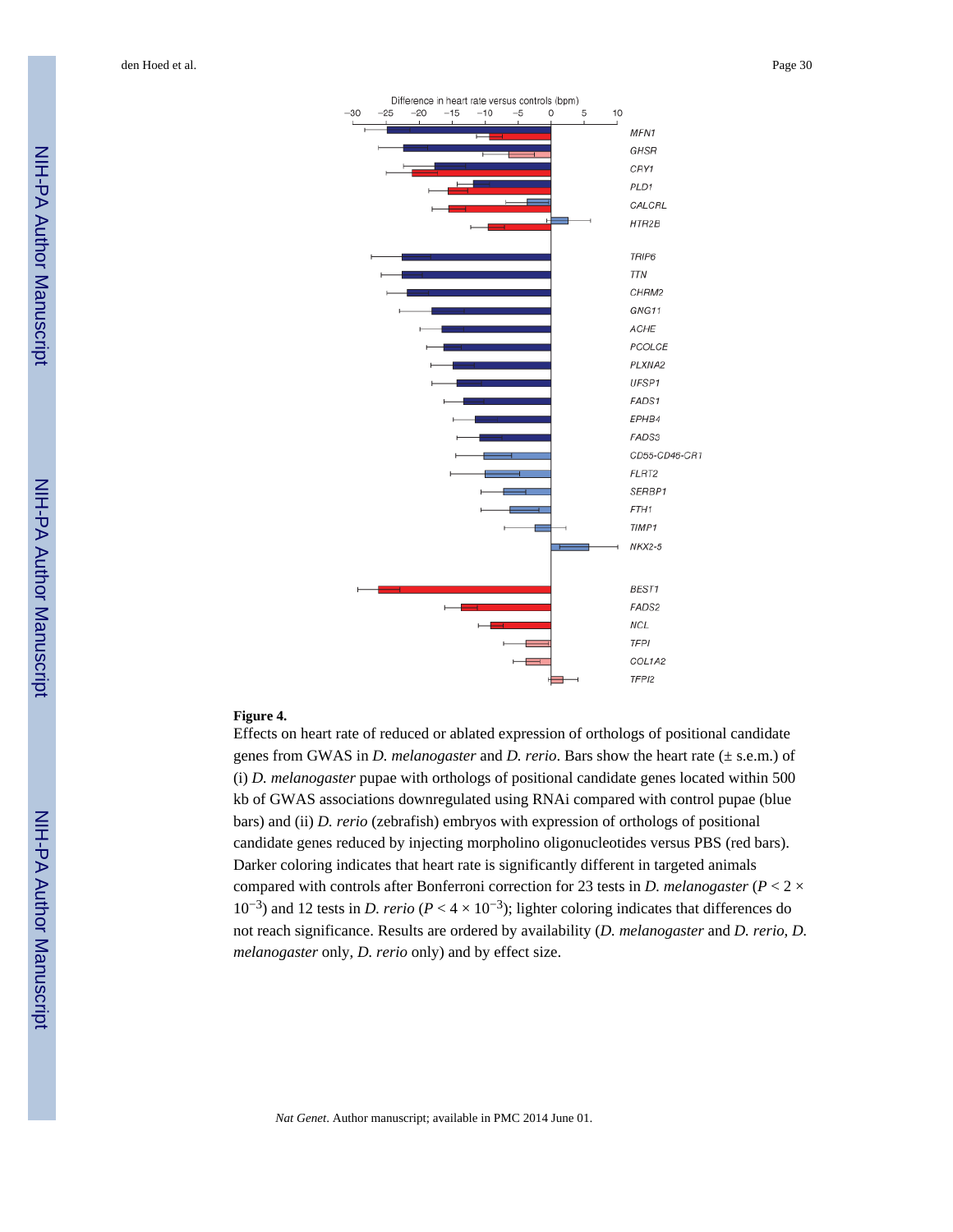NIH-PA Author Manuscript NIH-PA Author Manuscript

NIH-PA Author Manuscript

NIH-PA Author Manuscript

| í, |  |
|----|--|
|    |  |
|    |  |
|    |  |

| j                                                                       |
|-------------------------------------------------------------------------|
| ı                                                                       |
| Ì                                                                       |
|                                                                         |
| ľ                                                                       |
| ł                                                                       |
| į                                                                       |
| ֡֡֡֡֡֡֡                                                                 |
|                                                                         |
|                                                                         |
|                                                                         |
|                                                                         |
|                                                                         |
| i                                                                       |
| $\mathbf{r}$                                                            |
|                                                                         |
| ł                                                                       |
| i                                                                       |
|                                                                         |
| ֢ׅ֧֧֢ׅ֧ׅ֧֚֚֚֚֚֚֚֚֚֚֚֚֚֚֚֬֡֡֓֡֝֜֝                                        |
|                                                                         |
| ţ<br>j                                                                  |
| ţ                                                                       |
| ļ                                                                       |
| j                                                                       |
| i                                                                       |
|                                                                         |
| l                                                                       |
| į                                                                       |
| i                                                                       |
|                                                                         |
| $\frac{1}{2}$<br>i                                                      |
| I                                                                       |
| l<br>١<br>֦֧֧֧֦֧ׅ֧ׅ֧֧ׅ֧ׅ֧ׅ֧֧֧֧֧֚֚֚֚֚֚֚֚֚֚֚֚֚֚֚֚֚֚֚֚֚֚֚֚֚֟֝֓֜֓֜֓֜֓֜֜֜֜֓֜ |
| j<br>j<br>ţ                                                             |
| I                                                                       |
| cage<br>١                                                               |
| $\overline{a}$<br>l<br>ì                                                |

|                 |                 |                                                                                                                                                                                                                                                                          |                       |                                                                                                                                                |                   | <b>Alleles</b> |              |       | change in heart<br>Per-allele<br>${\rm rate}^b$ |       | Stage 1                | Stage 2                |         | 2<br>$Stages 1 +$      |
|-----------------|-----------------|--------------------------------------------------------------------------------------------------------------------------------------------------------------------------------------------------------------------------------------------------------------------------|-----------------------|------------------------------------------------------------------------------------------------------------------------------------------------|-------------------|----------------|--------------|-------|-------------------------------------------------|-------|------------------------|------------------------|---------|------------------------|
| Locus           | Chr.            | Nearest gene                                                                                                                                                                                                                                                             | Annotation            | Heart rate SNP                                                                                                                                 | Position $(bp)^d$ | <b>Effect</b>  | <b>Other</b> | EAF   | ء                                               | SE    | Р,                     | ٩                      | Z       | A,                     |
|                 |                 | Previously identified heart rate loci                                                                                                                                                                                                                                    |                       |                                                                                                                                                |                   |                |              |       |                                                 |       |                        |                        |         |                        |
|                 | ュ               | MYH6                                                                                                                                                                                                                                                                     | N.P.S                 | rs365990                                                                                                                                       | 22931651          | O              | ⋖            | 0.353 | 0.564                                           | 0.047 | $5.66\times10^{-26}$   | $2.19\times10^{-21}$   | 148,972 | $5.39 \times 10^{-45}$ |
| 2               | ৩               | GJAI                                                                                                                                                                                                                                                                     | S                     | rs101545                                                                                                                                       | 122173184         | ◡              |              | 0.102 | 0.713                                           | 0.072 | $7.06\times10^{-20}$   | $2.14\times10^{-17}$   | 155,303 | $1.14 \times 10^{-32}$ |
| $\sim$          |                 | ACHE                                                                                                                                                                                                                                                                     | N,Q.S.B               | rs13245899                                                                                                                                     | 100335067         | O              | ⋖            | 0.195 | 0.447                                           | 0.055 | $1.54\times10^{-15}$   | $3.27 \times 10^{-14}$ | 176,643 | $7.67 \times 10^{-27}$ |
|                 |                 | CD46                                                                                                                                                                                                                                                                     | S,B                   | rs11118555                                                                                                                                     | 206007476         | ⋖              |              | 0.124 | 0.612                                           | 0.069 | $4.35 \times 10^{-14}$ | $7.49\times10^{-15}$   | 166,654 | $3.88 \times 10^{-26}$ |
|                 |                 | <b>FADS1</b>                                                                                                                                                                                                                                                             | Q, S, B               | rs174549                                                                                                                                       | 61327958          | ⋖              | O            | 0.310 | 0.358                                           | 0.047 | $1.13\times10^{-12}$   | $1.57\times10^{-12}$   | 172,847 | $1.38 \times 10^{-22}$ |
| ١C              | $\circ$         | <b>SLC35F1</b>                                                                                                                                                                                                                                                           | T,Q.P.S               | rsll53730                                                                                                                                      | 118774215         | ⊢              | U            | 0.509 | 0.381                                           | 0.044 | $7.01\times10^{-15}$   | $8.79\times10^{-9}$    | 156,783 | $7.55 \times 10^{-21}$ |
|                 | $\overline{12}$ | LINC00477 (C12orf67)                                                                                                                                                                                                                                                     |                       | rs17287293                                                                                                                                     | 24662145          | ⋖              | O            | 0.850 | 0.444                                           | 0.062 | $6.90\times10^{-12}$   | $3.98\times10^{-11}$   | 151,085 | $3.07 \times 10^{-20}$ |
|                 |                 | Newly identified heart rate loci                                                                                                                                                                                                                                         |                       |                                                                                                                                                |                   |                |              |       |                                                 |       |                        |                        |         |                        |
| $\infty$        | $\Omega$        | <b>KIAA1755</b>                                                                                                                                                                                                                                                          | N, S                  | rs612747                                                                                                                                       | 36277452          | ပ              |              | 0.540 | 0.429                                           | 0.045 | $5.96\times10^{-23}$   | $2.98\times10^{-10}$   | 162,593 | $5.22 \times 10^{-29}$ |
| $\circ$         | 2               | CCDC141                                                                                                                                                                                                                                                                  | N,P,S                 | rs17362588                                                                                                                                     | 17942929          | ⋖              | O            | 0.114 | 0.736                                           | 0.077 | $3.25\times10^{-18}$   | $4.22\times10^{-11}$   | 136,061 | $3.57 \times 10^{-26}$ |
| $\overline{a}$  | $\overline{c}$  | <b>SYT10</b>                                                                                                                                                                                                                                                             |                       | rs7980799                                                                                                                                      | 33468257          | ⋖              | ◡            | 0.401 | 0.377                                           | 0.046 | $7.91\times10^{-14}$   | $7.87\times10^{-13}$   | 166,043 | $6.22 \times 10^{-24}$ |
|                 | 15              | HCN4                                                                                                                                                                                                                                                                     | S                     | rs4489968                                                                                                                                      | 71452559          | ⊢              | O            | 0.843 | 0.513                                           | 0.060 | $8.89\times10^{-15}$   | $3.34\times10^{-8}$    | 160,858 | $3.82 \times 10^{-20}$ |
| $\overline{c}$  | 3               | $GNB4$                                                                                                                                                                                                                                                                   | S                     | rs7612445                                                                                                                                      | 180655673         | O              |              | 0.816 | 0.358                                           | 0.060 | $2.41\times10^{-7}$    | $7.78\times10^{-10}$   | 140,395 | $1.86 \times 10^{-14}$ |
| $\Xi$           | 4               | FLRT <sub>2</sub>                                                                                                                                                                                                                                                        | S                     | rs17796783                                                                                                                                     | 84879664          | ⊢              | U            | 0.716 | 0.334                                           | 0.049 | $1.65\times10^{-9}$    | $5.76 \times 10^{-6}$  | 145,835 | $2.69\times10^{-13}$   |
| 그               |                 | CHRM2                                                                                                                                                                                                                                                                    | S                     | rs2350782                                                                                                                                      | 136293174         | ◡              |              | 0.116 | 0.505                                           | 0.078 | $1.57 \times 10^{-7}$  | $2.63\times10^{-7}$    | 131,781 | $1.26\times10^{-12}$   |
| 5               | 5               | NKX2-5                                                                                                                                                                                                                                                                   | Q.S                   | rs6882776                                                                                                                                      | 172596769         | v              | ⋖            | 0.680 | 0.301                                           | 0.051 | $9.67\times10^{-6}$    | $7.43\times10^{-9}$    | 158,807 | $2.29\times10^{-12}$   |
| $\overline{16}$ | $\overline{ }$  | <b>GNG11</b>                                                                                                                                                                                                                                                             | $C$ , $Q$ , $S$ , $B$ | rs180242                                                                                                                                       | 93387532          | Н              | ⋖            | 0.333 | 0.316                                           | 0.053 | $7.52\times10^{-7}$    | $5.59 \times 10^{-7}$  | 148,111 | $6.78\times10^{-12}$   |
| $\overline{1}$  | $\mathbf{C}$    | B3GNT7                                                                                                                                                                                                                                                                   | $\sim$<br>N,Q,S,P,I   | rs13030174                                                                                                                                     | 231979528         | ⋖              | ◡            | 0.733 | 0.300                                           | 0.051 | $1.13 \times 10^{-6}$  | $3.66 \times 10^{-4}$  | 144,810 | $1.04\times10^{-10}$   |
| $^{18}$         | $\sim$          | FNDC3B                                                                                                                                                                                                                                                                   | s                     | rs9647379                                                                                                                                      | 173267862         | ◡              | U            | 0.400 | 0.206                                           | 0.047 | $2.59\times10^{-7}$    | $3.07 \times 10^{-4}$  | 137,314 | $1.17\times10^{-9}$    |
| $\overline{1}$  | $\overline{12}$ | RFX4                                                                                                                                                                                                                                                                     | S                     | rs2067615                                                                                                                                      | 105673552         | ⋖              | F            | 0.490 | 0.278                                           | 0.044 | $1.05\times10^{-7}$    | $8.49 \times 10^{-4}$  | 151,197 | $1.58 \times 10^{-9}$  |
| $\Omega$        | $\overline{c}$  | CPNE8                                                                                                                                                                                                                                                                    |                       | rs826838                                                                                                                                       | 37392998          | ◡              | ⊢            | 0.443 | 0.234                                           | 0.045 | $3.32\times10^{-7}$    | $6.20\times10^{-4}$    | 166,632 | $3.73 \times 10^{-9}$  |
| $\overline{c}$  | $\mathcal{L}$   | <b>TFPI</b>                                                                                                                                                                                                                                                              | N, S                  | rs4140885                                                                                                                                      | 88041309          | ≺              | U            | 0.317 | 0.217                                           | 0.049 | $1.85\times10^{-6}$    | $1.40\times10^{-3}$    | 170,395 | $4.72\times10^{-8}$    |
|                 |                 | number variant (C), nonsynonymous variant (N) or variant in a transcription factor binding site (T); (ii) associated with an eQTL (Q); (iii) expressed at the protein level in mouse heart and phosphorylated<br>Chr., chromosome. EAF, effect allele frequency based on |                       | meta-analysis of stages 1 and 2 combined. Annotation shows whether the heart rate-associated SNP is (i) in strong LD $(r^2 > 0.8)$ with a copy |                   |                |              |       |                                                 |       |                        |                        |         |                        |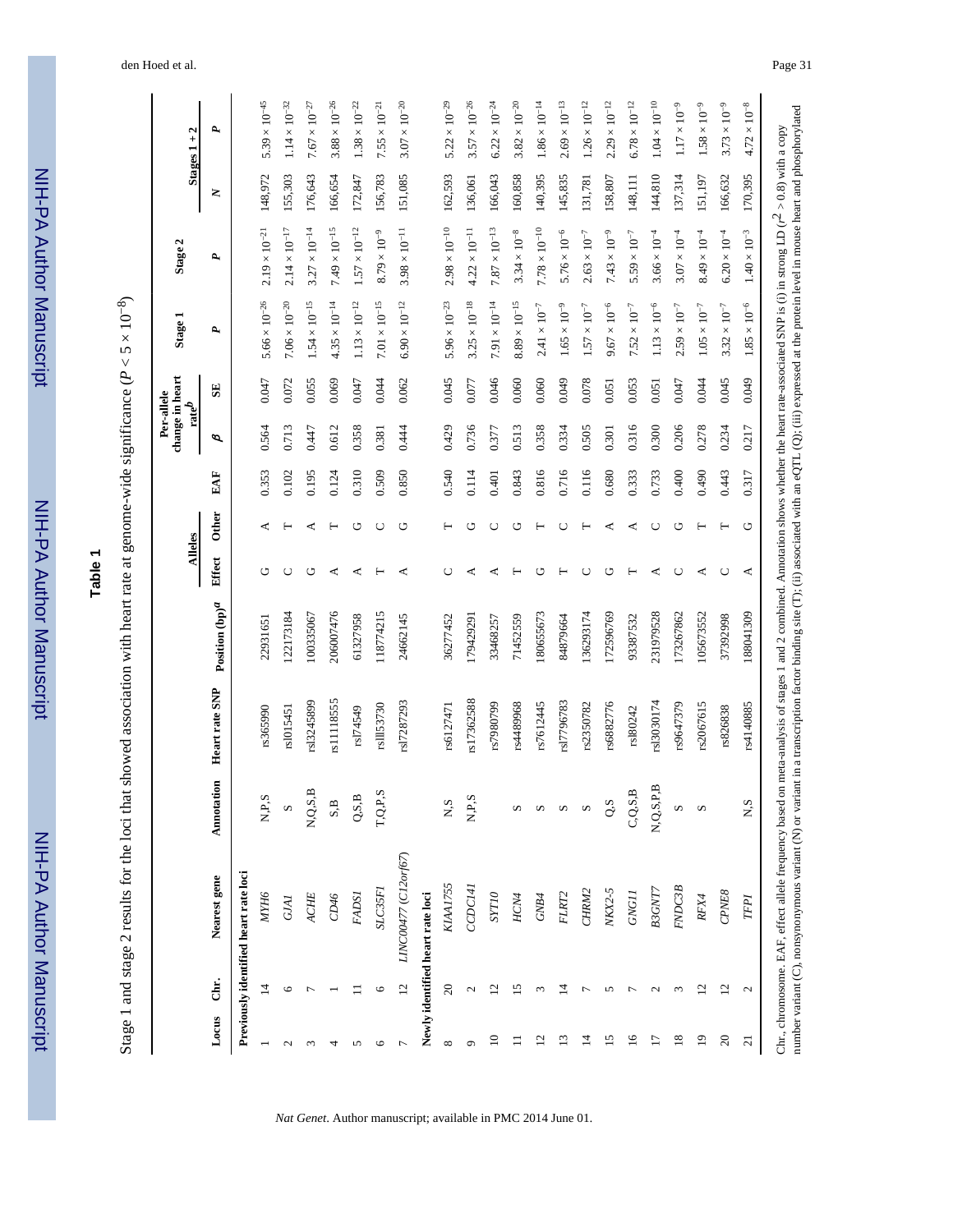upon stimulation of the β1AR (P); (iv) located in or near a gene that was identified as being of potential relevance for heart rate using the automated literature search program SNIPPER (S); or (v) located in<br>or near a bio upon stimulation of the β1AR (P); (iv) located in or near a gene that was identified as being of potential relevance for heart rate using the automated literature search program SNIPPER (S); or (v) located in or near a biological candidate gene for heart rate (B).

 $^4$  Positions are according to HapMap Build 36, and allele coding is based on the positive strand. *a*Positions are according to HapMap Build 36, and allele coding is based on the positive strand.

 $^{b}$ Effect sizes in bpm per effect allele obtained from stage 1 and stage 2 cohorts with heart rate as only outcome ( $N > 96,790$ ; excludes data from the RRgen Consortium and ERF) *N* > 96,790; excludes data from the RRgen Consortium and ERF) *b*Effect sizes in bpm per effect allele obtained from stage 1 and stage 2 cohorts with heart rate as only outcome (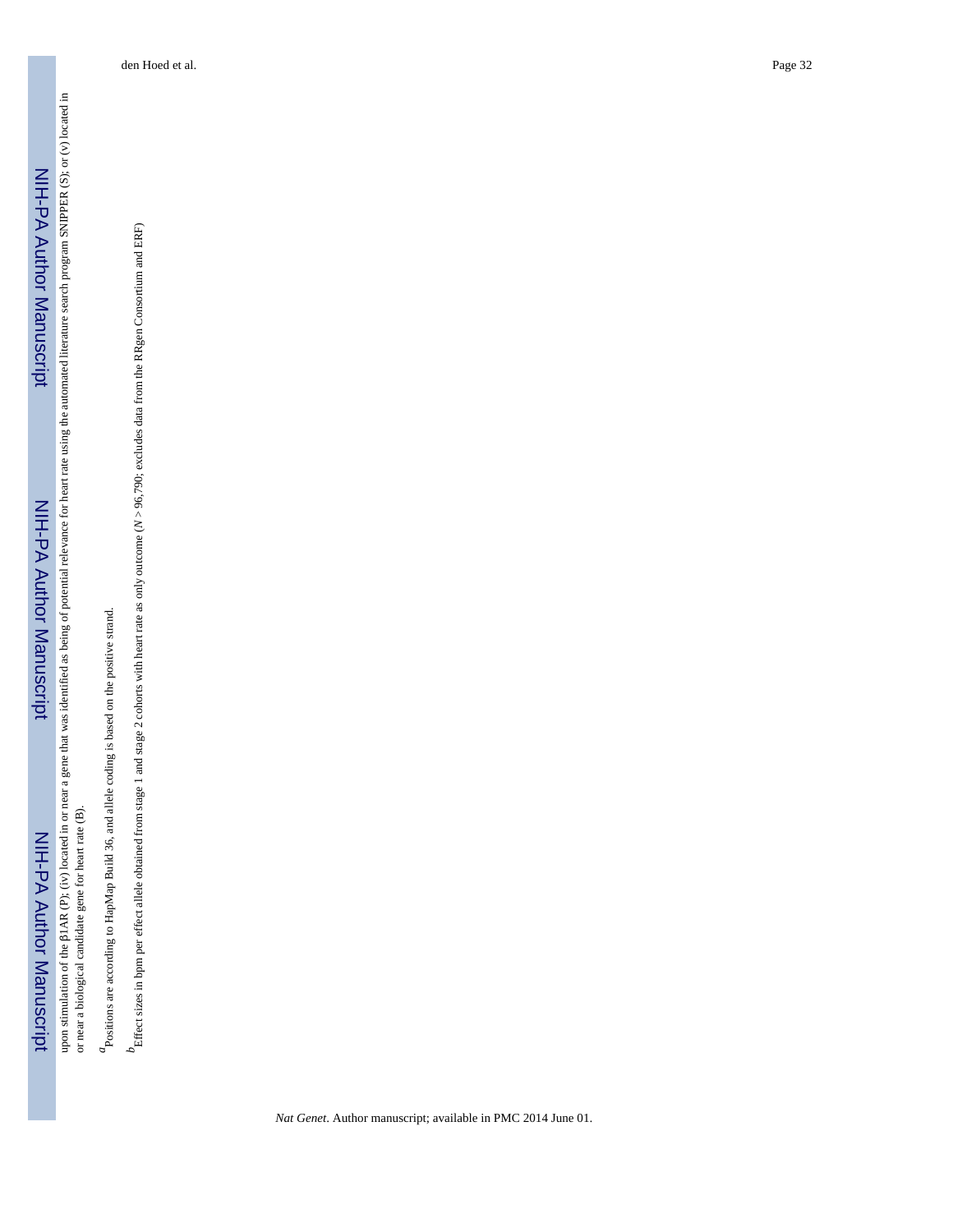**Table 2**

Association of the heart rate loci with cardiac conduction and rhythm disorders Association of the heart rate loci with cardiac conduction and rhythm disorders

|                 |                                                          |                |               |                |        |              |             |                      |        |           |              |                       |        |                   | <b>QT</b> duration |                       |                            |                       | SSS                                                 |                     |
|-----------------|----------------------------------------------------------|----------------|---------------|----------------|--------|--------------|-------------|----------------------|--------|-----------|--------------|-----------------------|--------|-------------------|--------------------|-----------------------|----------------------------|-----------------------|-----------------------------------------------------|---------------------|
|                 |                                                          |                |               | <b>Alleles</b> |        |              | PR duration |                      |        |           | QRS duration |                       |        |                   |                    |                       | <b>Atrial fibrillation</b> |                       |                                                     |                     |
| Locus           | Nearest gene                                             | Heart rate SNP | <b>Effect</b> | Other          | $\geq$ | $\beta$ (ms) | SE (ms)     | $\mathbf{p}_i$       | $\geq$ | (ms)<br>Φ | $SE$ (ms)    | P,                    | Z      | $\beta$ (ms)      | $SE$ (ms)          | $\mathbf{r}$          | OR (95% CI)                | $\mathbf{p}_i$        | OR (95% CI)                                         | Р,                  |
|                 | Previously identified heart rate loci                    |                |               |                |        |              |             |                      |        |           |              |                       |        |                   |                    |                       |                            |                       |                                                     |                     |
|                 | МҮНб                                                     | rs365990       | O             | ⋖              | 22,711 | $-0.53$      | 0.23        | 0.02                 | 36,680 | $-0.00$   | 0.07         | 0.98                  | 67,414 | 0.05              | 0.10               | 0.65                  | $(0.99 - 1.06)$<br>1.027   | 0.12                  | $(0.84 - 1.03)$<br>0.931                            | 0.18                |
| $\mathbf{c}$    | <b>GJAI</b>                                              | rsl015451      | $\cup$        | ⊢              | 26,528 | 0.66         | 0.34        | 0.05                 | 40,090 | $-0.38$   | 0.11         | $6.51 \times 10^{-4}$ | 72,806 | $-0.50$           | 0.16               | $1.67\times10^{-3}$   | $(0.86 - 0.95)$<br>0.903   | $1.58 \times 10^{-4}$ | $(0.82 - 1.13)$<br>0.961                            | 0.63                |
| 3               | ACHE                                                     | rs13245899     | O             | ⋖              | 25,317 | 0.35         | 0.27        | 0.19                 | 37,902 | $-0.07$   | 0.09         | 0.41                  | 72,980 | $\overline{0.11}$ | 0.12               | 0.39                  | $(0.95 - 1.03)$<br>0.985   | 0.46                  | $(0.83 - 1.09)$<br>0.951                            | 0.46                |
| 4               | CD46                                                     | rs11118555     | ⋖             | ⊢              | 27,701 | $-0.03$      | 0.32        | 0.93                 | 39,530 | $-0.00$   | 0.11         | 0.97                  | 73,601 | $-0.25$           | 0.15               | 0.09                  | $(0.92 - 1.01)$<br>0.964   | 0.15                  | $(0.77 - 1.04)$<br>0.895                            | 0.16                |
| 5               | FADS1                                                    | rsl74549       | ⋖             | じ              | 28,482 | $-0.53$      | 0.22        | 0.02                 | 40,085 | $-0.27$   | 0.07         | $1.85\times10^{-4}$   | 74,604 | $-0.57$           | 0.10               | $4.33 \times 10^{-6}$ | $(0.97 - 1.04)$<br>1.003   | 0.85                  | $(0.88 - 1.07)$<br>0.971                            | 0.57                |
| $\circ$         | SLC35F1                                                  | rsll153730     | ⊢             | $\mathsf{C}$   | 27,585 | 0.56         | 0.20        | $6.20\times10^{-3}$  | 39,200 | $-0.59$   | 0.07         | $1.26\times10^{-16}$  | 74,932 | $-1.65$           | 0.10               | $2.23\times10^{-67}$  | $(1.03 - 1.10)$<br>1.061   | $5.19 \times 10^{-4}$ | $(0.88 - 1.08)$<br>0.973                            | 0.59                |
| $\overline{ }$  | LINC00477 (C12orf67)<br>Newly identified heart rate loci | rsI7287293     | ⋖             | ゥ              | 27,912 | 2.06         | 0.29        | $4.91\times10^{-13}$ | 39,548 | $-0.10$   | 0.09         | 0.31                  | 74,180 | $-0.01$           | 0.14               | 0.93                  | $(1.08 - 1.19)$<br>1.132   | $2.38 \times 10^{-7}$ | $\begin{array}{c} 0.811 \\ 0.71 - 0.93 \end{array}$ | $2.83\times10^{-3}$ |
| $\infty$        | <b>KIAA1755</b>                                          | rs6127471      | $\cup$        | $\vdash$       | 27,459 | 0.47         | 0.21        | 0.02                 | 39,775 | $-0.06$   | 0.07         | 0.40                  | 72,570 | $-0.28$           | 0.10               | $4.17 \times 10^{-2}$ | $(0.95 - 1.01)$<br>0.978   | 0.18                  | $(0.88 - 1.08)$<br>0.973                            | 0.61                |
| $\sigma$        | CCDC141                                                  | rs17362588     | ⋖             | O              | 24,111 | $-0.83$      | 0.33        | 0.01                 | 35,425 | 0.55      | 0.11         | $4.75 \times 10^{-7}$ | 64,780 | 0.27              | 0.16               | 0.09                  | $(0.96 - 1.07)$<br>1.016   | 0.55                  | $(0.75 - 1.02)$<br>0.873                            | 0.09                |
| $\Xi$           | <b>SYT10</b>                                             | rs7980799      | ⋖             | $\cup$         | 24,965 | 0.52         | 0.22        | 0.02                 | 36,338 | 0.03      | 0.07         | 0.64                  | 69,431 | $-0.18$           | 0.10               | 0.08                  | $(0.96 - 1.02)$<br>0.990   | 0.57                  | $(0.92 - 1.13)$<br>1.027                            | 0.60                |
| $\equiv$        | HCN4                                                     | rs4489968      | Н             | O              | 25,991 | 0.67         | 0.29        | 0.02                 | 38,579 | 0.09      | 0.09         | 0.33                  | 72,387 | 0.05              | 0.13               | 0.69                  | $(0.82 - 0.89)$<br>0.856   | $1.85\times10^{-12}$  | $(0.81 - 1.06)$<br>0.924                            | 0.26                |
| $\overline{c}$  | ${\it GNB4}$                                             | rs7612445      | U             | ⊢              | 23,153 | $-0.37$      | 0.28        | 0.18                 | 38,398 | $-0.14$   | 0.09         | 0.11                  | 67,376 | $-0.11$           | 0.13               | 0.40                  | $(0.92 - 1.00)$<br>0.959   | 0.04                  | $(0.81 - 1.03)$<br>0.912                            | 0.14                |
| $\overline{13}$ | FLRT2                                                    | rsI7796783     | ⊢             | $\cup$         | 27,993 | $-0.12$      | 0.22        | 0.61                 | 38,467 | $-0.05$   | 0.07         | 0.54                  | 73,380 | $-0.24$           | 0.11               | 0.02                  | $(0.93 - 0.99)$<br>0.959   | 0.02                  | $(0.81 - 1.00)$<br>0.898                            | 0.05                |
| $\overline{4}$  | CHRM2                                                    | rs2350782      | U             | Н              | 23,414 | $-0.26$      | 0.37        | 0.48                 | 34,417 | $-0.07$   | 0.12         | 0.57                  | 58,549 | 0.25              | 0.19               | 0.17                  | $(0.89 - 1.00)$<br>0.941   | 0.05                  | $(0.76 - 1.09)$<br>0.911                            | 0.32                |
| $\overline{15}$ | NKX2-5                                                   | rs6882776      | Ü             | ≺              | 18,484 | 1.29         | 0.27        | $1.46\times10^{-6}$  | 30,877 | $-0.27$   | 0.09         | $1.87\times10^{-2}$   | 60,768 | $-0.49$           | 0.12               | $2.27\times10^{-5}$   | $(1.07 - 1.15)$<br>1.110   | $4.41 \times 10^{-6}$ | $(0.94 - 1.18)$<br>1.056                            | 0.33                |
| $\overline{16}$ | <b>GNG11</b>                                             | rs180242       | Н             | ≺              | 21,101 | 0.33         | 0.24        | 0.17                 | 34,141 | 0.00      | $0.08\,$     | 0.96                  | 63,609 | 0.02              | 0.11               | 0.84                  | $(0.96 - 1.03)$<br>0.995   | 0.80                  | $1.025$<br>$(0.93-1.14)$                            | 0.63                |